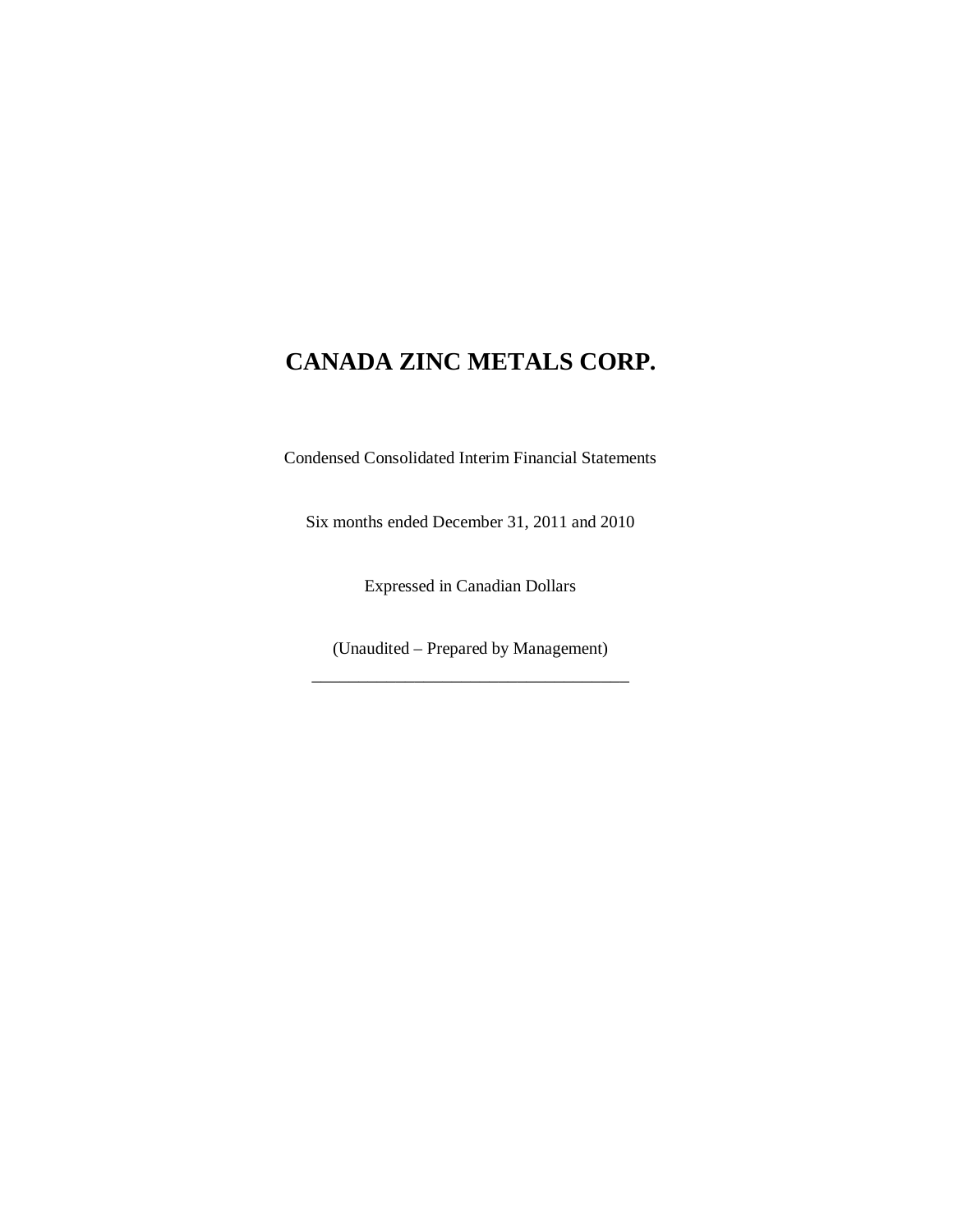| Index                                                           | Page |
|-----------------------------------------------------------------|------|
|                                                                 |      |
|                                                                 |      |
|                                                                 |      |
|                                                                 |      |
|                                                                 |      |
| Notice of no Auditor Review                                     | 3    |
|                                                                 |      |
| <b>Condensed Consolidated Interim Financial Statements</b>      |      |
|                                                                 |      |
| Condensed Consolidated Interim Statements of Financial Position | 4    |
| Condensed Consolidated Interim Statements of Changes in Equity  | 5    |
| Condensed Consolidated Interim Statements of Comprehensive Loss | 6    |
| Condensed Consolidated Interim Statements of Cash Flows         | 7    |
| Notes to Condensed Consolidated Interim Financial Statements    | 8-37 |
|                                                                 |      |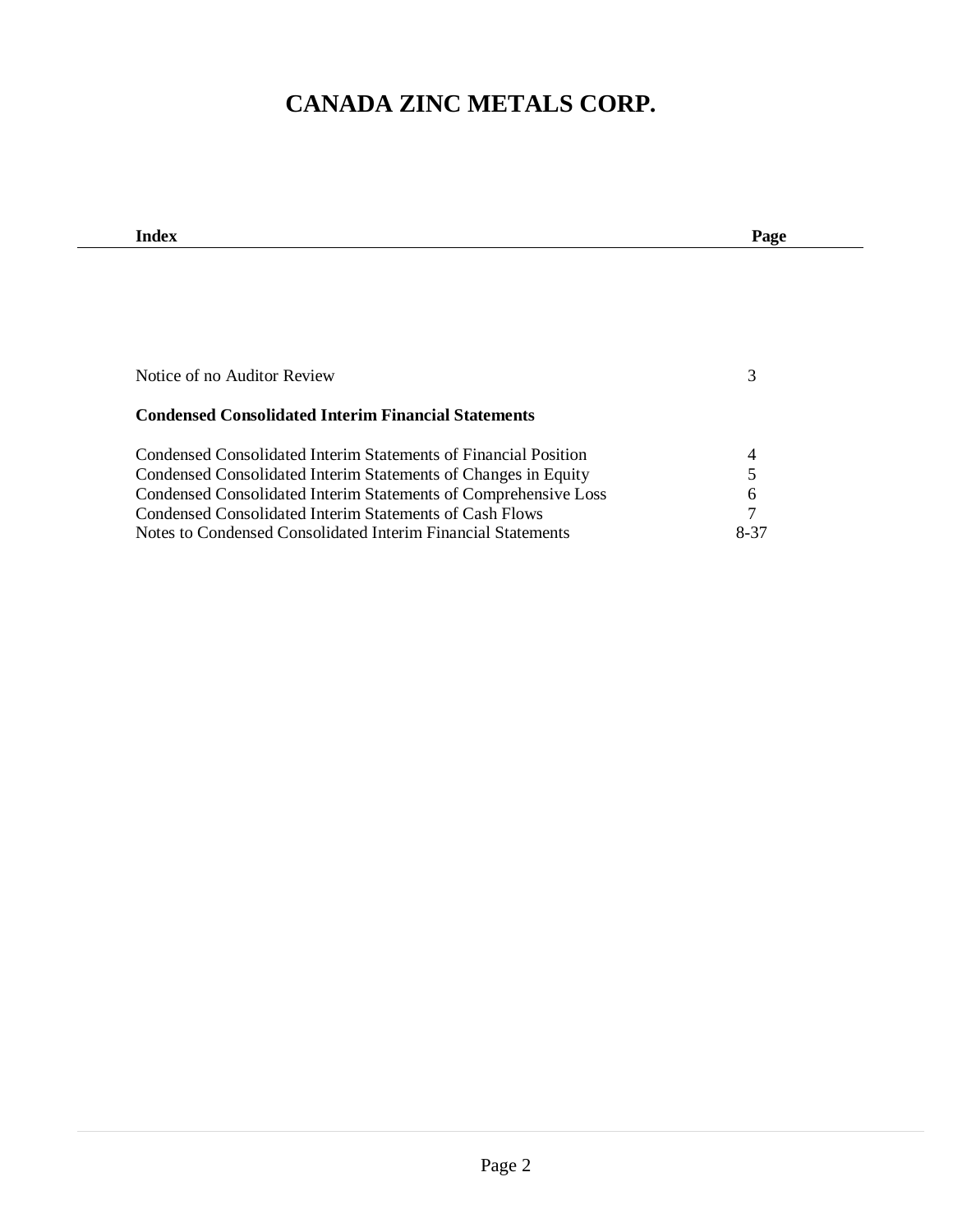## **NOTICE TO READER**

Under National Instrument 51-102, Part 4, subsection 4.3(3)(a), if an auditor has not performed a review of the condensed consolidated interim financial statements, they must be accompanied by a notice indicating that the financial statements have not been reviewed by an auditor.

The accompanying unaudited condensed consolidated interim financial statements of the Company have been prepared by management and approved by the Audit Committee and Board of Directors of the Company.

The Company's independent auditors have not performed a review of these condensed consolidated interim financial statements in accordance with the standards established by the Canadian Institute of Chartered Accountants for a review of interim financial statements by an entity's auditors.

February 27, 2012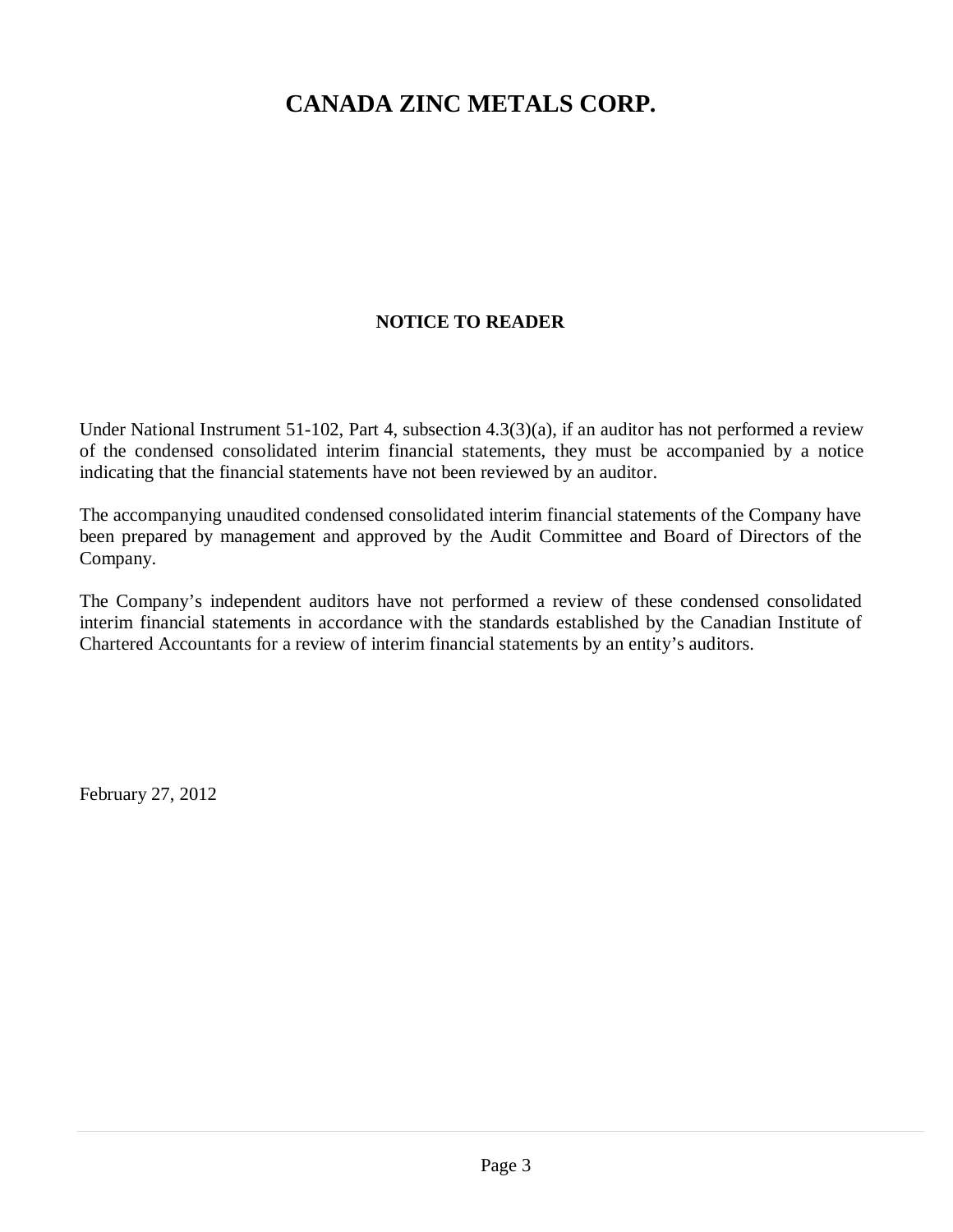Condensed Consolidated Interim Statements of Financial Position (Expressed in Canadian Dollars – Unaudited)

|                                                                           | <b>Notes</b>   | December 31,<br>2011 | June 30,<br>2011 | July 1,<br>2010 |
|---------------------------------------------------------------------------|----------------|----------------------|------------------|-----------------|
|                                                                           |                |                      |                  |                 |
| <b>Assets</b>                                                             |                |                      |                  |                 |
| Current assets                                                            |                |                      |                  |                 |
| Cash and cash equivalents                                                 | 3              | 9,734,778<br>\$      | \$15,501,154     | \$9,281,997     |
| Receivables                                                               | 4              | 439,064              | 477,600          | 67,972          |
| <b>METC</b> recoverable                                                   | 11             |                      | 1,611,149        | 921,063         |
| Short-term investments                                                    | 5              | 4,609,000            | 4,609,000        |                 |
| Prepaid expenses                                                          |                | 14,387               | 378,838          | 373,081         |
| Marketable securities                                                     | 6              | 2,345,317            | 557,260          | 450,000         |
|                                                                           |                | 17,142,546           | 23,135,001       | 11,094,113      |
|                                                                           |                |                      |                  |                 |
| Other assets                                                              | $\overline{7}$ | 312,649              | 309,000          | 89,000          |
| Equipment and leasehold improvements                                      | 10             | 307,287              | 194,994          | 122,569         |
| Long-term prepaid expenses                                                |                | 192,145              | 192,145          | 75,000          |
| Resource properties                                                       | 11             | 61,809,393           | 57,696,017       | 52,061,068      |
|                                                                           |                | \$79,764,020         | \$81,527,157     | \$63,441,750    |
| <b>Liabilities and Shareholders' Equity</b><br><b>Current liabilities</b> |                |                      |                  |                 |
| Trade payables and accrued liabilities                                    | 8              | \$<br>746,543        | 1,189,024<br>S.  | \$1,295,366     |
| Due to related parties                                                    | 14             | 20,441               |                  | 61,532          |
| Flow-through premium liability                                            | 9              |                      | 242,250          | 824,160         |
|                                                                           |                | 766,984              | 1,431,274        | 2,181,058       |
| Future income taxes                                                       |                | 6,021,000            | 6,021,000        | 7,040,397       |
| Shareholders' Equity                                                      |                |                      |                  |                 |
| Share capital                                                             | 12             | 88,869,672           | 90,071,984       | 71,191,084      |
| <b>Equity reserves</b>                                                    |                | 11,737,745           | 11,265,132       | 8,237,431       |
| Deficit                                                                   |                | (27, 511, 974)       | (26, 848, 894)   | (25, 283, 220)  |
| Accumulated other comprehensive income                                    |                | (119, 407)           | (413, 339)       | 75,000          |
|                                                                           |                | 72,976,036           | 74,074,883       | 54,220,295      |
|                                                                           |                | \$79,764,020         | \$81,527,157     | \$63,441,750    |

Nature and continuance of operations (Note 1)

Subsequent events (Note 16)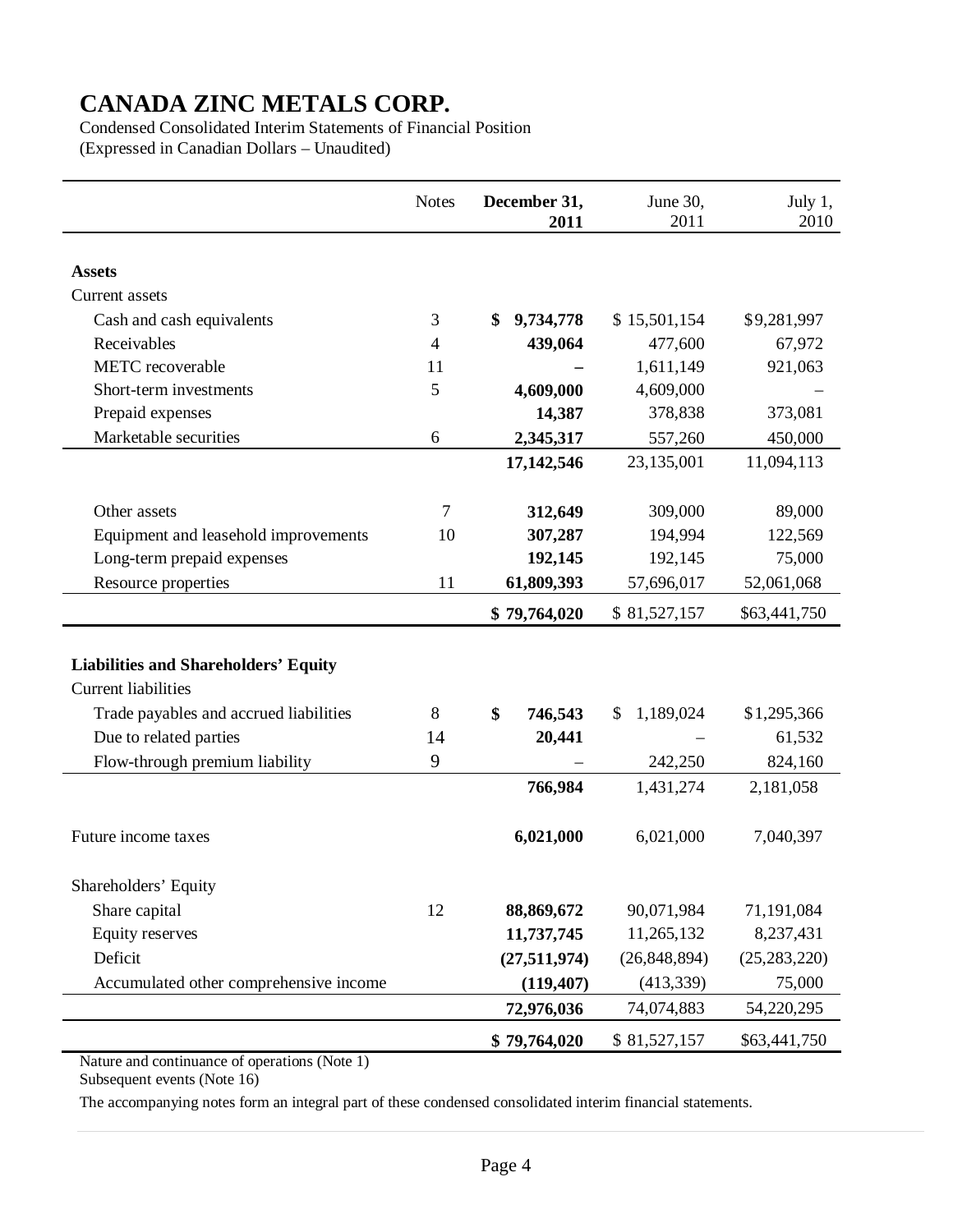Condensed Consolidated Interim Statements of Changes in Equity (Expressed in Canadian Dollars – Unaudited)

|                                    | Share Capital                        |    |                    |    |              |         |                |                                                 |            |                     |             |
|------------------------------------|--------------------------------------|----|--------------------|----|--------------|---------|----------------|-------------------------------------------------|------------|---------------------|-------------|
|                                    | Number of<br><b>Shares</b><br>Amount |    | Equity<br>Reserves |    |              | Deficit |                | Accumulated<br>other<br>comprehensive<br>income |            | <b>Total Equity</b> |             |
| <b>Balance, July 1, 2010</b>       | 102,121,414                          | \$ | 71,191,084         | \$ | 8,237,431    | \$      | (25, 283, 220) | \$                                              | 75,000     | \$                  | 54,220,295  |
| Net income for the period          |                                      |    |                    |    |              |         | (337, 856)     |                                                 |            |                     | (337, 856)  |
| Income tax recovery                |                                      |    |                    |    |              |         | 750,334        |                                                 |            |                     | 750,334     |
| Normal Course Issuer Bid           | (521,500)                            |    | (369, 523)         |    | 134,535      |         |                |                                                 |            |                     | (234,988)   |
| Share based compensation           |                                      |    |                    |    | 62,433       |         |                |                                                 |            |                     | 62,433      |
| Exercise of options                | 75,000                               |    | 30,603             |    | (11, 853)    |         |                |                                                 |            |                     | 18,750      |
| Change in fair value of securities |                                      |    |                    |    |              |         |                |                                                 | (93,750)   |                     | (93,750)    |
| Balance, September 30, 2010        | 101,674,914                          |    | 70,852,164         |    | 8,422,546    |         | (24,870,742)   |                                                 | (18,750)   |                     | 54,385,218  |
| Net loss for the period            |                                      |    |                    |    |              |         | (1,301,974)    |                                                 |            |                     | (1,301,974) |
| Income tax recovery                |                                      |    |                    |    |              |         | 73,826         |                                                 |            |                     | 73,826      |
| Private placement, shares          | 31,386,224                           |    | 16,006,974         |    |              |         |                |                                                 |            |                     | 16,006,974  |
| Private placement, warrants        |                                      |    |                    |    | 1,993,026    |         |                |                                                 |            |                     | 1,993,026   |
| Share issuance costs               |                                      |    | (47,000)           |    |              |         |                |                                                 |            |                     | (47,000)    |
| Normal Course Issuer Bid           | (271,000)                            |    | (190, 277)         |    | 58,240       |         |                |                                                 |            |                     | (132,037)   |
| Share based compensation           |                                      |    |                    |    | 696,382      |         |                |                                                 |            |                     | 696,382     |
| Exercise of options                | 415,000                              |    | 217,949            |    | (103, 699)   |         |                |                                                 |            |                     | 114,250     |
| Change in fair value of securities |                                      |    |                    |    |              |         |                |                                                 | (3,955)    |                     | (3,955)     |
| Balance, December 31, 2010         | 133,205,138                          |    | 86,839,810         |    | 11,066,495   |         | (26,098,890)   |                                                 | (22,705)   |                     | 71,784,710  |
| Net loss for the period            |                                      |    |                    |    |              |         | (834, 619)     |                                                 |            |                     | (834, 619)  |
| Flow-through private placement     | 4,845,000                            |    | 3,730,650          |    |              |         |                |                                                 |            |                     | 3,730,650   |
| Flow-through liability             |                                      |    | (242, 250)         |    |              |         |                |                                                 |            |                     | (242, 250)  |
| Share issuance costs               |                                      |    | (178, 116)         |    |              |         |                |                                                 |            |                     | (178, 116)  |
| Share based compensation           |                                      |    |                    |    | 152,272      |         |                |                                                 |            |                     | 152,272     |
| Exercise of options                | 405,000                              |    | 245,298            |    | (126, 747)   |         |                |                                                 |            |                     | 118,551     |
| Change in fair value of securities |                                      |    |                    |    |              |         |                |                                                 | (105, 023) |                     | (105, 023)  |
| Balance, March 31, 2011            | 138,455,138                          |    | 90,395,392         |    | 11,092,020   |         | (26,933,509)   |                                                 | (127, 728) |                     | 74,426,175  |
| Net loss for the period            |                                      |    |                    |    |              |         | (878, 478)     |                                                 |            |                     | (878, 478)  |
| Income tax recovery                |                                      |    | 56,304             |    |              |         | 963,093        |                                                 |            |                     | 1,019,397   |
| Share issuance costs               |                                      |    | (100)              |    |              |         |                |                                                 |            |                     | (100)       |
| Normal Course Issuer Bid           | (560,000)                            |    | (379, 612)         |    | 114,233      |         |                |                                                 |            |                     | (265, 379)  |
| Share based compensation           |                                      |    |                    |    | 58,879       |         |                |                                                 |            |                     | 58,879      |
| Change in fair value of securities |                                      |    |                    |    |              |         |                |                                                 | (285, 611) |                     | (285, 611)  |
| <b>Balance, June 30, 2011</b>      | 137,895,138                          |    | 90,071,984         |    | 11,265,132   |         | (26, 848, 894) |                                                 | (413, 339) |                     | 74,074,883  |
| Net loss for the period            |                                      |    |                    |    |              |         | (402, 546)     |                                                 |            |                     | (402, 546)  |
| Normal Course Issuer Bid           | (562,000)                            |    | (380, 221)         |    | 163,310      |         |                |                                                 |            |                     | (216,911)   |
| Share based compensation           |                                      |    |                    |    | 59,686       |         |                |                                                 |            |                     | 59,686      |
| Change in fair value of securities |                                      |    |                    |    |              |         |                |                                                 | (90, 440)  |                     | (90, 440)   |
| Balance, September 30, 2011        | 137, 333, 138                        |    | 89,691,763         |    | 11,488,128   |         | (27, 251, 440) |                                                 | (503, 779) |                     | 73,424,672  |
| Net loss for the period            |                                      |    |                    |    |              |         | (502, 784)     |                                                 |            |                     | (502, 784)  |
| Income tax recovery                |                                      |    |                    |    |              |         | 242,250        |                                                 |            |                     | 242,250     |
| Normal Course Issuer Bid           | (1,212,000)                          |    | (822,091)          |    | 200,380      |         |                |                                                 |            |                     | (621,711)   |
| Share based compensation           |                                      |    |                    |    | 49,237       |         |                |                                                 |            |                     | 49,237      |
| Change in fair value of securities |                                      |    |                    |    |              |         |                |                                                 | 384,372    |                     | 384,372     |
| Balance, December 31, 2011         | 136, 121, 138                        | \$ | 88,869,672         |    | \$11,737,745 | \$      | (27, 511, 974) | \$                                              | (119, 407) | \$                  | 72,976,036  |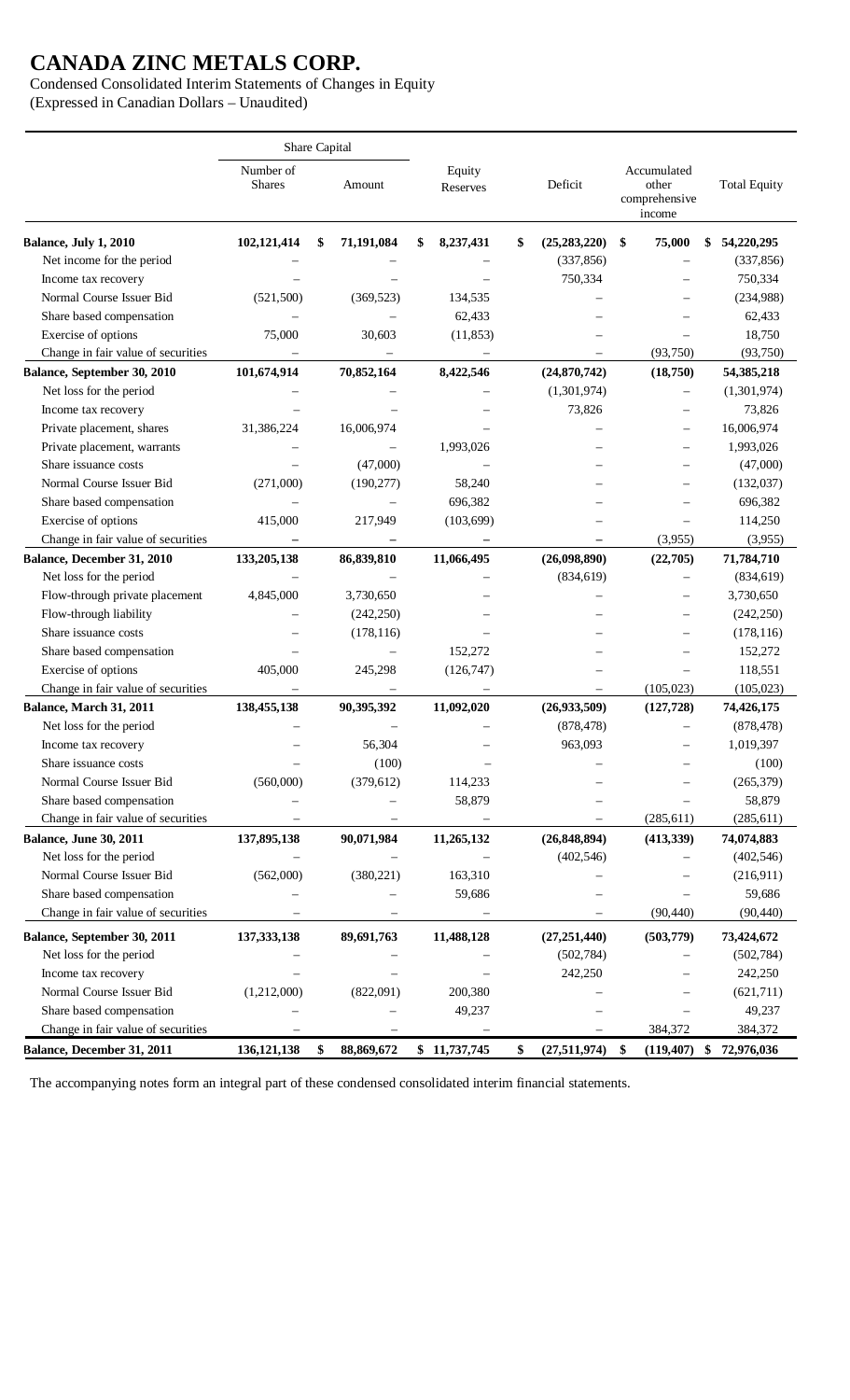Condensed Consolidated Interim Statements of Comprehensive Loss (Expressed in Canadian Dollars – Unaudited)

Three months ended December 31, Six months ended December 31, **Note** 2011 2010 2011 2010 2011 2010 **ADMINISTRATION EXPENSES**  Administration **14 \$ 15,000** \$ 15,000 **\$ 30,000** \$ 30,000 Amortization **1,034** 445 **2,070** 903 Bank charges and interest **2,204** 621 **2,959** 1,483 Bonuses **14 2,500** – **2,500** – Consulting **56,250** 366,494 **112,500** 476,769 Directors' fees **14 12,500** – **25,000** – Investor Relations **96,059** 46,504 **104,699** 62,462 Management fees **14 73,500** 37,500 **147,000** 75,000 Office and miscellaneous **9,945 20,142 31,170 32,178** Professional fees **29,330** 3,779 **34,330** 36,779 Regulatory fees **2,495** 13,745 **4,995** 19,440 Rent **15,000** 15,056 **30,000** 30,133 Share based compensation **12 49,237 696,382 108,923 758,815** Transfer agent fees **1,391** 4,761 **2,787** 6,309 Travel and promotion **90,003** 22,332 **120,353** 31,049 Wages and benefits **105,586** 95,728 **199,621** 184,850 **Loss before other items (562,034)** (1,338,489) **(958,907)** (1,746,170) **OTHER ITEMS**  Interest and other income **72,030** 36,515 **140,084** 106,340 Loss on sale of marketable securities **6** (12,780) – (86,507) **59,250** 36,515 **53,576** 106,340 Loss before income taxes **(502,784)** (1,301,974) **(905,331)** (1,639,830) Deferred income tax recovery **9 242,250** 73,826 **242,250** 824,160 Loss before comprehensive loss **(260,534)** (1,228,148) **(663,081)** (815,670) Adjustment for change in fair value of marketable securities **6 384,372** (3,955) **293,932** (97,705) Comprehensive income (loss) for the period **\$ 123,838** \$ (1,232,103) **\$ (369,149)** \$ (913,375) **Basic and diluted loss per share \$ (0.002)** \$ (0.011) **\$ (0.005)** \$ (0.007) **Weighted average number of shares outstanding 136,640,377** 116,990,078 **137,187,070** 109,445,885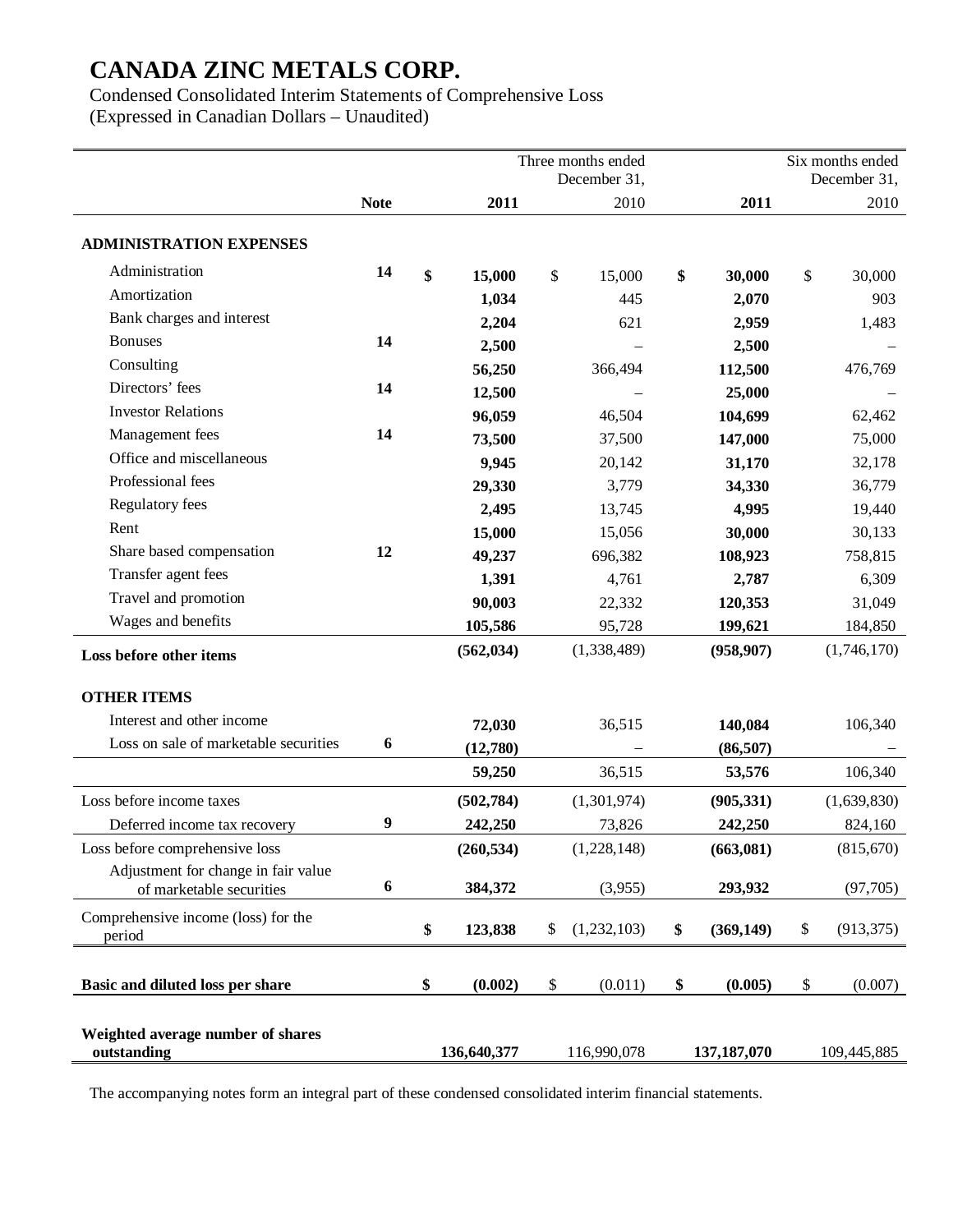Condensed Consolidated Interim Statements of Cash Flows (Expressed in Canadian Dollars – Unaudited)

|                                                                                                                                               |                                | Three months ended       |                                | Six months ended                 |
|-----------------------------------------------------------------------------------------------------------------------------------------------|--------------------------------|--------------------------|--------------------------------|----------------------------------|
|                                                                                                                                               |                                | December 31,             |                                | December 31,                     |
|                                                                                                                                               | 2011                           | 2010                     | 2011                           | 2010                             |
| CASH FLOWS FROM OPERATING ACTIVITIES                                                                                                          |                                |                          |                                |                                  |
| Loss for the period before comprehensive income or<br>loss                                                                                    | \$<br>(260, 534)               | (1,228,148)              | (663,081)<br>\$                | (815,670)<br>\$                  |
| Items not affecting cash:<br>Amortization                                                                                                     | 1,034                          | 445                      | 2,070                          | 903                              |
| Stock-based compensation                                                                                                                      | 49,237                         | 696,382                  | 108,923                        | 758,815                          |
| Loss on sale of marketable securities                                                                                                         | 12,780                         |                          | 86,507                         |                                  |
| Future income tax recovery                                                                                                                    | (242, 250)                     | (73, 826)                | (242, 250)                     | (824, 160)                       |
| Changes in non-cash working capital items:<br>(Increase) decrease in receivables<br>METC recovered<br>(Increase) decrease in prepaid expenses | 141,797<br>1,611,149<br>54,683 | 136,072<br>(57,680)      | 38,536<br>1,611,149<br>364,451 | (169, 491)<br>921,063<br>202,401 |
| Increase (decrease) in accounts payable and                                                                                                   |                                |                          |                                |                                  |
| accrued liabilities                                                                                                                           | 16,528                         | (25, 101)                | (225, 554)                     | (684, 409)                       |
| Increase (decrease) in due to/ from related parties                                                                                           | 20,441                         | 1,902                    | 20,441                         | (3,326)                          |
| Cash provided by (used in) operating activities                                                                                               | 1,404,865                      | (549, 954)               | 1,101,192                      | (613, 874)                       |
| <b>CASH FLOWS FROM INVESTING ACTIVITIES</b>                                                                                                   |                                |                          |                                |                                  |
| Equipment and leasehold improvements<br>Long-term prepaid expenses and deposits                                                               | (142, 319)                     | (1, 911)                 | (146, 935)                     | (2,843)<br>(117, 145)            |
| Marketable securities costs<br>Reclamation bond                                                                                               | (1,559,445)                    | (14,580)                 | (1,580,632)<br>(3,649)         | (14,580)                         |
| Resource property costs                                                                                                                       | (1,595,515)                    | (1,720,517)              | (4,297,729)                    | (5,163,405)                      |
| Cash used in investing activities                                                                                                             | (3,297,279)                    | (1,737,008)              | (6,028,945)                    | (5,297,973)                      |
| CASH FLOWS FROM FINANCING ACTIVITIES                                                                                                          |                                |                          |                                |                                  |
| Issuance of common shares, net<br>Common shares repurchased                                                                                   | (621,712)                      | 18,067,250<br>(132, 037) | (838, 623)                     | 18,086,000<br>(367, 025)         |
| Cash provided by (used in) financing activities                                                                                               | (621, 712)                     | 17,935,213               | (838, 623)                     | 17,718,975                       |
| Change in cash and cash equivalents during the<br>period                                                                                      | (2,514,126)                    | 15,648,251               | (5,766,376)                    | 11,807,128                       |
| Cash and cash equivalents, beginning of period                                                                                                | 12,248,904                     | 5,440,874                | 15,501,154                     | 9,281,997                        |
| Cash and cash equivalents, end of period                                                                                                      | \$9,734,778                    | \$21,089,125             | \$9,734,778                    | \$21,089,125                     |

Supplemental disclosure with respect to cash flows (Note 13)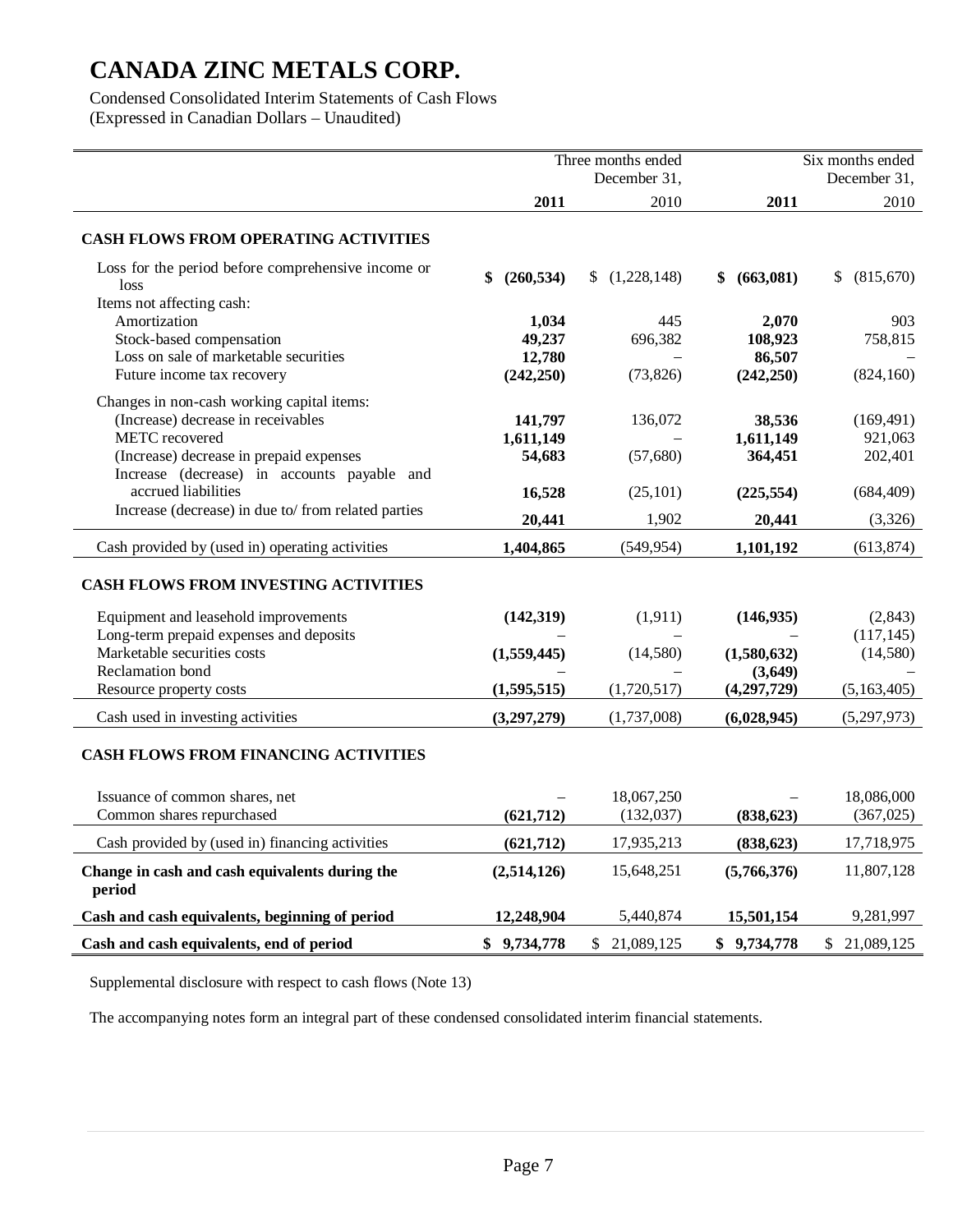Notes to Condensed Consolidated Interim Financial Statements (Expressed in Canadian Dollars, unless otherwise stated – Unaudited) Six months ended December 31, 2011 and 2010

## **1. NATURE AND CONTINUANCE OF OPERATIONS**

Canada Zinc Metals Corp. (the "Company") is incorporated under the laws of the Province of British Columbia. The Company operates in one business segment, that being the exploration and development of resource properties in Canada, and has not yet determined whether these properties contain ore reserves that are economically recoverable. The recoverability of the amounts shown for resource properties and related deferred costs is dependent upon the existence of economically recoverable reserves, the ability of the Company to obtain necessary financing to complete their development, and upon future profitable production.

The Company's head office, principle address and records office is Suite 2050-1055 West Georgia Street, PO Box 11121, Royal Centre, Vancouver, BC V6E 3P3. The registered office is Suite 700-595 Burrard St., PO Box 49290, Vancouver, BC V7X 1S8.

These condensed consolidated interim financial statements have been prepared on a going concern basis which assumes that the Company will be able to realize its assets and discharge its liabilities in the normal course of business for the foreseeable future. The continuing operations of the Company are dependent upon its ability to raise adequate financing and to commence profitable operations in the future. To date, the Company has not generated any significant revenues.

These condensed consolidated interim financial statements do not include any adjustments relating to the recoverability and classification of asset and liabilities which might be necessary should the Company be unable to continue in existence.

The Company has never paid dividends.

### **2. SIGNIFICANT ACCOUNTING POLICIES AND BASIS OF PREPARATION**

The interim financial statements were authorized for issue on February 27, 2012 by the directors of the Company.

#### **Statement of compliance and conversion to International Financial Reporting Standards ("IFRS")**

These condensed consolidated interim financial statements, including comparatives, have been prepared in accordance with International Accounting Standards ("IAS") 34, "Interim Financial Reporting" using accounting policies consistent with International Financial Reporting Standards ("IFRS") as issued by the International Accounting Standards Board ("IASB") and International Financial Reporting Interpretations Committee ("IFRIC"). Therefore, these interim financial statements comply with International Accounting Standards ("IAS") 34 "Interim Financial Reporting".

The Company's transition date to IFRS is July 1, 2010. The rules for first-time adoption of IFRS are set out in IFRS 1, "First-time adoption of International Financial Reporting Standards". In preparing the Company's first IFRS financial statements, these transition rules have been applied to the amounts previously reported in accordance with Canadian generally accepted accounting principles ("GAAP").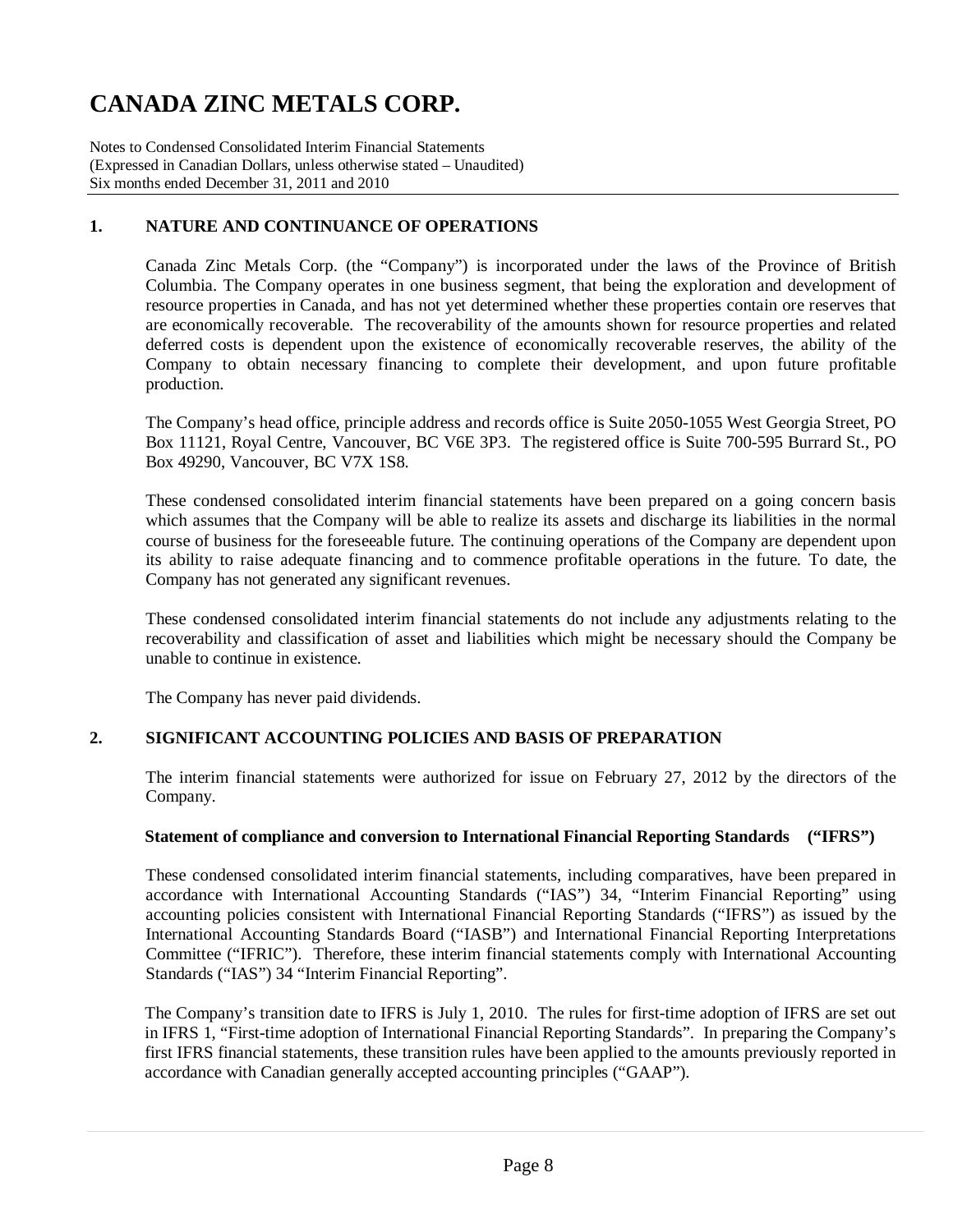Notes to Condensed Consolidated Interim Financial Statements (Expressed in Canadian Dollars, unless otherwise stated – Unaudited) Six months ended December 31, 2011 and 2010

### **2. SIGNIFICANT ACCOUNTING POLICIES AND BASIS OF PREPARATION (cont'd)**

Historical results and balances have been restated under IFRS.

This condensed consolidated interim financial report does not include all of the information required of a full annual financial report and is intended to provide users with an update in relation to events and transactions that are significant to an understanding of the changes in financial position and performance of the Company since the end of the last annual reporting period. It is therefore recommended that this financial report be read in conjunction with the Company's audited GAAP annual financial statements for the year ended June 30, 2011 and in consideration of the disclosures regarding the transition from Canadian GAAP to IFRS included in Note 15. Certain disclosures that are required to be included in annual financial statements prepared in accordance with IFRS are not included in these interim financial statements nor is it in the Company's most current annual GAAP financial statements.

### *Basis of presentation*

The financial statements of the Company have been prepared on an accrual basis and are based on historical costs, modified where applicable. These condensed interim financial statements are presented in Canadian dollars unless otherwise noted.

### *Principles of consolidation*

The interim condensed consolidated financial statements include amounts of the Company and its wholly owned subsidiary Ecstall Mining Corp. ("Ecstall"). On February 23, 2007, the Company acquired 96% of the issued and outstanding capital stock of Ecstall, a company incorporated under the laws of the Province of British Columbia and engaged in the exploration and development of resource properties. During the year ended June 30, 2008, the Company acquired the remaining 4% of the issued and outstanding capital stock of Ecstall, increasing the Company's ownership interest to 100%.

Subsidiaries are corporations in which the Company is able to control the financial operating, investing and financing activities and policies, which is the authority usually connected with holding majority voting rights. The consolidated financial statements include the accounts of the Company and its controlled entity from the date on which control was acquired. Ecstall uses the same reporting period and the same accounting policies as the Company.

All inter-entity balances and transactions, including unrealized profits and losses arising from intra-company transactions, have been eliminated in full on consolidation.

#### *Significant accounting judgements, estimates and assumptions*

The preparation of financial statements in conformity with IFRS requires management to make judgments, estimates and assumptions that affect the reported amount of assets and liabilities and the disclosure of contingent liabilities at the date of the financial statements and the reported amount of revenues and expenses during the reporting period.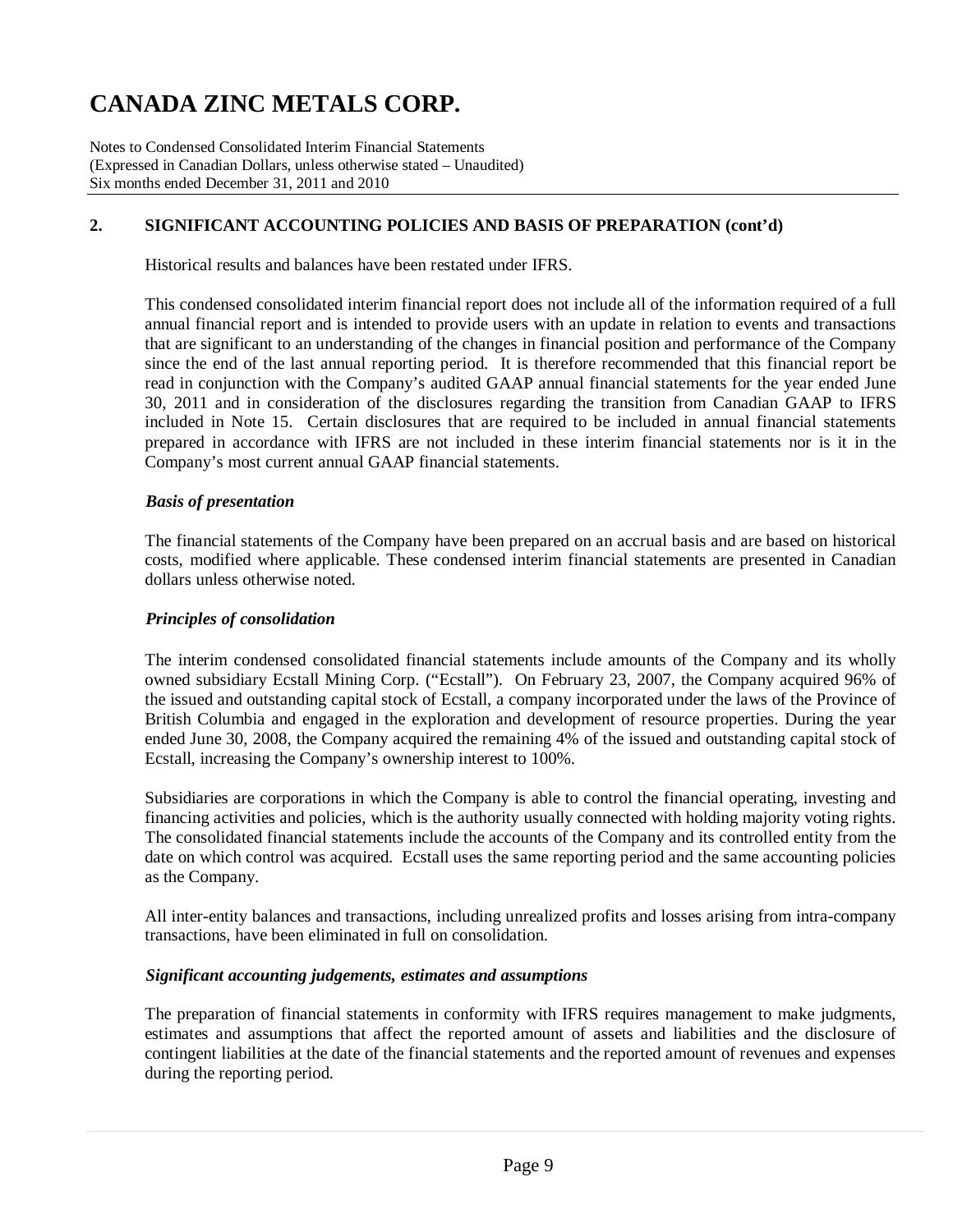Notes to Condensed Consolidated Interim Financial Statements (Expressed in Canadian Dollars, unless otherwise stated – Unaudited) Six months ended December 31, 2011 and 2010

### **2. SIGNIFICANT ACCOUNTING POLICIES AND BASIS OF PREPARATION (cont'd)**

#### *Significant accounting judgements, estimates and assumptions (cont'd)*

Estimates and assumptions are continuously evaluated and are based on management's experience and other factors, including expectations of future events that are believed to be reasonable under the circumstances. However, actual outcomes can differ from these estimates.

Areas requiring a significant degree of estimation and judgment relate to the determination of the useful lives of equipment and leasehold improvements, fair value measurements for financial instruments and sharebased compensation and other equity-based payments, the recognition and valuation of provisions for restoration and environmental liabilities, impairment of resource properties and the recoverability and measurement of deferred tax assets and liabilities. Actual results may differ from those estimates and judgments.

#### *Financial instruments*

The Company classifies its financial assets in the following categories: at fair value through profit or loss ("FVTPL"), loans and receivables, held-to-maturity investments ("HTM"), and available-for-sale ("AFS"). The Company classifies its financial liabilities as either at FVTPL or other financial liabilities. The classification depends on the purpose for which the financial instruments were acquired. Management determines the classification of its financial instruments at initial recognition.

Financial assets are classified at FVTPL when they are either held for trading for the purpose of short-term profit taking, derivatives not held for hedging purposes, or when they are designated as such to avoid an accounting mismatch or to enable performance evaluation where a group of financial assets is managed by key management personnel on a fair value basis in accordance with a documented risk management or investment strategy. Such assets are subsequently measured at fair value with changes in carrying value being included in profit or loss. Transaction costs are expensed as incurred.

Loans and receivables are non-derivative financial assets with fixed or determinable payments that are not quoted in an active market. Loans and receivables are initially recognized at their fair value including transaction costs and are subsequently measured at amortized cost.

HTM investments are non-derivative financial assets that have fixed maturities and fixed or determinable payments, and it is the Company's intention to hold these investments to maturity. HTM investments are recognized on a trade-date basis and initially measured at fair value using the effective interest method, including transaction costs. They are subsequently measured at amortized cost.

The effective interest method calculates the amortized cost of a financial asset and allocates interest income over the corresponding period. The effective interest rate is the rate that discounts estimated future cash receipts over the expected life of the financial asset, or, where appropriate, a shorter period, to the net carrying amount on initial recognition.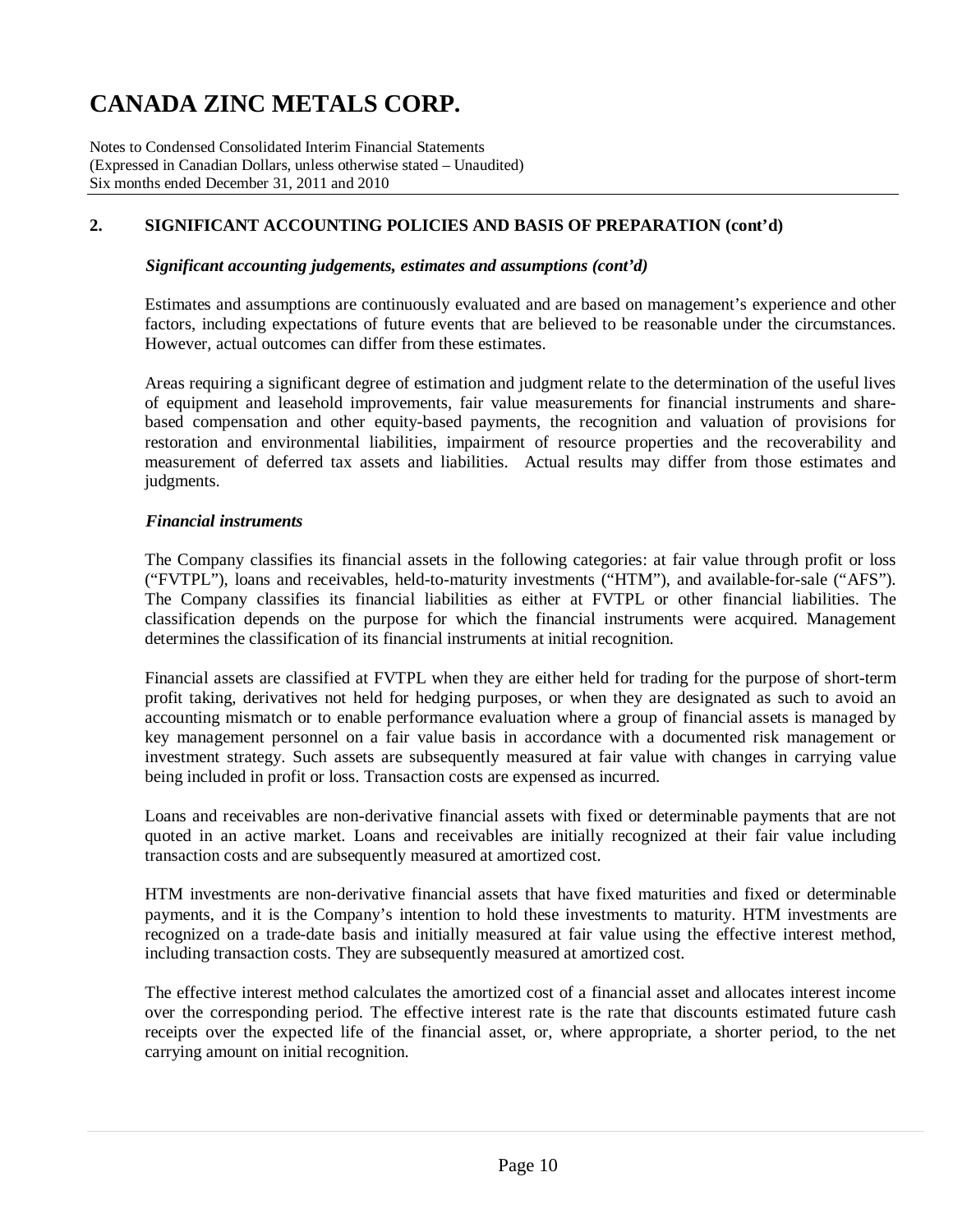Notes to Condensed Consolidated Interim Financial Statements (Expressed in Canadian Dollars, unless otherwise stated – Unaudited) Six months ended December 31, 2011 and 2010

### **2. SIGNIFICANT ACCOUNTING POLICIES AND BASIS OF PREPARATION (cont'd)**

#### *Financial instruments (cont'd)*

AFS financial assets are non-derivative financial assets that are designated as AFS or are not suitable to be classified as financial assets at FVTPL, loans and receivables or HTM investments. AFS financial assets are measured initially at their fair value including transaction costs directly attributable to the acquisition. They are subsequently measured at fair value. Unrealized gains and losses are recognized in other comprehensive income, except for impairment losses, with interest calculated using the effective interest method and foreign exchange gains and losses.

Financial assets are derecognized when the rights to receive cash flows from the investments have expired or have been transferred and the Company has transferred substantially all risks and rewards of ownership. The Company derecognizes financial liabilities when, and only when, the Company's obligations are discharged, cancelled or they expire.

Financial assets, other than those at FVTPL, are assessed for indicators of impairment at each period end.

Financial assets are impaired when there is objective evidence that, as a result of one or more events that occurred after the initial recognition of the financial asset, the estimated future cash flows of the investment have been impacted.

Objective evidence of impairment could include the following:

- significant financial difficulty of the issuer or counterparty;
- default or delinquency in interest or principal payments; or
- it has become probable that the borrower will enter bankruptcy or financial reorganization.

For financial assets carried at amortized cost, the amount of the impairment is the difference between the asset's carrying amount and the present value of the estimated future cash flows, discounted at the financial asset's original effective interest rate.

The carrying amount of all financial assets, excluding trade receivables, is directly reduced by the impairment loss. The carrying amount of trade receivables is reduced through the use of an allowance account. When a trade receivable is considered uncollectible, it is written off against the allowance account. Subsequent recoveries of amounts previously written off are credited against the allowance account. Changes in the carrying amount of the allowance account are recognized in profit or loss.

With the exception of AFS equity instruments, if, in a subsequent period, the amount of the impairment loss decreases and the decrease relates to an event occurring after the impairment was recognized; the previously recognized impairment loss is reversed through profit or loss. On the date of impairment reversal, the carrying amount of the financial asset cannot exceed its amortized cost had impairment not been recognized.

Debt and equity instruments are classified as either financial liabilities or as equity in accordance with the substance of the contractual arrangement.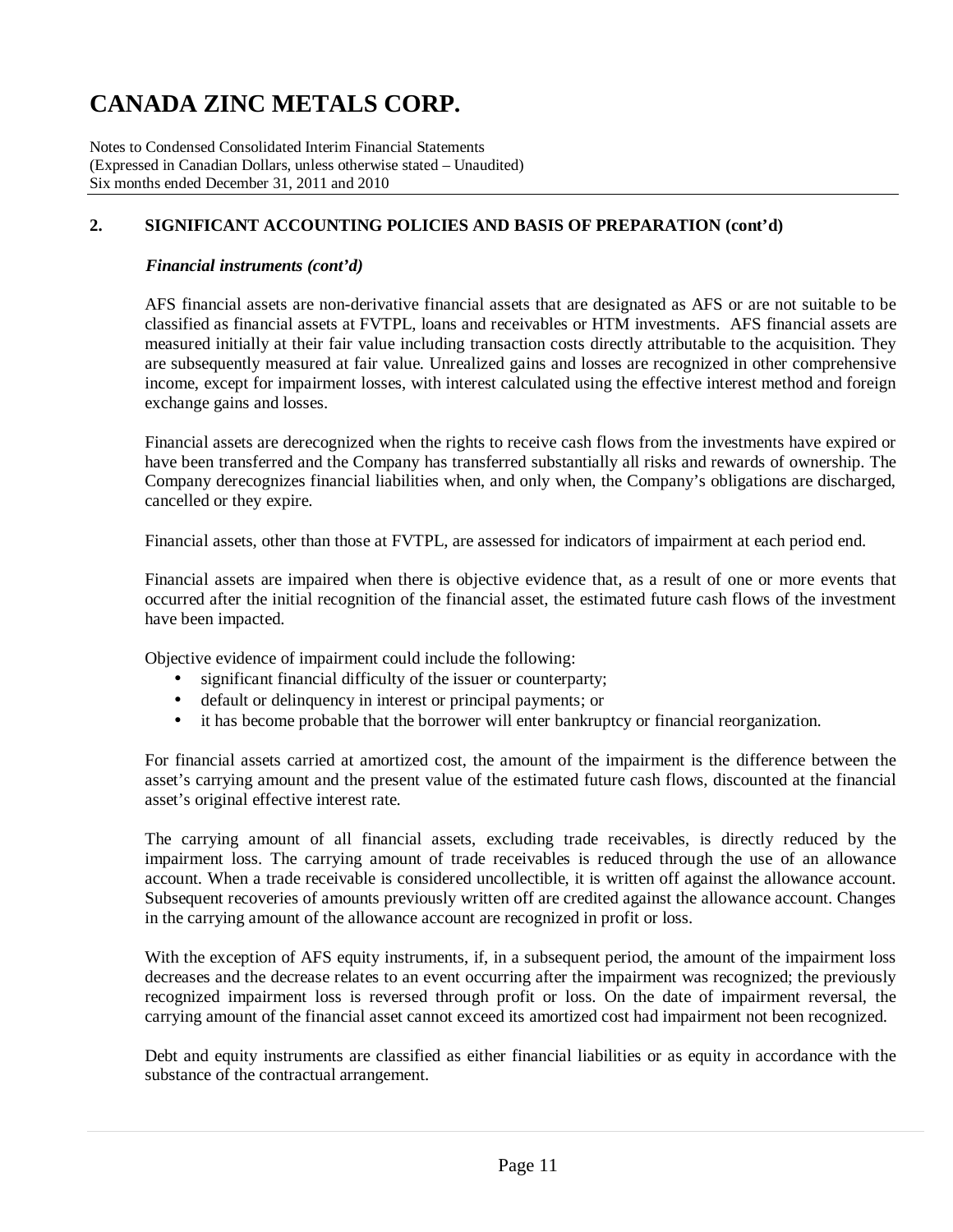Notes to Condensed Consolidated Interim Financial Statements (Expressed in Canadian Dollars, unless otherwise stated – Unaudited) Six months ended December 31, 2011 and 2010

### **2. SIGNIFICANT ACCOUNTING POLICIES AND BASIS OF PREPARATION (cont'd)**

#### *Financial instruments (cont'd)*

An equity instrument is any contract that evidences a residual interest in the assets of an entity after deducting all of its liabilities. Equity instruments issued by the Company are recorded at the proceeds received, net of direct issue costs.

Financial liabilities are classified as either financial liabilities at FVTPL or other financial liabilities.

Other financial liabilities are initially measured at fair value and are subsequently measured at amortized cost using the effective interest method, with interest expense recognized on an effective yield basis.

The Company derecognizes financial liabilities when, and only when, the Company's obligations are discharged, cancelled or they expire.

The Company has classified its cash and cash equivalents as at FVTPL. Short-term investments and marketable securities are classified as available-for-sale. Receivables and METC recoverable are classified as loans and receivables. Accounts payable and accrued liabilities, due to related parties and a flow-through premium liability are classified as other financial liabilities, all of which are measured at amortized cost.

The Company does not have any derivative financial assets and liabilities.

Financial instruments measured at fair value are classified into one of three levels in the fair value hierarchy according to the relative reliability of the inputs used to estimate the fair values. The three levels of the fair value hierarchy are:

Level 1 – Unadjusted quoted prices in active markets for identical assets or liabilities;

Level 2 – Inputs other than quoted prices that are observable for the asset or liability either directly or indirectly; and

Level 3 – Inputs that are not based on observable market data.

Due to the short-term maturity of the Company's existing financial assets and liabilities, the carrying value approximates the fair value and no classification in the hierarchy is made.

#### *Cash and cash equivalents*

The Company considers cash and cash equivalents to include amounts held in banks and highly liquid shortterm investments with remaining maturities of 90 days or less.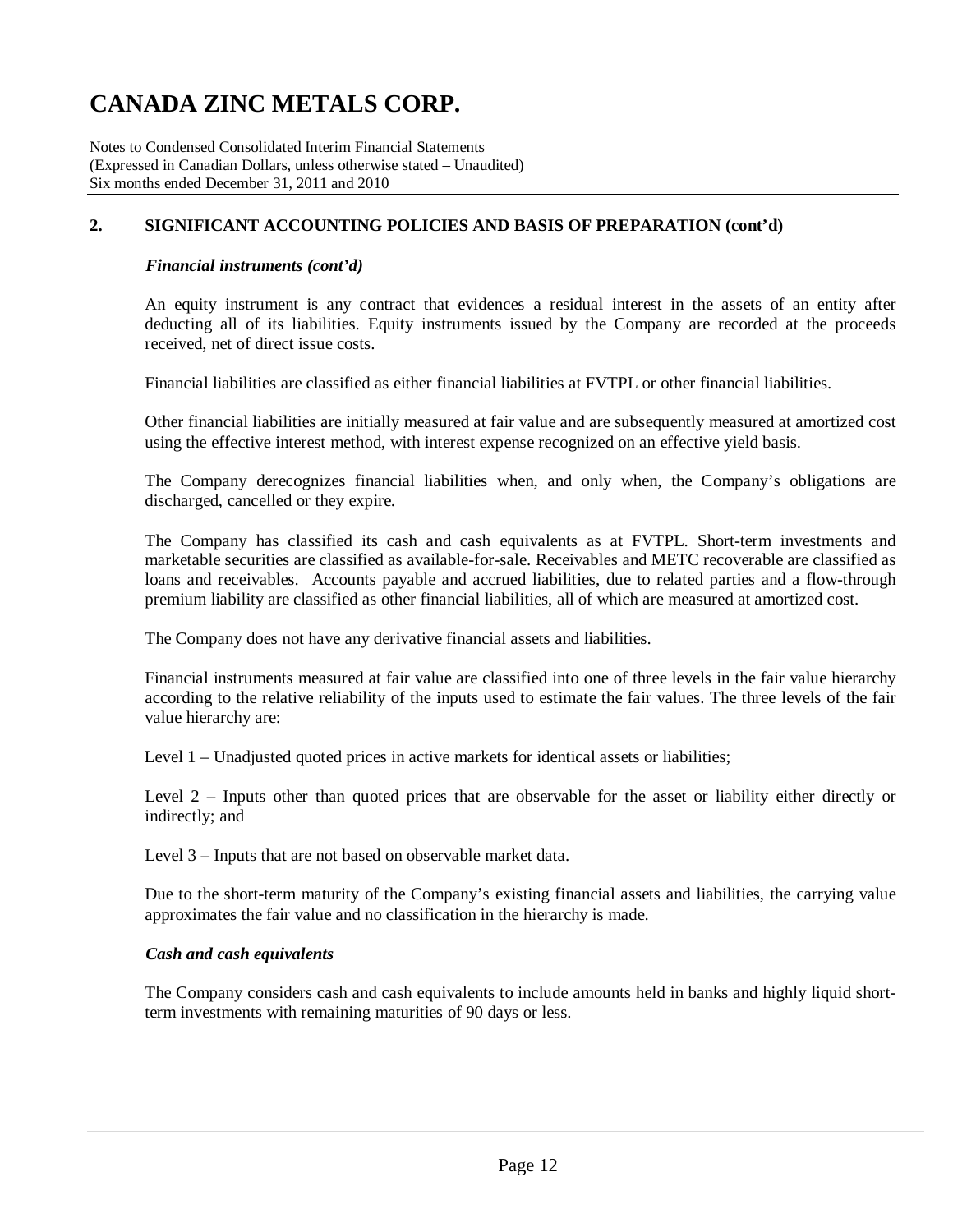Notes to Condensed Consolidated Interim Financial Statements (Expressed in Canadian Dollars, unless otherwise stated – Unaudited) Six months ended December 31, 2011 and 2010

### **2. SIGNIFICANT ACCOUNTING POLICIES AND BASIS OF PREPARATION (cont'd)**

#### *Equipment and Leasehold Improvements*

Equipment and leasehold improvements are recorded at cost and are amortized over their estimated useful lives at the following rates:

| Camp equipment         | 25%         | declining balance method |
|------------------------|-------------|--------------------------|
| Camp upgrades          | 25%         | declining balance method |
| Computer               | $30 - 55\%$ | declining balance method |
| Furniture              | 20%         | declining balance method |
| Office Equipment       | 20%         | declining balance method |
| Leasehold improvements | 5 years     | straight-line method     |
| License                | 55%         | declining balance method |
| Vehicle                | 30%         | declining balance method |

In the year of acquisition, only one-half of the amortization is recorded.

The amortization of camp equipment and camp upgrades is recorded as expenditure in Resource Properties.

Where an item of equipment and leasehold improvements comprises significant components with different useful lives, the components are accounted for as separate items of equipment and leasehold improvements. The cost of replacing part of an item within equipment and leasehold improvements is recognized when the cost is incurred if it is probable that the future economic benefits will flow to the group and the cost of the item can be measured reliably. The carrying amount of the part that has been replaced is expensed. All other costs are recognized as an expense as incurred.

#### *Resource properties*

Exploration and evaluation expenditures are capitalized once the legal right to explore a property has been acquired. Exploration and evaluation assets are recorded at cost less accumulated impairment losses. Direct costs related to the acquisition, exploration and evaluation of mineral properties are capitalized until the commercial viability of the asset is established, at which time the capitalized costs are reclassified to mineral properties under development. To the extent that the expenditures are spent to establish ore reserves within the rights to explore, the Company will consider those costs as intangible assets in nature. The depreciation of a capital asset in connection with exploring or evaluating a property of this nature will be included in the cost of the intangible asset.

When a project is deemed to no longer have commercially viable prospects to the Company, exploration and evaluation expenditures in respect of the project are deemed to be impaired. As a result, those exploration and expenditure costs, in excess of estimated recoveries, are written off to the statement of comprehensive loss/income.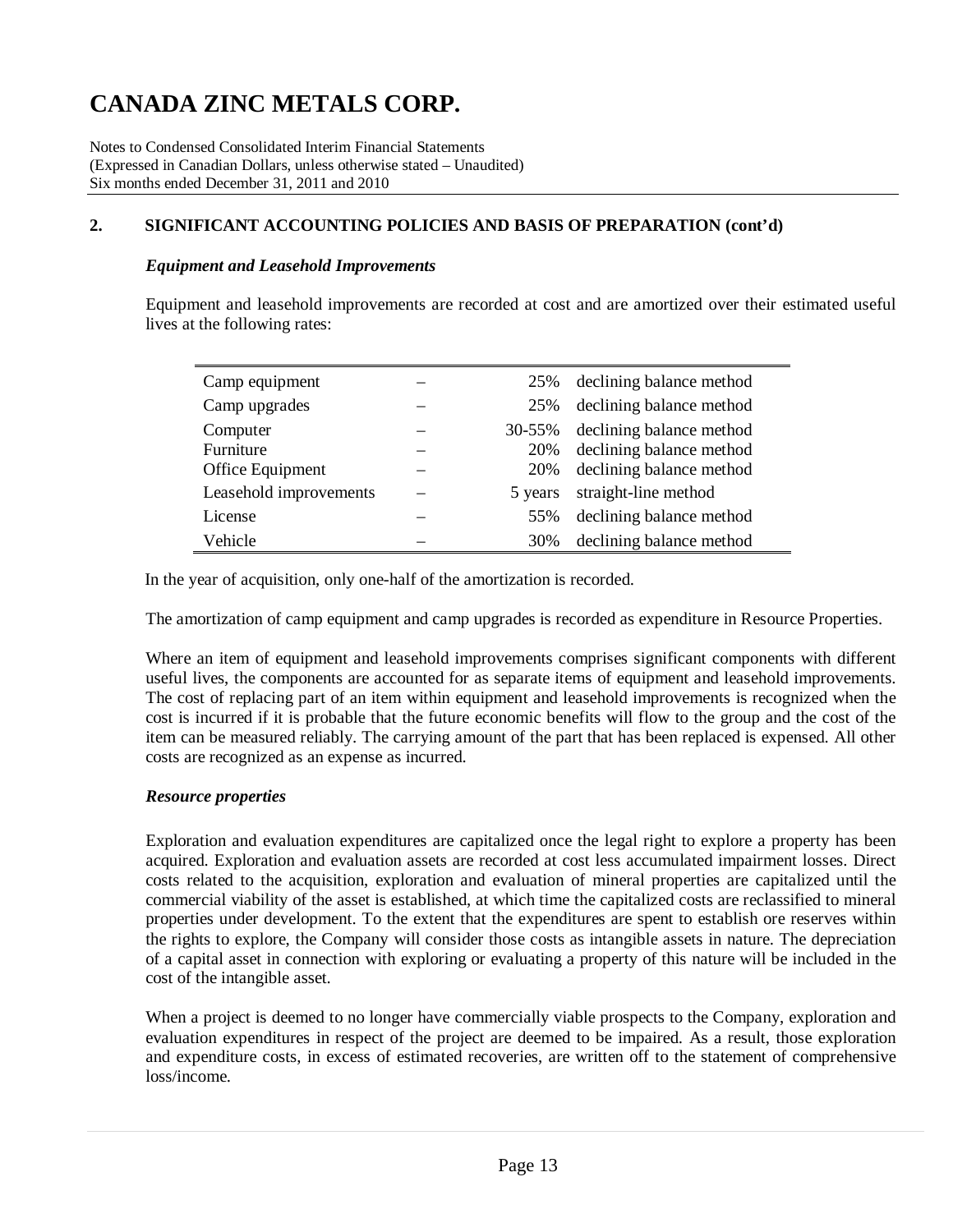Notes to Condensed Consolidated Interim Financial Statements (Expressed in Canadian Dollars, unless otherwise stated – Unaudited) Six months ended December 31, 2011 and 2010

### **2. SIGNIFICANT ACCOUNTING POLICIES AND BASIS OF PREPARATION (cont'd)**

#### *Resource properties (continued)*

Management reviews the facts and circumstances suggesting if the carrying amount of the exploration and evaluation assets exceeds their recoverable amount on a regular basis. If the facts and circumstances suggest the carrying value exceeds the recoverable amount, the Company will perform an impairment test on the property in accordance with the provisions of IAS 36.

#### *METC recoverable*

Mining exploration tax credits from the Government of British Columbia for certain exploration expenditures incurred in British Columbia are treated as a reduction of the exploration costs of the respective resource property.

#### *Impairment of long-lived assets*

An impairment loss is recognized when the carrying amount of an asset, or its cash generating unit ("CGU"), exceeds its recoverable amount. A CGU is the smallest identifiable group of assets that generates cash inflows that are largely independent of the cash inflows from other assets or groups of assets. Impairment losses are recognized in profit and loss for the period. Impairment losses recognized in respect of CGUs are allocated first to reduce the carrying amount of any goodwill allocated to CGUs and then to reduce the carrying amount of the other assets in the unit on a pro-rata basis.

The recoverable amount of assets is the greater of an asset's fair value less cost to sell and value in use. In assessing value in use, the estimated future cash flows are discounted to their present value using a pre-tax discount rate that reflects the current market assessments of the time value of money and the risks specific to the asset. For an asset that does not generate cash inflows largely independent of those from other assets, the recoverable amount is determined for the cash-generating unit to which the asset belongs.

An impairment loss is only reversed if there is an indication that the impairment loss may no longer exist and there has been a change in the estimates used to determine the recoverable amount, however, not to an amount higher than the carrying amount that would have been determined had no impairment loss been recognized in previous years.

Assets that have an indefinite useful life are not subject to amortization and are tested annually for impairment.

#### *Units*

The proceeds from the issue of units are allocated between common shares and common share purchase warrants based on the residual value method. Under this method, the proceeds are allocated to capital stock based on the fair value of the common shares and any residual value is allocated to common share purchase warrants.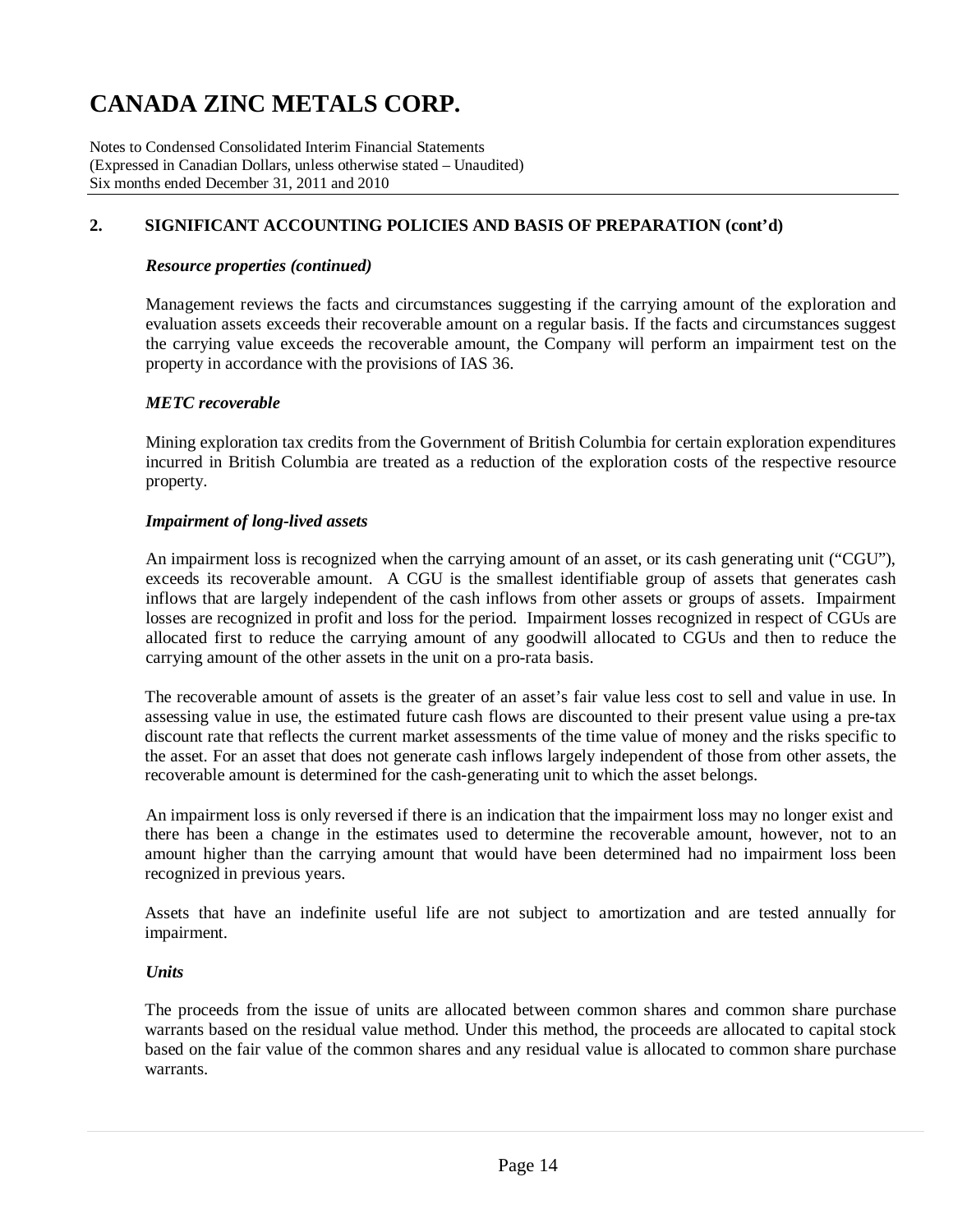Notes to Condensed Consolidated Interim Financial Statements (Expressed in Canadian Dollars, unless otherwise stated – Unaudited) Six months ended December 31, 2011 and 2010

### **2. SIGNIFICANT ACCOUNTING POLICIES AND BASIS OF PREPARATION (cont'd)**

#### *Flow-through shares*

Canadian tax legislation permits a company to issue flow-through shares whereby the deduction for tax purposes relating to qualified resource expenditures is claimed by the investors rather than the Company. While IFRS contains no specific guidance on accounting for flow-through shares, the Company has chosen to adopt the following accounting policy.

At the time of closing a financing involving flow-through shares, the Company allocates the gross proceeds received ("flow-through commitment") as follows:

- Share capital based on the fair value of the common shares;
- Flow-through share premium –recorded as a liability and equal to the estimated premium, if any, investors pay for the flow-through feature; and
- Warrant reserve the residual balance, if warrants being issued.

Thereafter, as qualifying expenditures are incurred, these costs are capitalized to resource properties. Recording these expenditures for accounting purposes gives rise to taxable temporary differences.

When flow-through expenditures are renounced, a portion of the future income tax assets that were not recognized in previous years, due to the recording of a valuation allowance, are recognized as recovery of income taxes in the statement of loss and deficit. Additionally, the Company reverses the liability for the flow-through share premium to income, on a proportional basis, as an offset of deferred tax expense.

As at December 31, 2011, the Company had no outstanding flow-through share commitments.

The Company may also be subject to a Part XII.6 tax on flow-through proceeds renounced under the Lookback rule, in accordance with regulations. When applicable, this tax is accrued as flow-trough tax expense until paid.

#### *Provisions*

Provisions are recorded when a present legal or constructive obligation exists as a result of past events where it is probable that an outflow of resources embodying economic benefits will be required to settle the obligation, and a reliable estimate of the amount of the obligation can be made.

The amount recognized as a provision is the best estimate of the consideration required to settle the present obligation at the reporting date, taking into account the risks and uncertainties surrounding the obligation and discount rates. Where a provision is measured using the cash flows estimated to settle the present obligation, its carrying amount is the present value of those cash flows discounted for the market discount rate. Over time the discounted liability is increased for the changes in the present value based on the current market discount rates and liability risks. When some or all of the economic benefits required to settle a provision are expected to be recovered from a third party, the receivable is recognized as an asset if it is virtually certain that reimbursement will be received and the amount receivable can be measured reliably.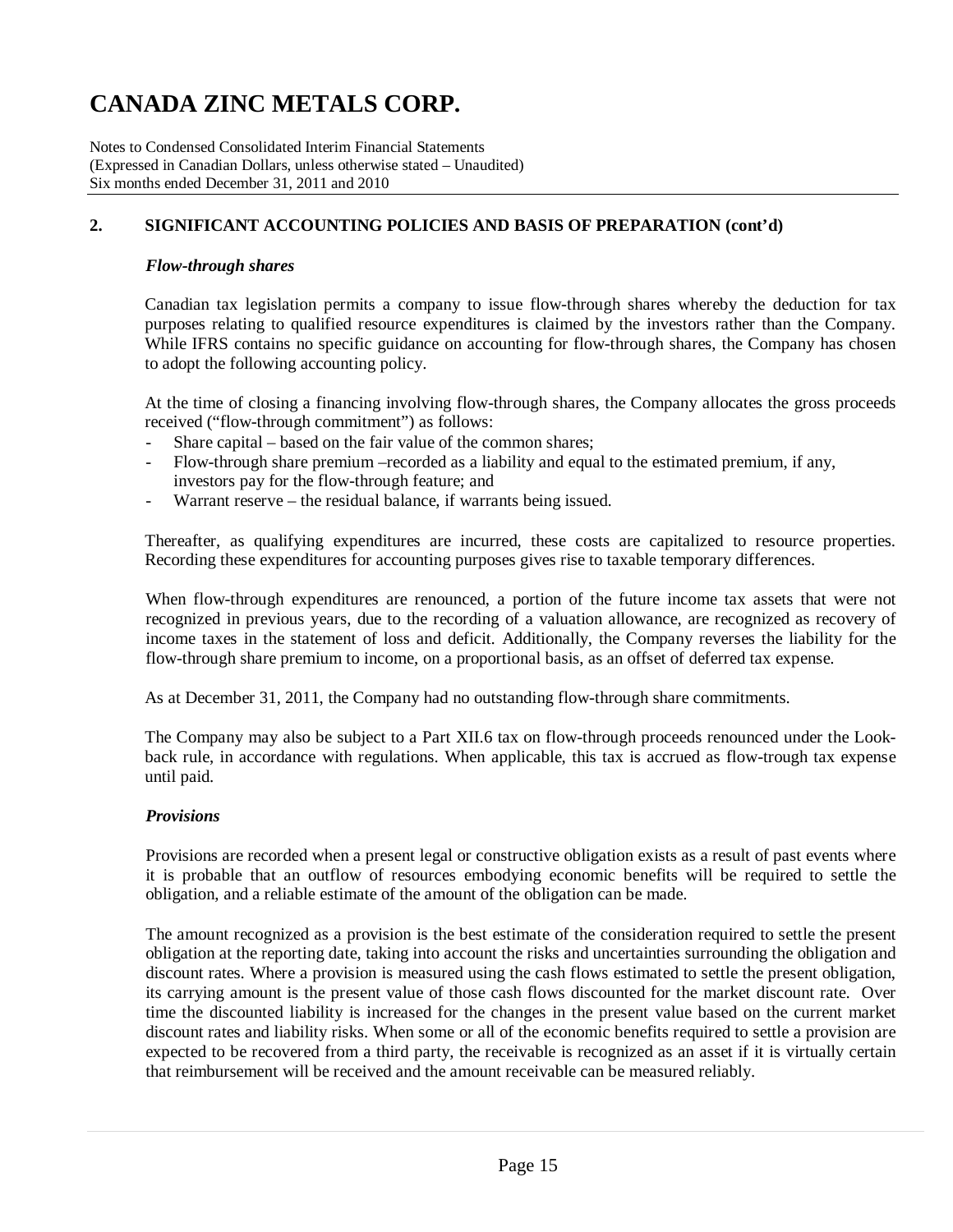Notes to Condensed Consolidated Interim Financial Statements (Expressed in Canadian Dollars, unless otherwise stated – Unaudited) Six months ended December 31, 2011 and 2010

### **2. SIGNIFICANT ACCOUNTING POLICIES AND BASIS OF PREPARATION (cont'd)**

### *Provisions (cont'd)*

Changes in closure and reclamation estimates are accounted for as a change in the corresponding capitalized cost.

Costs of rehabilitation projects for which a provision has been recorded are recorded directly against the provision as incurred.

### *Share-based payments*

The Company operates an employee share option plan. The fair value of share-based payments to employees is measured at grant date using the Black-Scholes option pricing model, and is recognized over the vesting period using the graded method. The fair value of share-based payments to non-employees is measured at the date the goods or services are received, at either the fair value of the goods or services received or the fair value of the equity instruments issued using the Black-Scholes option pricing model.

For both employees and non-employees, the fair value is recognized as an expense with a corresponding increase in contributed surplus. The amount recognized as expense is adjusted to reflect the number of share options expected to vest.

#### *Income taxes*

Income tax expense comprises current and deferred tax. Income tax is recognized in the statement of comprehensive loss except to the extent that it relates to items recognized directly in equity. Current tax expense is the expected tax payable on taxable income for the year, using tax rates enacted or substantively enacted at period end, adjusted for amendments to tax payable with regards to previous years.

Deferred tax is recorded using the liability method, providing for temporary differences, between the carrying amounts of assets and liabilities for financial reporting purposes and the amounts used for taxation purposes.

Temporary differences are not provided for relating to goodwill not deductible for tax purposes, the initial recognition of assets or liabilities that affect neither accounting nor taxable loss, nor differences relating to investments in subsidiaries to the extent that they will probably not reverse in the foreseeable future. The amount of deferred tax provided is based on the expected manner of realization or settlement of the carrying amount of assets and liabilities, using tax rates enacted or substantively enacted at the balance sheet date.

A deferred tax asset is recognized only to the extent that it is probable that future taxable profits will be available against which the asset can be utilized. To the extent that the Company does not consider it probable that a deferred tax asset will be recovered, it provides a valuation allowance against that excess.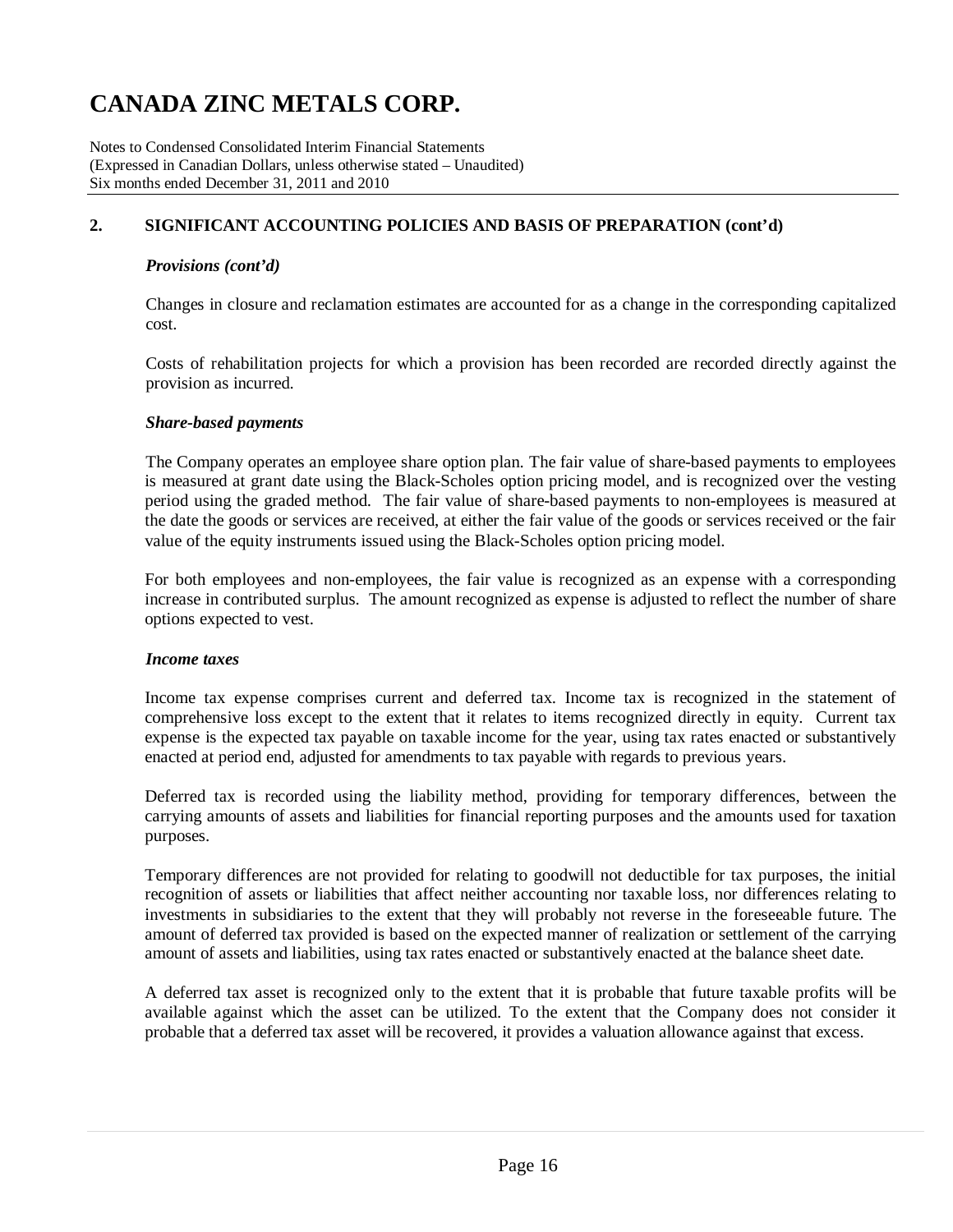Notes to Condensed Consolidated Interim Financial Statements (Expressed in Canadian Dollars, unless otherwise stated – Unaudited) Six months ended December 31, 2011 and 2010

### **2. SIGNIFICANT ACCOUNTING POLICIES AND BASIS OF PREPARATION (cont'd)**

#### *Loss per share*

Loss per share is computed by dividing net loss available to common shareholders by the weighted average number of shares outstanding during the reporting period. Diluted loss per share is computed similar to basic loss per share except that the weighted average shares outstanding are increased to include additional shares for the assumed exercise of share options and warrants, if dilutive. The number of additional shares is calculated by assuming that outstanding share options and warrants were exercised and that the proceeds from such exercises were used to acquire common stock at the average market price during the reporting periods.

### **3. CASH AND CASH EQUIVALENTS**

Cash and cash equivalents are comprised of:

|                                    | December 31, 2011 | June 30, 2011 |
|------------------------------------|-------------------|---------------|
| Bank deposits                      | 334.778           | 81,513        |
| Guaranteed investment certificates | 9.400.000         | 15.419.641    |
|                                    | 9.734.778         | 15,501,154    |

Cash equivalents consists of highly liquid Canadian dollar denominated guaranteed investment certificates ("GICs") with a remaining term to maturity at the point of purchase of ninety days or less. As at December 31, 2011, the GICs were earning an average annual interest of approximately 1.33% at variable and fixed rates, mature from February 7, 2012 to December 10, 2012, and allow for early redemption after the first 30 days of investment. The counter-party is a financial institution.

As at December 31, 2011, GICs' interest receivable of \$171,471 (June 30, 2011 - \$112,378) was accrued and included in receivables (Note 4).

### **4. RECEIVABLES**

|                                   | December 31, 2011 | June 30, 2011 |
|-----------------------------------|-------------------|---------------|
| Harmonized Sales Tax credits      | 266,866           | 279,906       |
| Interest accrued on GICs (Note 3) | 171,471           | 112,378       |
| Other receivables                 | 727               | 85,316        |
|                                   | 439.064           | 477,600       |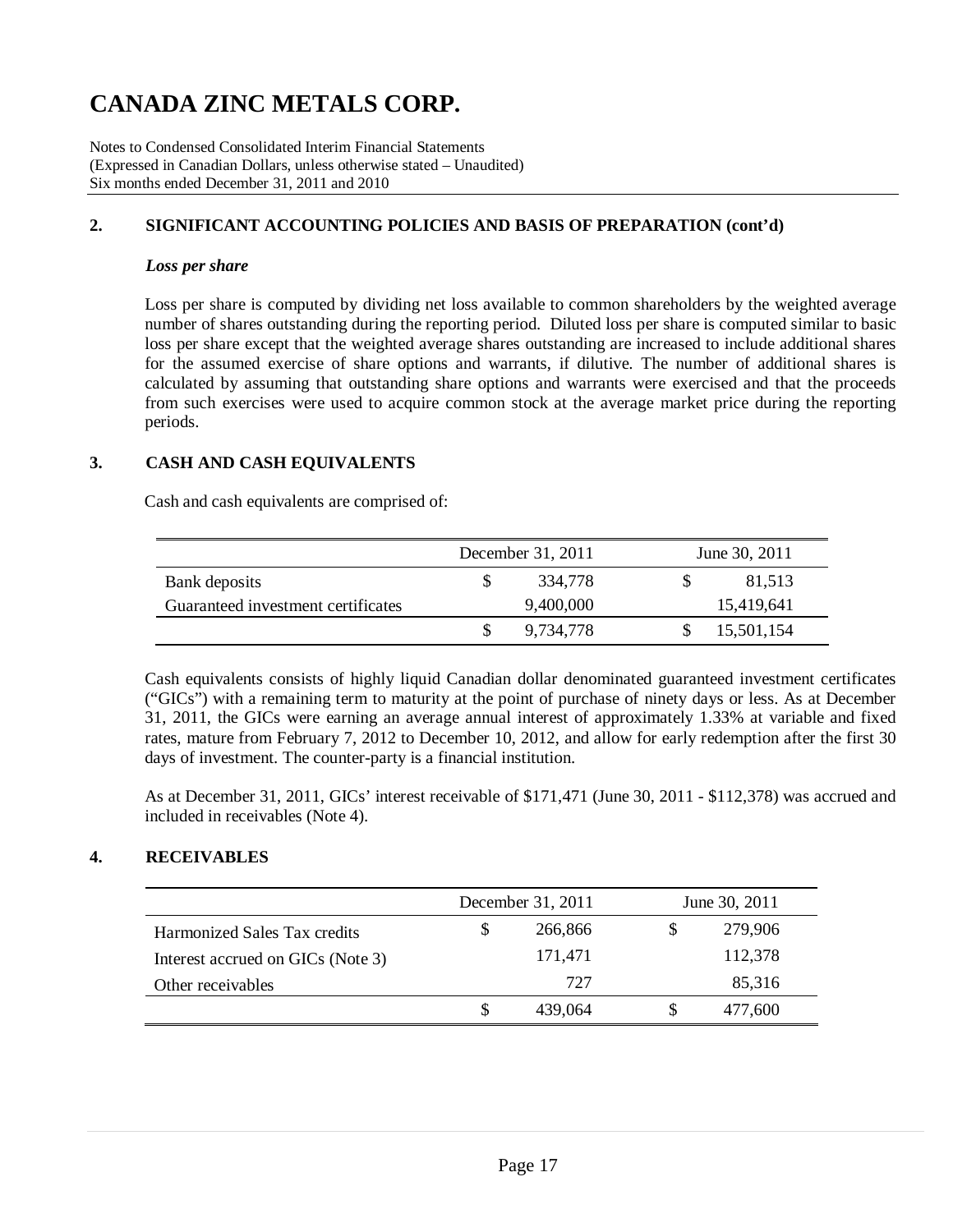Notes to Condensed Consolidated Interim Financial Statements (Expressed in Canadian Dollars, unless otherwise stated – Unaudited) Six months ended December 31, 2011 and 2010

## **5. SHORT-TERM INVESTMENTS**

Short-term investments consist of highly liquid Canadian dollar denominated guaranteed investment certificates (GICs) with terms to maturity greater than ninety days, but not more than one year, all of which are classified as available-for-sale. The counter-party is a financial institution.

At December 31, 2011, the instruments were yielding an average fixed annual interest rate of 1.8%. The fair market value of the Company's short-term investments approximates its carrying value at the balance sheet date.

The instruments matured subsequent to December 31, 2011 and were re-invested in 30-days redeemable GICs at a fixed rate of 1.35%.

### **6. MARKETABLE SECURITIES**

|                                      |               |            | December 31, 2011 |                                                     |
|--------------------------------------|---------------|------------|-------------------|-----------------------------------------------------|
|                                      |               | Fair value | Cost              | Accumulated<br>unrealized holding<br>gains (losses) |
|                                      |               |            |                   |                                                     |
| Oracle Mining Corp. shares           | $\mathcal{S}$ | 2,194,038  | \$<br>2,122,161   | \$<br>71,877                                        |
| International Lithium Corp. shares   |               | 37,950     | 110,000           | (72,050)                                            |
| International Lithium Corp. warrants |               | 829        | 13,813            | (12,984)                                            |
| TNR Gold Corp. shares                |               | 112,500    | 218,750           | (106, 250)                                          |
|                                      | \$            | 2,345,317  | \$<br>2,464,724   | \$<br>(119, 407)                                    |
|                                      |               |            |                   |                                                     |
|                                      |               |            | June 30, 2011     |                                                     |
|                                      |               | Fair value | Cost              | Accumulated unrealized<br>holding losses            |
| Oracle Ridge Mining Corp. shares     | \$            | 310,625    | \$<br>518,453     | \$<br>(207, 828)                                    |
| International Lithium Corp. shares   |               | 90,000     | 133,333           | (43, 333)                                           |
| International Lithium Corp. warrants |               | 16,010     | 100,063           | (84, 053)                                           |
| TNR Gold Corp. shares                |               | 140,625    | 218,750           | (78, 125)                                           |
|                                      | \$            | 557,260    | \$<br>970,599     | \$<br>(413, 339)                                    |

During the six months ended December 31, 2011, the Company sold 70,000 shares of International Lithium Corp. ("ILC") at an average price of \$0.18 per share for net cash proceeds of \$12,591, and 345,000 ILC share purchase warrants at an average price of \$0.03 for net cash proceeds of \$10,485. The Company realized a pre-tax loss of \$86,507 on the sale of these securities.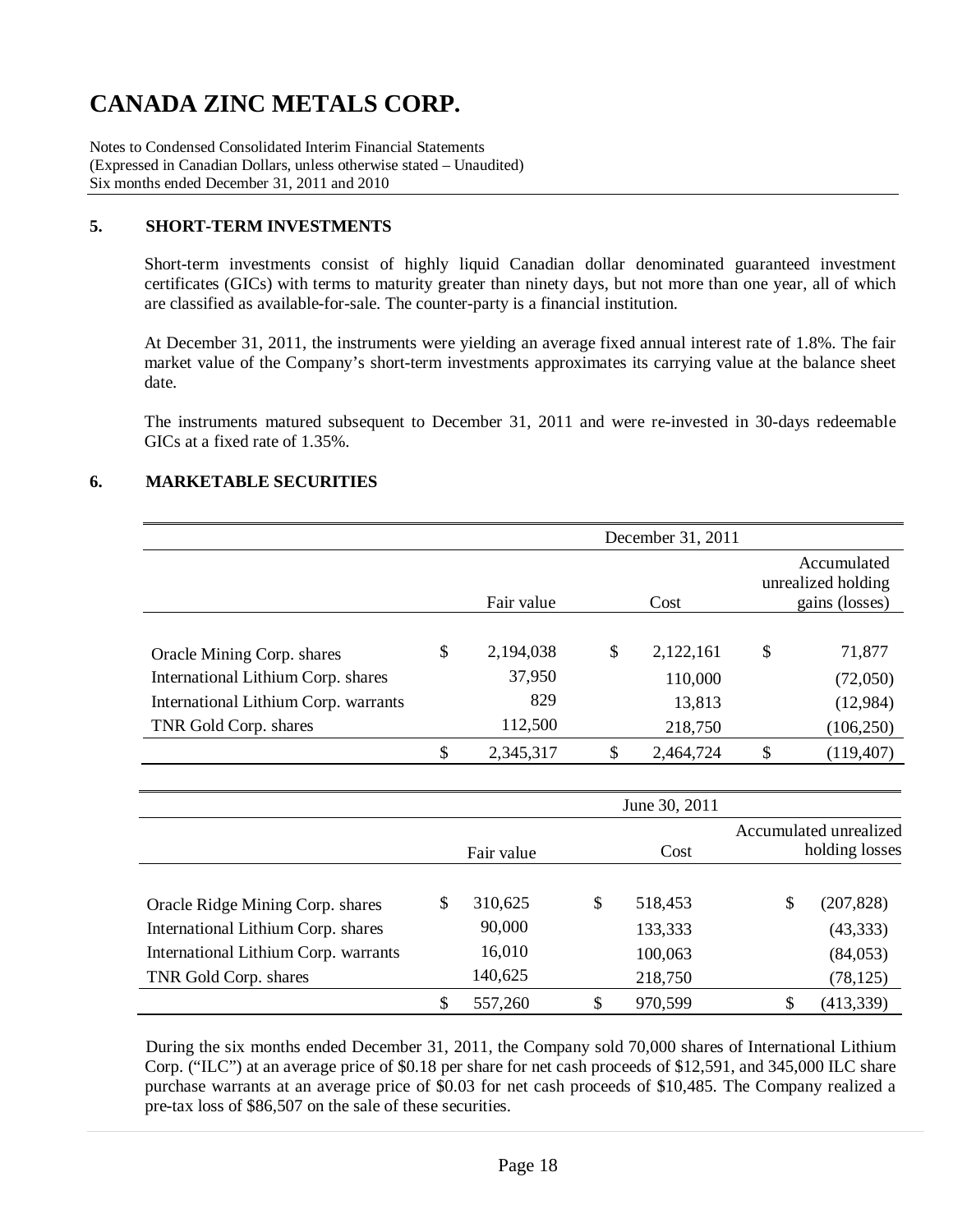Notes to Condensed Consolidated Interim Financial Statements (Expressed in Canadian Dollars, unless otherwise stated – Unaudited) Six months ended December 31, 2011 and 2010

## **7. OTHER ASSETS**

Other assets comprise a reclamation bond of \$312,649 (June 30, 2011 – \$309,000) posted as a security deposit with the Government of British Columbia in relation to the Akie and Kechika Regional properties.

### **8. TRADE PAYABLES AND ACCRUED LIABILITIES**

|                     | December 31, 2011 | June 30, 2011  |  |
|---------------------|-------------------|----------------|--|
| Trade payables      | S<br>622,667      | 1,005,790<br>S |  |
| Accrued liabilities | 123,876           | 183,234        |  |
|                     | 746,543           | 1,189,024      |  |

### **9. FLOW-THROUGH LIABILITY**

|                                | December 31, 2011 |                          | June 30, 2011 |         |  |  |  |
|--------------------------------|-------------------|--------------------------|---------------|---------|--|--|--|
| Flow-through premium liability |                   | $\overline{\phantom{0}}$ |               | 242.250 |  |  |  |

The flow-through premium liability arose in connection with the flow-through private placement of the Company completed during fiscal 2011 (Note 12(b)). The recorded flow-through premium liability of \$242,250 was based on an estimated premium of \$0.05 per a flow-through share issued. This balance does not represent a cash liability to the Company. This balance is amortized to the statement of comprehensive loss pro-rata with the amount of qualifying flow-through expenditures applicable to the flow-through shares that have been renounced to the flow-through investors.

As at December 31, 2011, the Company incurred \$3,730,650 in qualifying resource expenditures and filed regulatory renunciation forms in February 2012. Accordingly, at December 31, 2011, the Company reversed the flow-through premium liability to income as a deferred income tax recovery.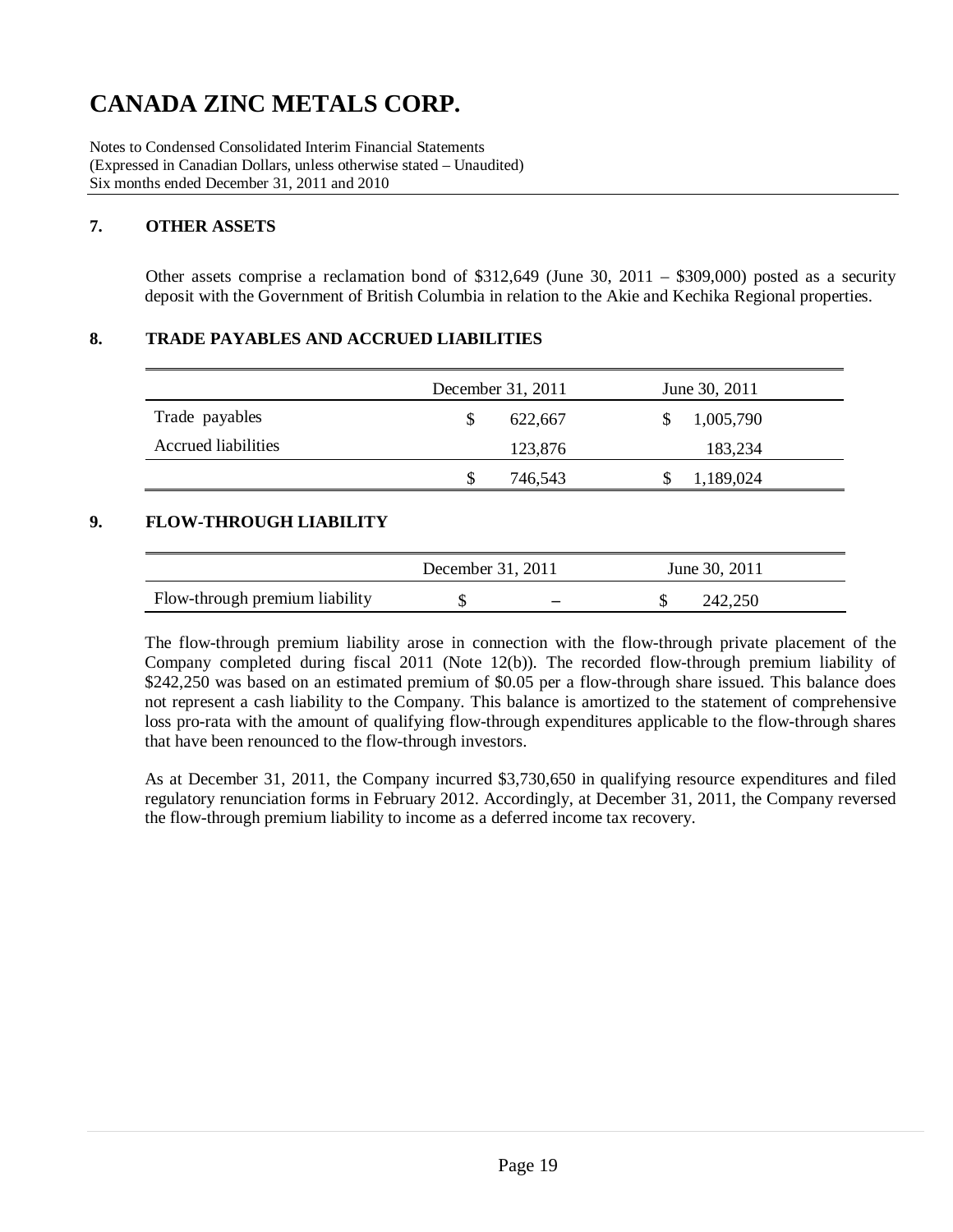Notes to Condensed Consolidated Interim Financial Statements (Expressed in Canadian Dollars, unless otherwise stated – Unaudited) Six months ended December 31, 2011 and 2010

## **10. EQUIPMENT AND LEASEHOLD IMPROVEMENTS**

|                                                         | Computers         | Office<br>equipment and<br>furniture | Office leasehold<br>improvements | License $(1)$                      |              | Vehicle (1)       |               | Camp<br>equipment and<br>fixtures $(1)$ | Camp upgrades<br>(1) | Total             |
|---------------------------------------------------------|-------------------|--------------------------------------|----------------------------------|------------------------------------|--------------|-------------------|---------------|-----------------------------------------|----------------------|-------------------|
| Cost:<br>At July 1, 2010 and June 30, 2011              | \$<br>14,909      | \$<br>4,026                          | \$<br>2,522                      | \$                                 | $\mathbb{S}$ |                   | <sup>\$</sup> | 79,482                                  | \$<br>161,476        | \$<br>262,415     |
| Acquisition                                             | 931               | 14,234                               | $\qquad \qquad =$                | 19,000                             |              | 34,400            |               | 49,338                                  | 3,757                | 121,660           |
| At June 30, 2011                                        | 15,840            | 18,260                               | 2,522                            | 19,000                             |              | 34,400            |               | 128,820                                 | 165,233              | 384,075           |
| Acquisition                                             |                   | —                                    | 4,616                            |                                    |              | 206               |               | 31,338                                  | 110,775              | 146,935           |
| Disposal                                                | (3,613)           | $\overline{\phantom{0}}$             | (2,522)                          | $\overline{\phantom{0}}$           |              |                   |               | $\overline{\phantom{m}}$                | $\qquad \qquad$      | (6,135)           |
| At December 31, 2011                                    | 12.227            | 18.260                               | 4.616                            | 19,000                             |              | 34,606            |               | 160,158                                 | 276,008              | 524,875           |
| <b>Amortization:</b><br>At July 1, 2010<br>Amortization | 12,574<br>1,115   | 2,598<br>1,709                       | 2,312<br>210                     | 5,225                              |              | 5,160             |               | 40,362<br>15,947                        | 82,000<br>19,869     | 139,846<br>49,235 |
| At June 30, 2011<br>Amortization                        | 13,689<br>435     | 4,307<br>1,403                       | 2,522<br>230                     | 5,225<br>5,268                     |              | 5,160<br>4,416    |               | 56,309<br>10,715                        | 101,869<br>12,175    | 189,081<br>34,642 |
| Eliminated on disposal<br>At December 31, 2011          | (3,613)<br>10,511 | $\overline{\phantom{m}}$<br>5,710    | (2,522)<br>230                   | $\overline{\phantom{m}}$<br>10,493 |              | $\qquad \qquad -$ |               | 67,024                                  | 114,044              | (6,135)           |
|                                                         |                   |                                      |                                  |                                    |              | 9,576             |               |                                         |                      | 217,588           |
| Net book value:                                         |                   |                                      |                                  |                                    |              |                   |               |                                         |                      |                   |
| At July 1, 2010                                         | \$<br>2,335       | \$<br>1,428                          | \$<br>210                        | \$<br>$\overline{\phantom{0}}$     | \$           | $\qquad \qquad =$ | \$            | 39,120                                  | \$<br>79,476         | \$<br>122,569     |
| At June 30, 2011                                        | \$<br>2,151       | \$<br>13,953                         | \$<br>$\overline{\phantom{m}}$   | \$<br>13,775                       | \$           | 29,240            | \$            | 72,511                                  | \$<br>63,363         | \$<br>194,994     |
| At December 31, 2011                                    | \$<br>1,716       | \$<br>12,550                         | \$<br>4,386                      | \$<br>8,507                        | \$           | 25,030            | \$            | 93,134                                  | \$<br>161,964        | \$<br>307,287     |

(1) The net book value of camp equipment and upgrades was reclassified from Resource properties (Note 15).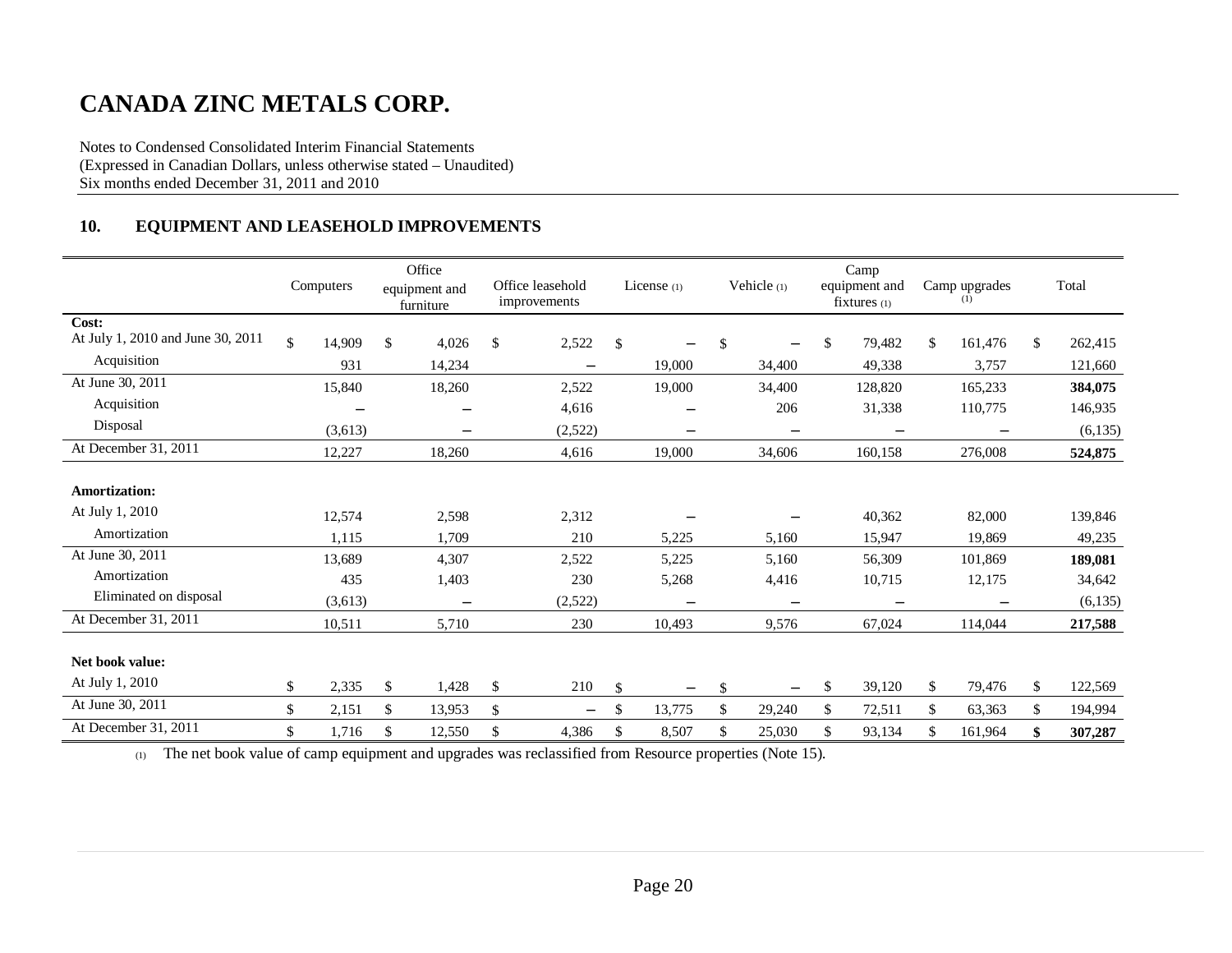Notes to Condensed Consolidated Interim Financial Statements (Expressed in Canadian Dollars, unless otherwise stated – Unaudited) Six months ended December 31, 2011 and 2010

### **11. RESOURCE PROPERTIES**

Title to resource properties involves certain inherent risks due to the difficulties of determining the validity of certain claims as well as the potential for problems arising from the frequently ambiguous conveyancing history characteristic of many resource properties. The Company has investigated title to all of its resource properties and, to the best of its knowledge, title to all of its properties are in good standing.

#### **Akie Property, British Columbia**

The Company owns a 100% interest in the Akie property, which resulted from Company expenditures and the acquisition of Ecstall Mining Corporation (Note 1).

During fiscal 2007, the Company acquired the following properties pursuant to the acquisition of Ecstall Mining Corporation:

- Kechika South Properties, Omineca Mining Division. The Company owns a 100% interest in two properties,
- Kechika North Properties, Liard Mining Division. The Company owns a 100% interest in three properties of which, certain claims are subject to a 0.5% net smelter royalty.

#### **DA Property, Northwest Territories**

On August 1, 2006, the Company entered into a joint venture agreement where by the Company holds 8.2% undivided interest in the mineral claims and three mineral leases, the latter subject to a 10% underlying NPI, a 5% GOR and a 5% NSR. Pursuant to an amended and restated Mineral Property Option Agreement, dated August 30, 1998, the Company has the option to reduce the GOR and NSR interests to 2.25% and 2%, respectively, and eliminate entirely the NPI by completing certain share issuances and cash payments to the original property owner within 90 days of a production decision. The other joint venture participants are Shear Minerals Ltd. (58.2%), the project operator, International Samuel Exploration Corp. (25.4%) and New World Resources Inc. (8.2%).

During the year ended June 30, 2011, the Company wrote-off the carrying amount of \$221,560 related to the DA Properties as the Company has no further exploration plans for these properties in the foreseeable future.

|                                                                              | <b>Akie Property</b> | DA  | Total             |    |                        |    |                                |
|------------------------------------------------------------------------------|----------------------|-----|-------------------|----|------------------------|----|--------------------------------|
| <b>Acquisition Costs:</b><br>Balance, July 1, 2010<br>Additions<br>Write-off | \$<br>24, 175, 329   | £.  | 328,432 \$<br>348 |    | 71,535 \$<br>(71, 535) |    | 24,575,296<br>348<br>(71, 535) |
| Balance, June 30, 2011 and<br>December 31, 2011                              | \$<br>24, 175, 329   | \$. | 328,780           | \$ | $-$                    | -8 | 24,504,109                     |

The following table summarizes resource property expenses by property: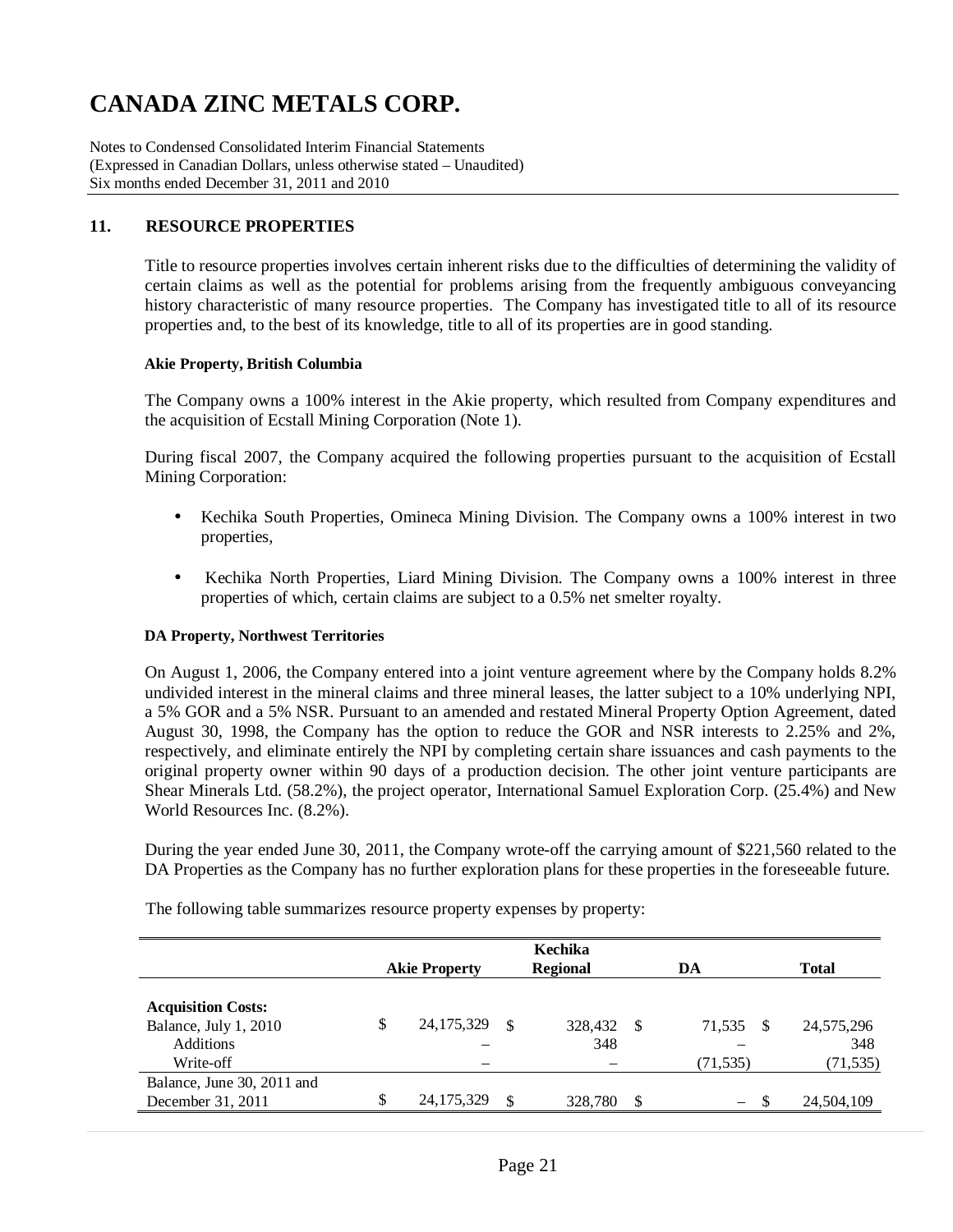Notes to Condensed Consolidated Interim Financial Statements (Expressed in Canadian Dollars, unless otherwise stated – Unaudited) Six months ended December 31, 2011 and 2010

## **11. RESOURCE PROPERTIES (cont'd)**

| Kechika                            |                      |             |               |                 |              |            |              |              |
|------------------------------------|----------------------|-------------|---------------|-----------------|--------------|------------|--------------|--------------|
|                                    | <b>Akie Property</b> |             |               | <b>Regional</b> |              | <b>DA</b>  |              | <b>Total</b> |
| <b>Deferred Exploration Costs:</b> |                      |             |               |                 |              |            |              |              |
| Balance, July 1, 2010              | \$                   | 26,281,810  | <sup>\$</sup> | 1,172,533       | $\mathbb{S}$ | 150,025    | $\mathbb{S}$ | 27,604,368   |
| Less:                              |                      |             |               |                 |              |            |              |              |
| Reclassification of camp           |                      |             |               |                 |              |            |              |              |
| equipment (Note 9)                 |                      | (118, 596)  |               |                 |              |            |              | (118,596)    |
| Adjusted balance, July 1, 2010     |                      | 26,163,214  |               | 1,172,533       |              | 150,025    |              | 27,485,772   |
| Surface drilling program:          |                      |             |               |                 |              |            |              |              |
| Camp equipment, amortization       |                      | 46,201      |               |                 |              |            |              | 46,201       |
| Camp operating                     |                      | 180,951     |               |                 |              |            |              | 180,951      |
| Drilling                           |                      | 4,838,253   |               | 15,033          |              |            |              | 4,853,286    |
| Geology                            |                      | 182,085     |               | 16,193          |              |            |              | 198,278      |
| Work assessment fees               |                      | 72,336      |               | 18,284          |              |            |              | 90,620       |
| Total surface drilling             |                      | 5,319,826   |               | 49,510          |              |            |              | 5,369,336    |
|                                    |                      |             |               |                 |              |            |              |              |
| Geotechnical program:              |                      | 631,852     |               |                 |              |            |              | 631,852      |
| Camp operating                     |                      | 314,953     |               |                 |              |            |              | 314,953      |
| Trail construction                 |                      | 600,177     |               |                 |              |            |              | 600,177      |
| Total geotechnical program         |                      | 1,546,982   |               |                 |              |            |              | 1,546,982    |
|                                    |                      |             |               |                 |              |            |              |              |
| Community consultations            |                      | 210,000     |               |                 |              |            |              | 210,000      |
| <b>Environmental studies</b>       |                      | 236,940     |               |                 |              |            |              | 236,940      |
| Underground engineering            |                      | 88,470      |               |                 |              |            |              | 88,470       |
| Project assessment                 |                      | 8,682       |               |                 |              |            |              | 8,682        |
| Metallurgical analysis             |                      | 6,900       |               |                 |              |            |              | 6,900        |
| Less:                              |                      |             |               |                 |              |            |              |              |
| Write-off                          |                      |             |               |                 |              | (150, 025) |              | (150, 025)   |
| <b>METC</b> (2009)                 |                      | (1,611,149) |               |                 |              |            |              | (1,611,149)  |
| Balance, June 30, 2011             |                      | 31,969,865  |               | 1,222,043       |              |            |              | 33,191,908   |
| Surface drilling program:          |                      |             |               |                 |              |            |              |              |
| Camp equipment, amortization       |                      | 32,574      |               |                 |              |            |              | 32,574       |
| Camp operating                     |                      | 47,350      |               | 59,217          |              |            |              | 106,567      |
| Drilling                           |                      | 1,624,841   |               | 169,309         |              |            |              | 1,794,150    |
| Geology                            |                      | 93,631      |               | 205,783         |              |            |              | 299,414      |
| Total surface drilling             |                      | 1,798,396   |               | 434,309         |              |            |              | 2,232,705    |
|                                    |                      |             |               |                 |              |            |              |              |
| Underground development:           |                      |             |               |                 |              |            |              |              |
| Engineering                        |                      | 180,998     |               |                 |              |            |              | 180,998      |
| Trail construction                 |                      | 1,380,411   |               |                 |              |            |              | 1,380,411    |
| Total underground development      |                      | 1,561,409   |               |                 |              |            |              | 1,561,409    |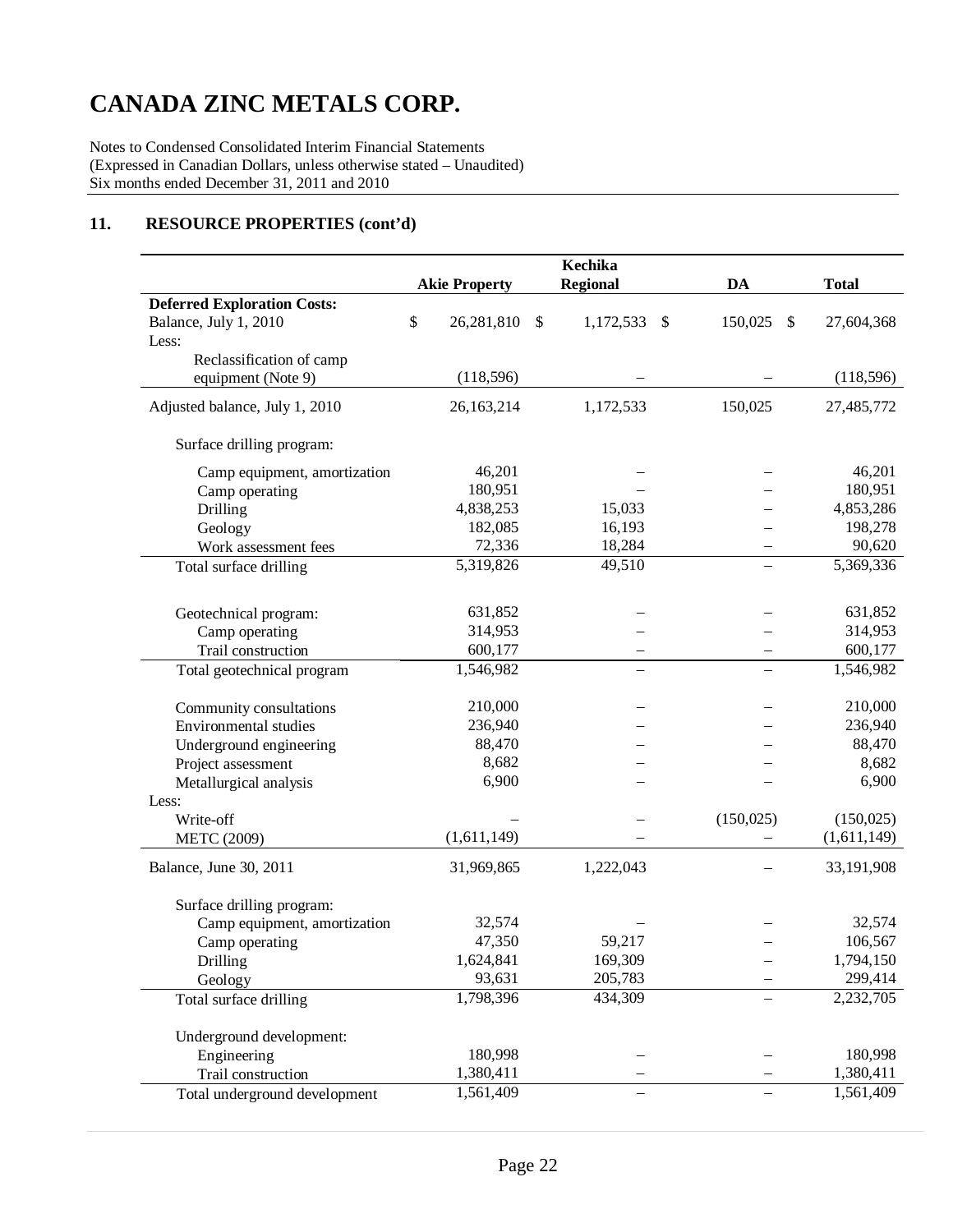Notes to Condensed Consolidated Interim Financial Statements (Expressed in Canadian Dollars, unless otherwise stated – Unaudited) Six months ended December 31, 2011 and 2010

| <b>Total</b>               | \$<br>59,824,261 \$ | 1,985,132 | $-$ | 61,809,393   |
|----------------------------|---------------------|-----------|-----|--------------|
| Balance, December 31, 2011 | 35,648,932          | 1,656,352 |     | 37, 305, 284 |
| Metallurgical analysis     | 6,748               |           |     | 6,748        |
| Project assessment         | 32,224              |           |     | 32,224       |
| Environmental studies      | 172,147             |           |     | 172,147      |
| Community consultations    | 90,000              |           |     | 90,000       |
| Geotechnical program       | 18,143              |           |     | 18,143       |

### **11. RESOURCE PROPERTIES (cont'd)**

The Company applies for the 20% British Columbia Mining Exploration Tax Credit ("METC") and the enhanced tax credit of an additional 10% for Mountain Pine Beetle affected areas, on qualified mining exploration costs incurred.

During the period ended December 31, 2011, the Company received the METC refund of \$1,611,149 for its fiscal 2009 application.

### **12. SHARE CAPITAL**

#### **(a) Authorized**

Unlimited common shares without par value

#### **(b) Issued and outstanding**

During the six months ended December 31, 2011:

- (i) the Company received TSX Venture Exchange ("TSXV") approval to extend a normal course issuer bid ("NCIB") to purchase at market price up to 6,922,765 common shares, being approximately 5% of the Company's issued and outstanding common shares through the facilities of the TSXV. The new bid commenced on August 1, 2011 and will stay open for 12 months;
- (ii) the Company repurchased 1,774,000 of its common shares for a total consideration of \$838,623 at a weighted average price of \$0.47 per share under the NCIB, of which \$1,202,313 was recorded as a reduction to capital stock for the assigned value of the shares, and \$363,390 was allocated to contributed surplus.

The purchases are made in accordance with the policies and rules of the TSXV. The Company will pay the market price of the common shares at the time of acquisition and will not purchase more than 2% of the total issued and outstanding common shares within any 30 day period.

(iii) a total of 2,201,500 common shares, of which 560,000 were repurchased during fiscal 2011, were cancelled and returned to the Company's treasury.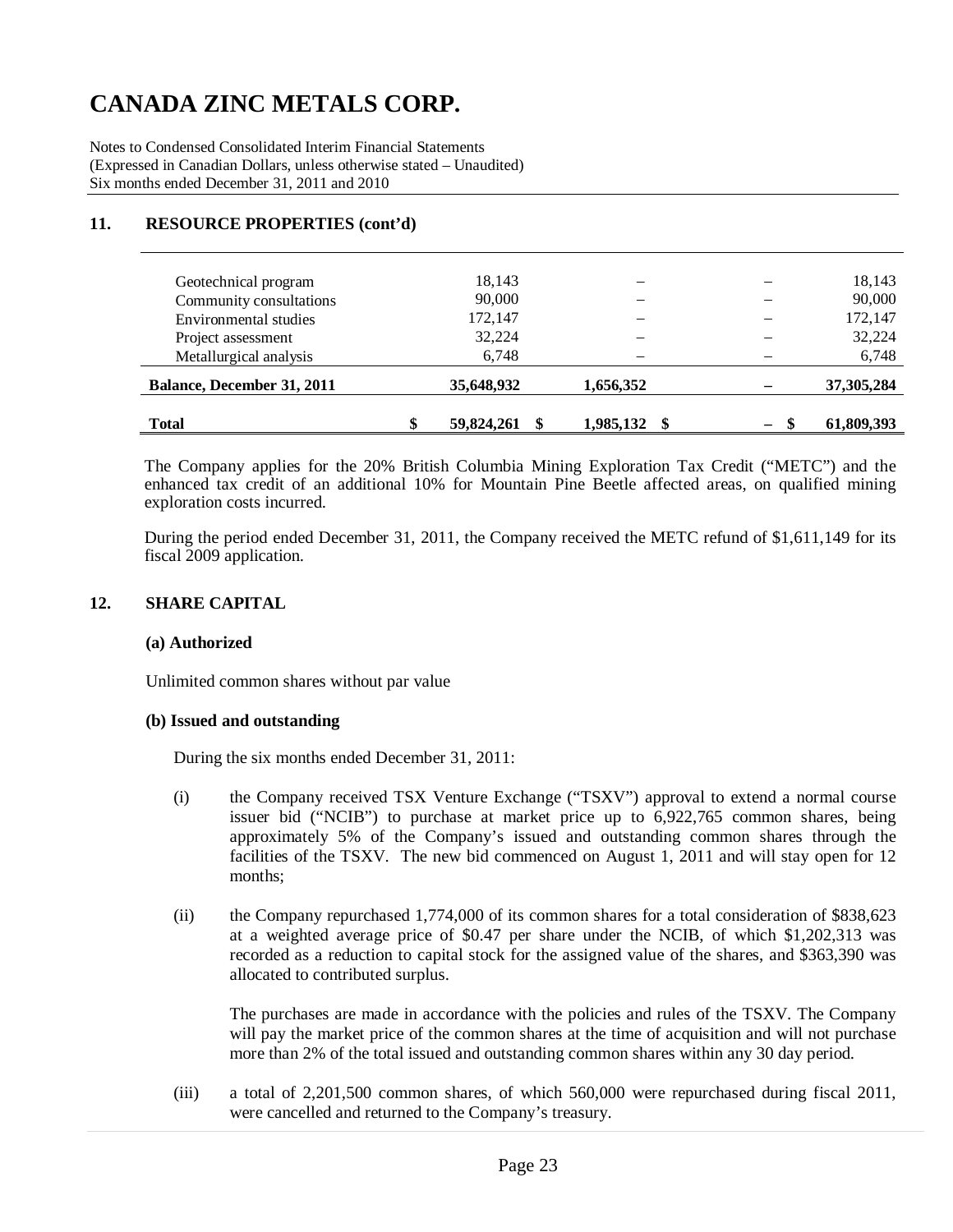Notes to Condensed Consolidated Interim Financial Statements (Expressed in Canadian Dollars, unless otherwise stated – Unaudited) Six months ended December 31, 2011 and 2010

### **12. SHARE CAPITAL (cont'd)**

### **(b) Issued and outstanding (cont'd)**

During the year ended June 30, 2011:

- (i) the Company completed a non-brokered private placement with Tongling Nonferrous Metals Group Holdings Co. Ltd. ("Tongling") of 31,386,224 units at a price of \$0.5735 per unit for total gross proceeds of \$18,000,000. Each unit consists of one common share and one half of a common share purchase warrant. Each whole warrant will entitle the purchaser to purchase, at any time within 24 months from closing, one additional common share of the Company at a price of \$0.675 during the first year and at a price of \$0.775 during the second year.
- (ii) the Company completed a non-brokered flow-through private placement of 4,845,000 units at a price of \$0.77 per unit for gross proceeds of \$3,730,650. Each unit consists of one flow-through common share and one-half share purchase warrant of the Company. Each whole warrant will entitle the holder to purchase one additional common share at a price of \$0.95 for a period of 18 months from closing.
- (iii) the Company paid cash share issue costs of \$225,216 (\$168,912, net of tax effects) in connection with the private placements in (i) and (ii).
- (iv) an aggregate of 895,000 share options were exercised at a weighted average price of \$0.28 per share and 895,000 common shares were issued for total proceeds of \$251,550. In addition, a reallocation of \$242,300 from contributed surplus to share capital was recorded on the exercise of these options.
- (v) The Company repurchased 1,352,500 of its common shares for a total consideration of \$632,403 at a weighted average price of \$0.47 per share under the NCIB, of which \$939,412 was recorded as a reduction to capital stock for the assigned value of the shares, and \$307,009 was allocated to equity reserves.

#### **(c) Share options**

The Company has adopted a 20% fixed share option plan whereby the Company has reserved 13,522,821 common shares under the plan. The term of any options granted under the plan is fixed by the Board of Directors and may not exceed ten years from date of grant.

The number of options granted to a consultant in a 12 month period must not exceed 2% of the issued shares of the Issuer from the date of grant. Options issued to consultants performing investor relations activities must vest in stages over 12 months with no more than 1/4 of the options vesting in any three month period. Share options granted to directors, officers and employees of the Company vest immediately.

Share option transactions and the number of share options outstanding are summarized as follows: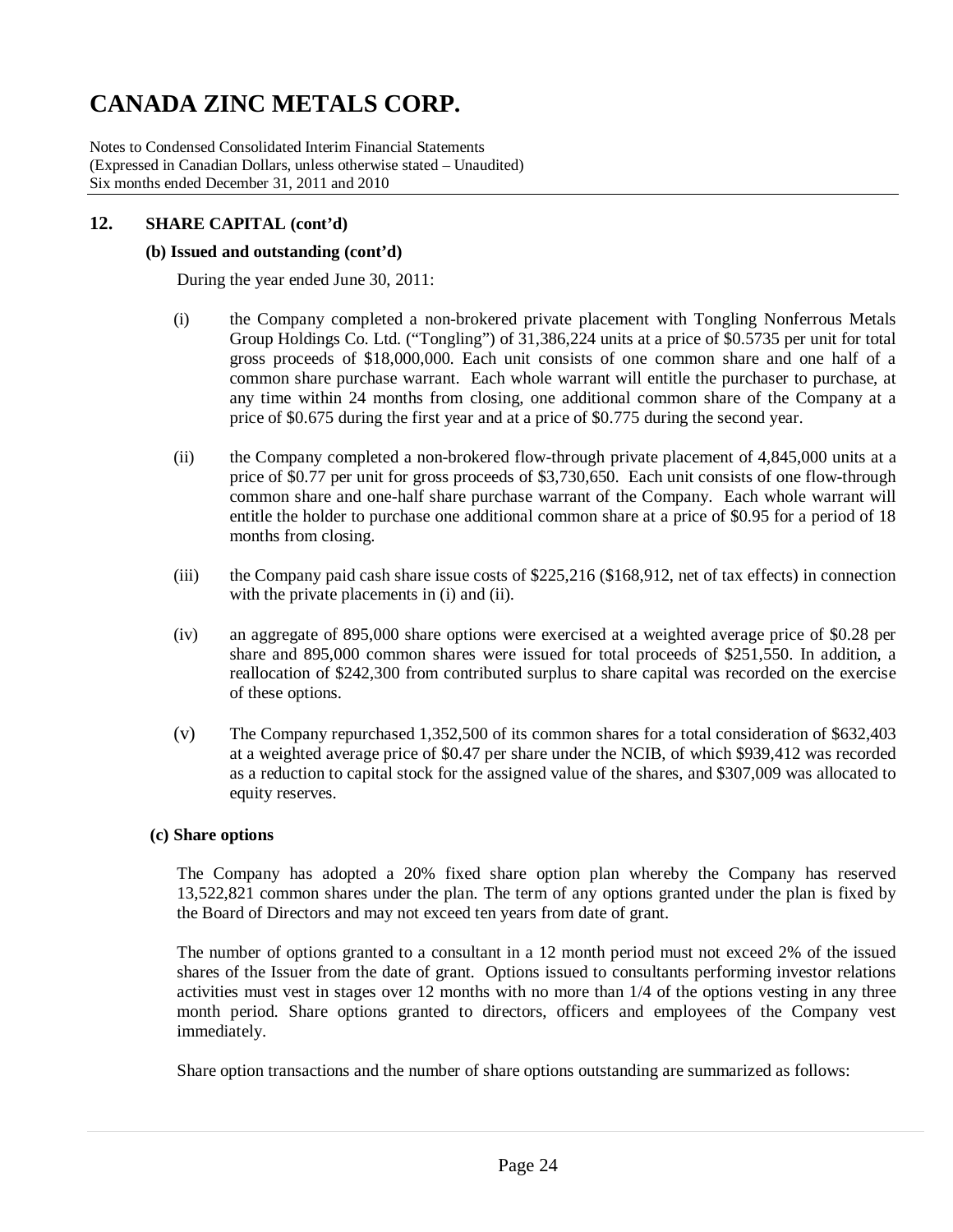Notes to Condensed Consolidated Interim Financial Statements (Expressed in Canadian Dollars, unless otherwise stated – Unaudited) Six months ended December 31, 2011 and 2010

## **12. SHARE CAPITAL (cont'd)**

## **(c) Share options (cont'd)**

|                                    | December 31, 2011 |            | June 30, 2011 |                |
|------------------------------------|-------------------|------------|---------------|----------------|
|                                    |                   | Weighted   |               | Weighted       |
|                                    |                   | average    |               | average        |
|                                    | Number of         | exercise   | Number of     | exercise price |
|                                    | options           | price      | options       |                |
| Options outstanding, beginning of  | 8,240,500         | \$<br>0.51 | 7,225,500     | 0.47<br>S.     |
| period                             |                   |            |               |                |
| Granted                            |                   |            | 2,020,000     | 0.55           |
| Exercised                          |                   |            | (895,000)     | (0.28)         |
| Expired                            | (280, 500)        | (0.81)     | (110,000)     | (0.66)         |
| Options outstanding, end of period | 7,960,000         | \$<br>0.50 | 8,240,500     | \$0.51         |
| Options exercisable, end of period | 7,722,500         | \$<br>0.50 | 7,220,500     | S.<br>0.51     |

Share options outstanding and exercisable at December 31, 2011 are summarized as follows:

| Number of Options | <b>Exercise Price</b> | <b>Expiry Date</b> | Exercisable |
|-------------------|-----------------------|--------------------|-------------|
| 130,000           | \$0.70                | November 14, 2016  | 130,000     |
| 175,000           | \$0.25                | April 10, 2012     | 175,000     |
| 50,000            | \$0.25                | July 3, 2012       | 50,000      |
| 50,000            | \$1.15                | July 3, 2012       | 50,000      |
| 70,000            | \$1.30                | November 28, 2012  | 70,000      |
| 295,000           | \$1.05                | February 11, 2018  | 295,000     |
| 300,000           | \$0.25                | February 11, 2018  | 300,000     |
| 150,000           | \$0.25                | April 1, 2013      | 150,000     |
| 75,000            | \$1.05                | April 29, 2013     | 75,000      |
| 175,000           | \$0.25                | October 21, 2013   | 175,000     |
| 900,000           | \$0.25                | October 31, 2018   | 900,000     |
| 700,000           | \$0.40                | September 22, 2014 | 700,000     |
| 360,000           | \$0.40                | October 9, 2019    | 360,000     |
| 802,500           | \$0.41                | October 13, 2016   | 802,500     |
| 100,000           | \$0.50                | November 16, 2012  | 100,000     |
| 100,000           | \$0.70                | November 16, 2012  | 100,000     |
| 1,215,000         | \$0.63                | January 15, 2020   | 1,215,000   |
| 300,000           | \$0.50                | May 10, 2015       | 225,000     |
| 432,500           | \$0.53                | November 8, 2020   | 432,500     |
| 1,430,000         | \$0.55                | November 24, 2020  | 1,280,000   |
| 150,000           | \$0.60                | January 7, 2015    | 137,500     |
| 7,960,000         |                       |                    | 7,722,500   |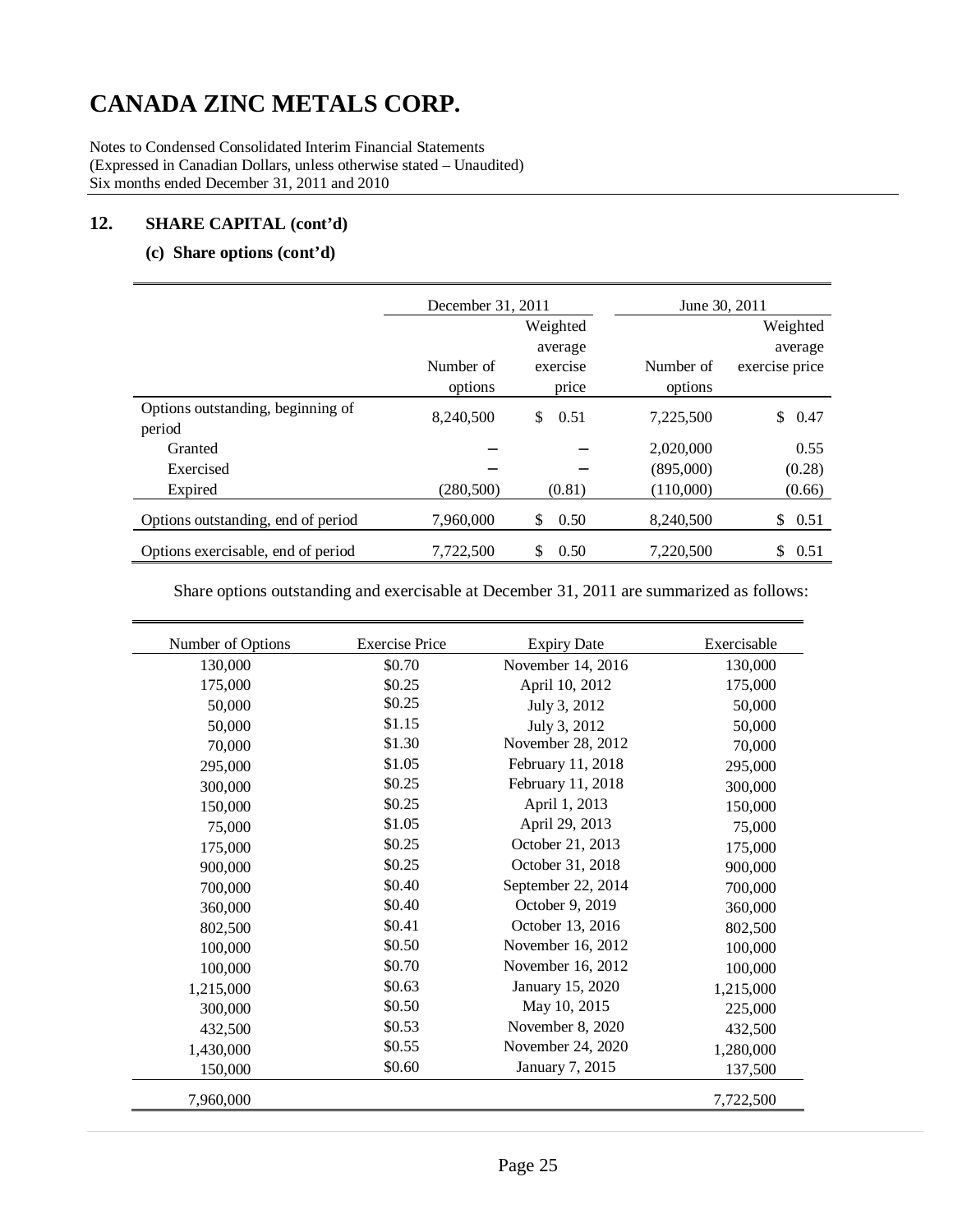Notes to Condensed Consolidated Interim Financial Statements (Expressed in Canadian Dollars, unless otherwise stated – Unaudited) Six months ended December 31, 2011 and 2010

### **12. SHARE CAPITAL (cont'd)**

#### **(c) Share options (cont'd)**

During the six months ended December 31, 2011, under the fair value based method a total of \$108,923 (2011 – \$758,815) in share-based compensation expense was recorded in the statement of loss for vested share options previously granted to directors, officers, employees and consultants of the Company. No share options were granted during the six months ended December 31, 2011.

### **(d) Warrants**

The following table summarizes the warrants outstanding at December 31, 2011:

| Number of Warrants      | Exercise Price   | <b>Expiry Date</b>                   |
|-------------------------|------------------|--------------------------------------|
| 15,693,112<br>2,422,500 | \$0.775<br>0.950 | November 16, 2012<br>August 28, 2012 |
| 18,115,612              |                  |                                      |

A summary of the status of warrants outstanding is as follows:

|                                     |                       | December 31, 2011                     | June 30, 2011         |                                       |  |  |
|-------------------------------------|-----------------------|---------------------------------------|-----------------------|---------------------------------------|--|--|
|                                     | Number of<br>warrants | Weighted<br>average<br>exercise price | Number of<br>warrants | Weighted<br>average<br>exercise price |  |  |
| Warrants outstanding, beginning of  | 20,615,612            | \$<br>0.72                            | 2.500,000             | 0.80<br>\$.                           |  |  |
| period<br>Granted<br>Expired        | (2,500,000)           | 0.80                                  | 18,115,612            | 0.71                                  |  |  |
| Warrants outstanding, end of period | 18,115,612            | 0.80<br>\$.                           | 20,615,612            | \$<br>0.72                            |  |  |
| Warrants exercisable, end of period | 18.115.612            | 0.80<br>\$.                           | 20.615.612            | \$<br>0.72                            |  |  |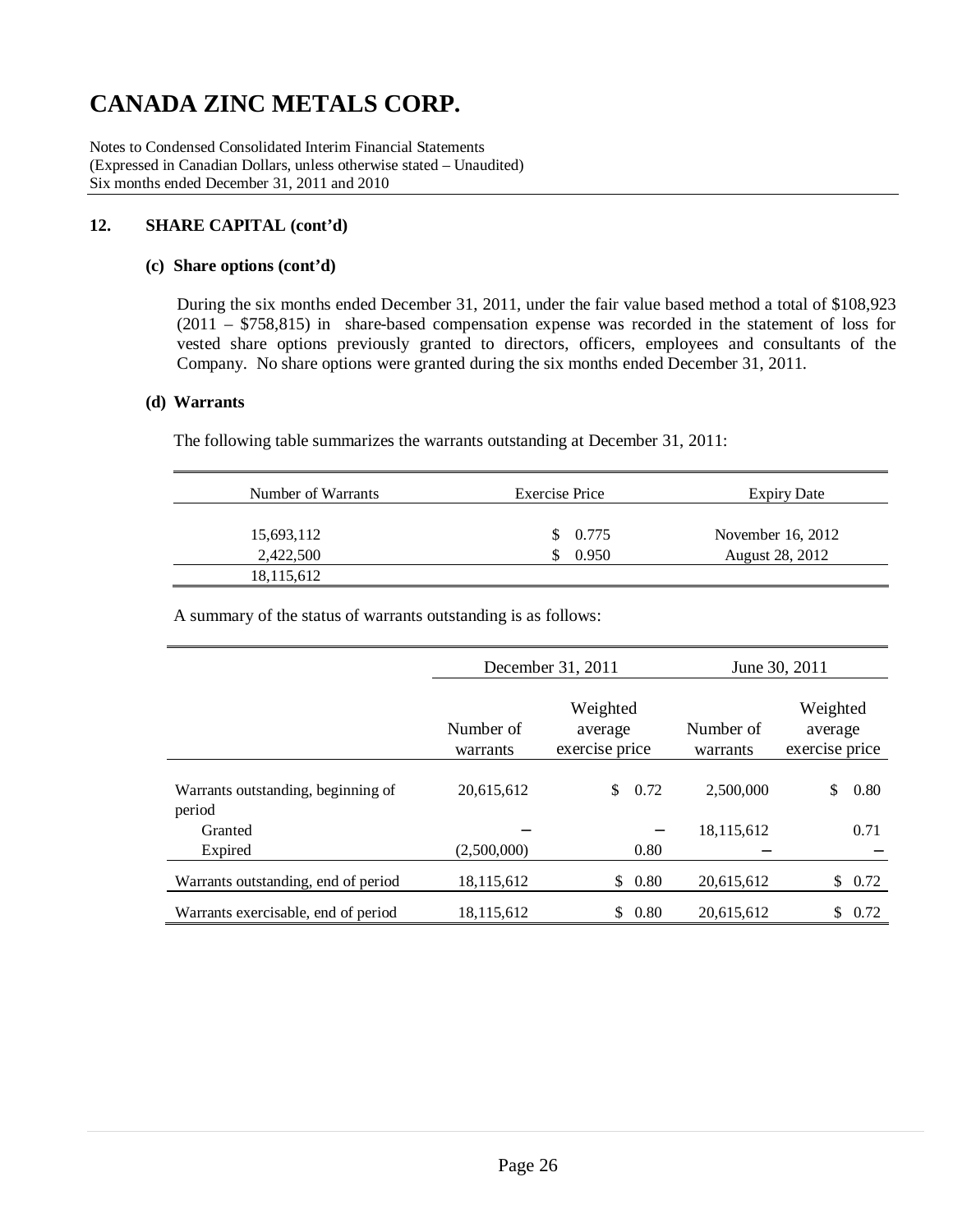Notes to Condensed Consolidated Interim Financial Statements (Expressed in Canadian Dollars, unless otherwise stated – Unaudited) Six months ended December 31, 2011 and 2010

## **13. SUPPLEMENTAL DISCLOSURE WITH RESPECT TO CASH FLOWS**

| December 31,                               | 2011  | 2010    |  |
|--------------------------------------------|-------|---------|--|
| Cash paid during the period for interest   | 1.107 | 54.689  |  |
| Cash paid during the period for income tax |       | 579,877 |  |

During fiscal 2011, the Company filed the amendments to eligible Canadian exploration expenditures previously renounced to the flow-through shareholders that subscribed for the Company's common shares in fiscal 2009. As a result of the expenditure shortfall and the amendment of the previous renunciations of explorations expenditures, the Company paid \$Nil (2010 - \$579,877) in part XII.6 tax for 2009 and an additional \$1,107 (2010 - \$54,689) in interest. As at December 31, 2011, the Company fully spent the required amount of the flow-through funds and renounced the expenditures to the flow-through shareholders that subscribed for the Company's common shares in fiscal 2011.

Significant non-cash transactions for the period ended December 31, 2011 included:

- Ÿ resource property expenditures of \$583,038 (June 30, 2011 -\$799,965) in accounts payable; and
- $\ddot{Y}$  amortization of camp equipment and upgrades of \$32,574 included in resource properties.

Significant non-cash transactions for the period ended December 31, 2010 included:

- Ÿ resource property expenditures of \$196,375 (June 30, 2010 -\$450,222) in accounts payable;
- $\ddot{Y}$  resource property expenditures of \$Nil (June 30, 2010 \$56,304) in due to related parties; and
- $\ddot{V}$  an allocation of stock-based compensation expense of \$115,552 to contributed surplus upon the exercise of 490,000 stock options.

#### **14. RELATED PARTIES TRANSACTIONS**

.

The remuneration of directors and other key management personnel during the six month ended December 31, 2011 and 2010 were as follows:

| December 31,                      | 2011        | 2010    |
|-----------------------------------|-------------|---------|
| <b>Bonuses</b>                    | \$<br>2,500 | \$      |
| Directors fees                    | 25,000      |         |
| Management salaries               | 138,025     | 121,774 |
| Consulting fees (geology)         | 68,340      | 10,000  |
| Consulting fees other             | 7,500       | 7,500   |
| Management and administration (i) | 177,000     | 105,000 |
| Share-based payments (ii)         | 84,889      | 445,407 |
| Total                             | 503,254     | 689,681 |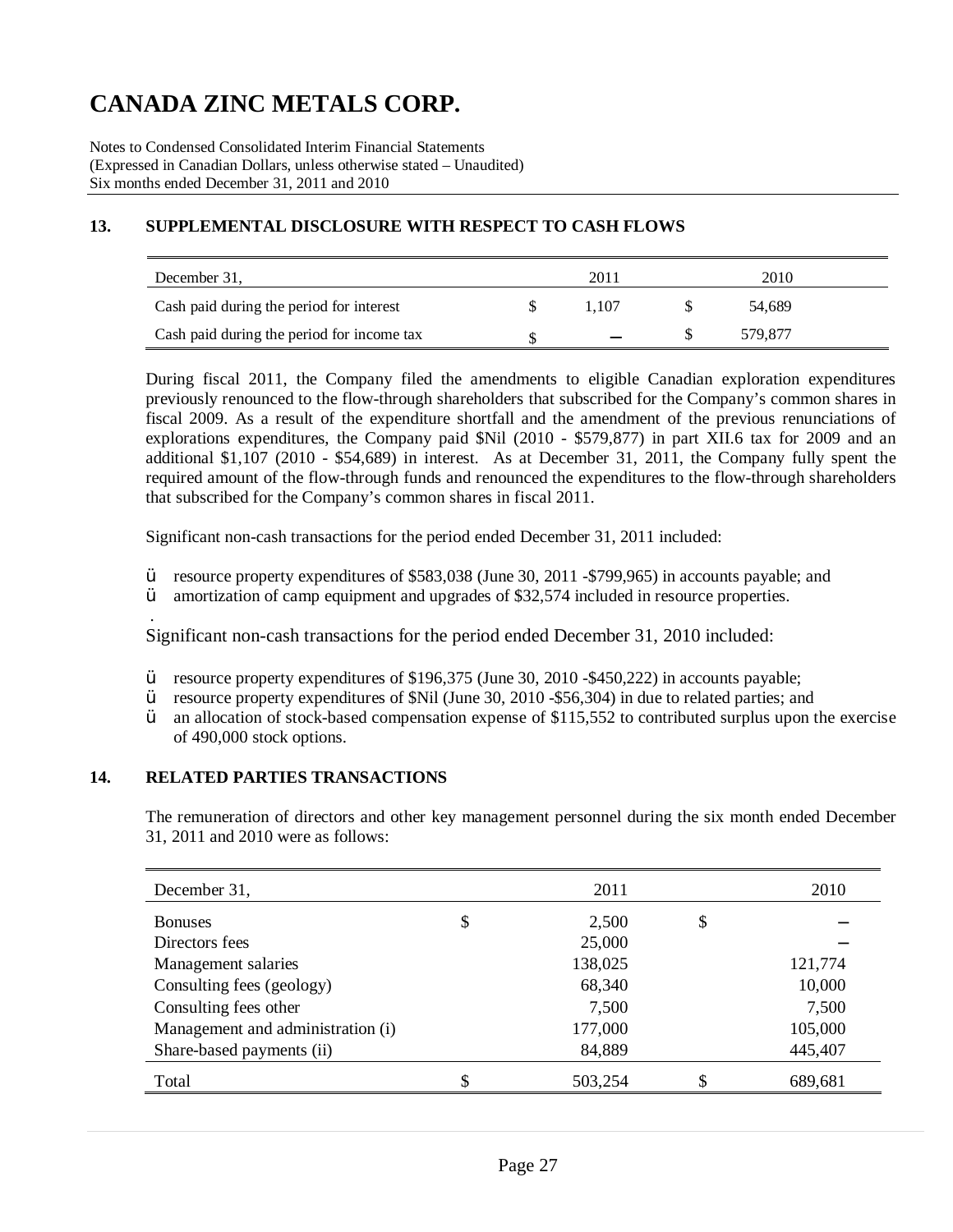Notes to Condensed Consolidated Interim Financial Statements (Expressed in Canadian Dollars, unless otherwise stated – Unaudited) Six months ended December 31, 2011 and 2010

### **14. RELATED PARTIES DISCLOSURE (cont'd)**

(i) On May 1, 2007, the Company entered into a management and administrative agreement with Varshney Capital Corp. ("VCC"), a company controlled by two common directors, whereby the Company agreed to pay management and administrative fees of \$12,500 and \$5,000 per month, respectively. Effective July 1, 2011, the agreement was amended to increase the monthly management fee to \$24,500.

During the six months ended December 31, 2011, the Company paid or accrued \$147,000 (2010 – \$75,000) for management fees and \$30,000 (2010 – \$30,000) for administrative fees to VCC.

- (ii) Share-based payments are the fair value of options that have been granted to directors and key management personnel;
- (iii) As at December 31, 2011, \$20,441 (June 30, 2011 \$Nil) was due to directors and officers of the Company for reimbursement of business travel expenses.

### **15. TRANSITION TO IFRS**

IFRS 1 requires first-time adopters to retrospectively apply all effective IFRS standards as of the reporting date, which for the Company will be June 30, 2012. However, it also provides for certain optional exemptions and certain mandatory exceptions from full retrospective application for first time IFRS adoption.

#### *Optional Exemption*

The Company has elected under IFRS 1 to not apply IFRS 2 to options that were granted on or before July 1, 2010 or to options that were granted subsequent to July 1, 2010 but vested before the date of transition to IFRS.

#### *Mandatory Exceptions*

The Company has applied the following mandatory exception to its opening statement of financial position dated July 1, 2010:

#### *Estimates*

In accordance with IFRS 1, an entity's estimates under IFRS at the date of transition to IFRS must be consistent with estimates made for the same date under previous GAAP, unless there is objective evidence that those estimates were in error. The Company's IFRS estimates as of July 1, 2010 are consistent with its Canadian GAAP estimates for the same date.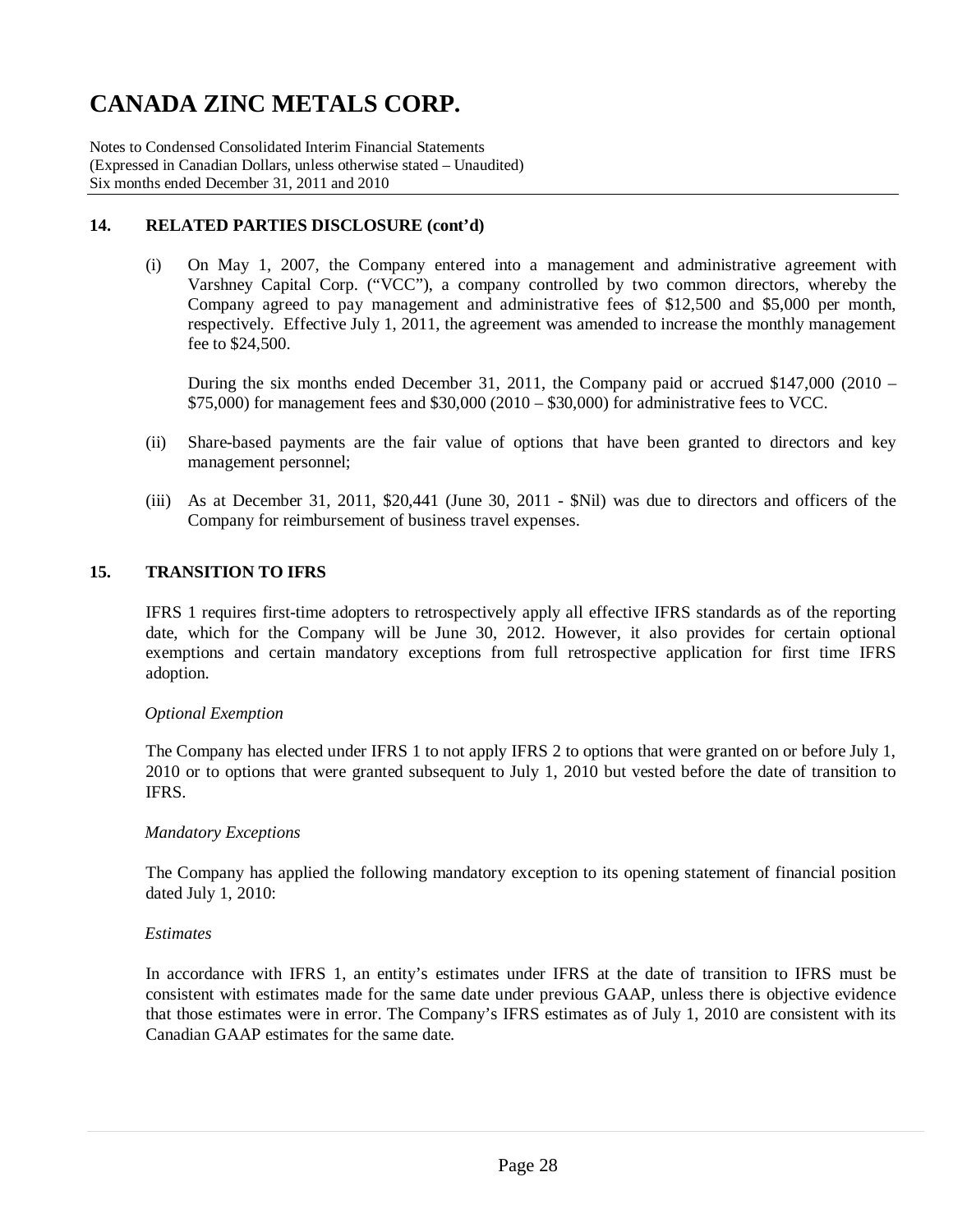Notes to Condensed Consolidated Interim Financial Statements (Expressed in Canadian Dollars, unless otherwise stated – Unaudited) Six months ended December 31, 2011 and 2010

## **15. TRANSITION TO IFRS (cont'd)**

#### *Adjustment on transition to IFRS*

IFRS employs a conceptual framework that is similar to Canadian GAAP. However, significant differences exist in certain matters of recognition, measurement and disclosure. While adoption of IFRS has not changed the Company's cash flows, it has resulted in changes to the Company's reported financial position and financial performance. In order to allow the users of the financial statements to better understand these changes, the Company's pre-IFRS consolidated balance sheet, consolidated statement of loss and comprehensive loss and statement of consolidated cash flows have been reconciled to IFRS, with the resulting differences explained below.

#### *Share-based payments*

Under IFRS, the fair value of share based awards with graded vesting terms issued in exchange for the receipt of goods and services from non-employees were recalculated on the dates the non-employees rendered services to the Company using the Black-Scholes option pricing model. Typically share-based payments with non-employees are calculated using the fair value of the goods or services received. As no reasonable fair value could be determined for the services provided by the non-employees, an option pricing model was used.

Impact on Consolidated Financial Statements:

|                               |       | June 30, 2011 December 31, 2010 |          | July 1, 2010 |
|-------------------------------|-------|---------------------------------|----------|--------------|
| Adjustment to Equity Reserves | 471   |                                 | 24.749   | 11.228       |
| Adjustment to Deficit         | (471) |                                 | (24,749) | (11.228)     |

#### *Flow-through shares*

Under Canadian GAAP, the entire proceeds from the issuance of flow-through shares were recognized in equity. Under IFRS, on issuance of flow-through shares, the Company allocates the flow-through share into:

i) a flow-through share premium, equal to estimated premium, if any, that investors pay for the flowthrough feature, which is recognized as a liability; and

ii) share capital.

Upon expenditures being renounced to shareholders, the Company derecognizes the flow-through liability and premium is recognized as deferred income tax recovery.

The following changes have been made in connection with the flow-through shares issuances on:

 $\ddot{Y}$  October 31, 2008 - the Company allocated \$1,179,567 or \$0.15 per share to a flow-through share premium, which was recognized as a liability, and \$5,897,833 or \$0.75 per share to share capital. As of July 1, 2010, the Company partially amortized the liability pro-rata to the incurred eligible resource expenditures, which were renounced to the investors by filing regulatory forms.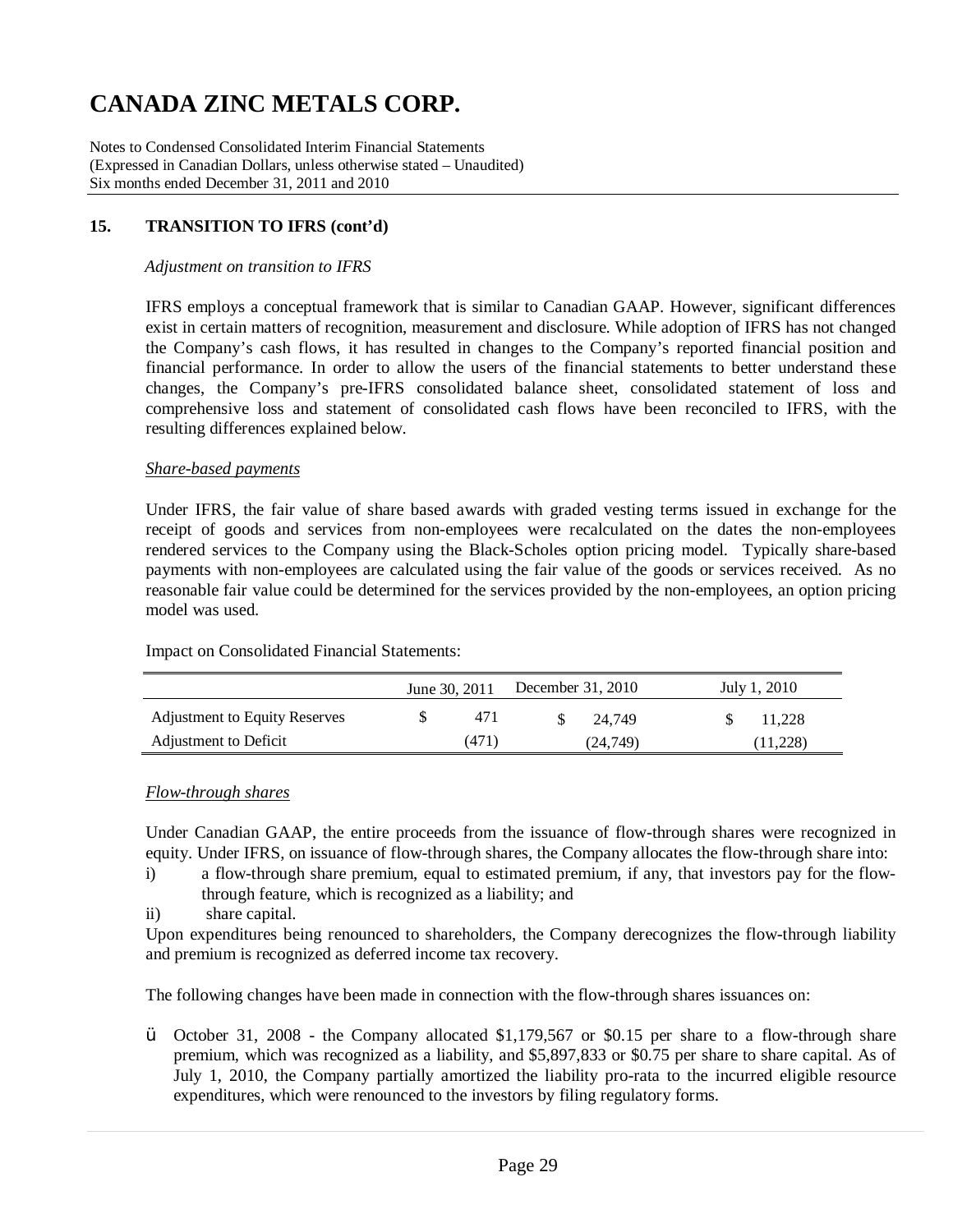Notes to Condensed Consolidated Interim Financial Statements (Expressed in Canadian Dollars, unless otherwise stated – Unaudited) Six months ended December 31, 2011 and 2010

## **15. TRANSITION TO IFRS (cont'd)**

### *Flow-through shares (cont'd)*

Ÿ February 28, 2011 - the Company allocated \$242,250 or \$0.05 per share to a flow-through share premium, which was recognized as a liability, and \$3,488,400 or \$0.72 per share to share capital. As of December 31, 2011, the Company fully reversed the liability after incurring the required eligible resource expenditures and filing official renunciation forms.

Impact on Consolidated Financial Statements:

|                                      | June 30, 2011 | December 31, 2010 | July 1, 2010 |
|--------------------------------------|---------------|-------------------|--------------|
| <b>Adjustment to Share Capital</b>   | (1,421,817)   | (1,179,567)       | (1,179,567)  |
| Adjustment to Flow-through Liability | 242,250       | -                 | 824,160      |
| Adjustment to Deficit                | 1,179,567     | 1,179,567         | 355,406      |

#### *Warrants*

The Company allocated the proceeds from the issue of units on November 2010 private placement between common shares and common share purchase warrants based on the residual value method. The proceeds of \$16,006,974 were allocated to capital stock based on the fair market value of the common shares of \$0.51 per share on the closing of the private placement and residual value of \$1,993,026 to common share purchase warrants.

Impact on Consolidated Financial Statements:

|                                      | June 30, 2011 | December 31, 2010 |     | July 1, 2010 |
|--------------------------------------|---------------|-------------------|-----|--------------|
| Adjustment to Share Capital          | (1,993,026)   | (1,993,026)       | \$. |              |
| <b>Adjustment to Equity Reserves</b> | 1,993,026     | 1,993,026         |     |              |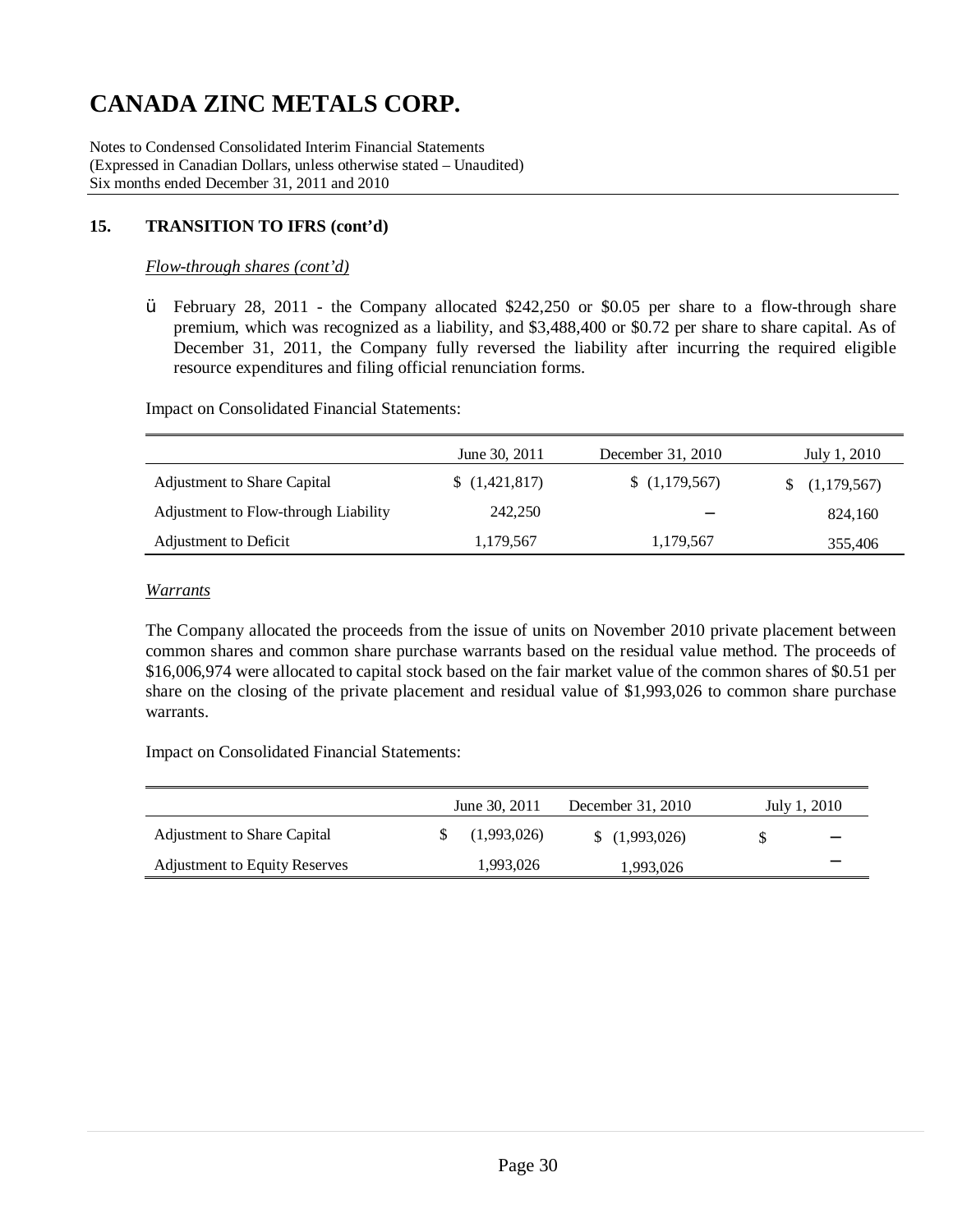Notes to Condensed Consolidated Interim Financial Statements (Expressed in Canadian Dollars, unless otherwise stated – Unaudited) Six months ended December 31, 2011 and 2010

### **15. TRANSITION TO IFRS (cont'd)**

#### *Camp Equipment (reclassification)*

The Company reclassified the net book value of camp equipment and upgrades from Resource properties to Equipment and Leasehold improvements. Amortization taken on the equipment was recorded as a resource property expense.

Impact on Consolidated Financial Statements:

|                                   |           | June 30, 2011 December 31, 2010 | July 1, 2010 |
|-----------------------------------|-----------|---------------------------------|--------------|
| Adjustment to Resource Properties | (178.890) | (126, 150)                      | \$(118,596)  |
| Equipment<br>Adjustment to<br>and |           |                                 |              |
| Leasehold Improvements            | 178.890   | 126.150                         | 118.596      |

#### *Reconciliation to previously reported financial statements*

A reconciliation of the above noted changes is included in the following Consolidated Statements of Financial Position and Consolidated Statements of Operations and Comprehensive Loss for the dates noted below:

- Ÿ Transitional Consolidated Statement of Financial Position at July 1, 2010;
- Ÿ Consolidated Interim Statement of Financial Position at December 31, 2010;
- Ÿ Consolidated Statement of Financial Position at June 30, 2011;
- Ÿ Consolidated Statements of Operations and Comprehensive Loss for the six months ended December 31, 2010;
- Ÿ Consolidated Statements of Operations and Comprehensive Loss for the year ended June 30, 2011.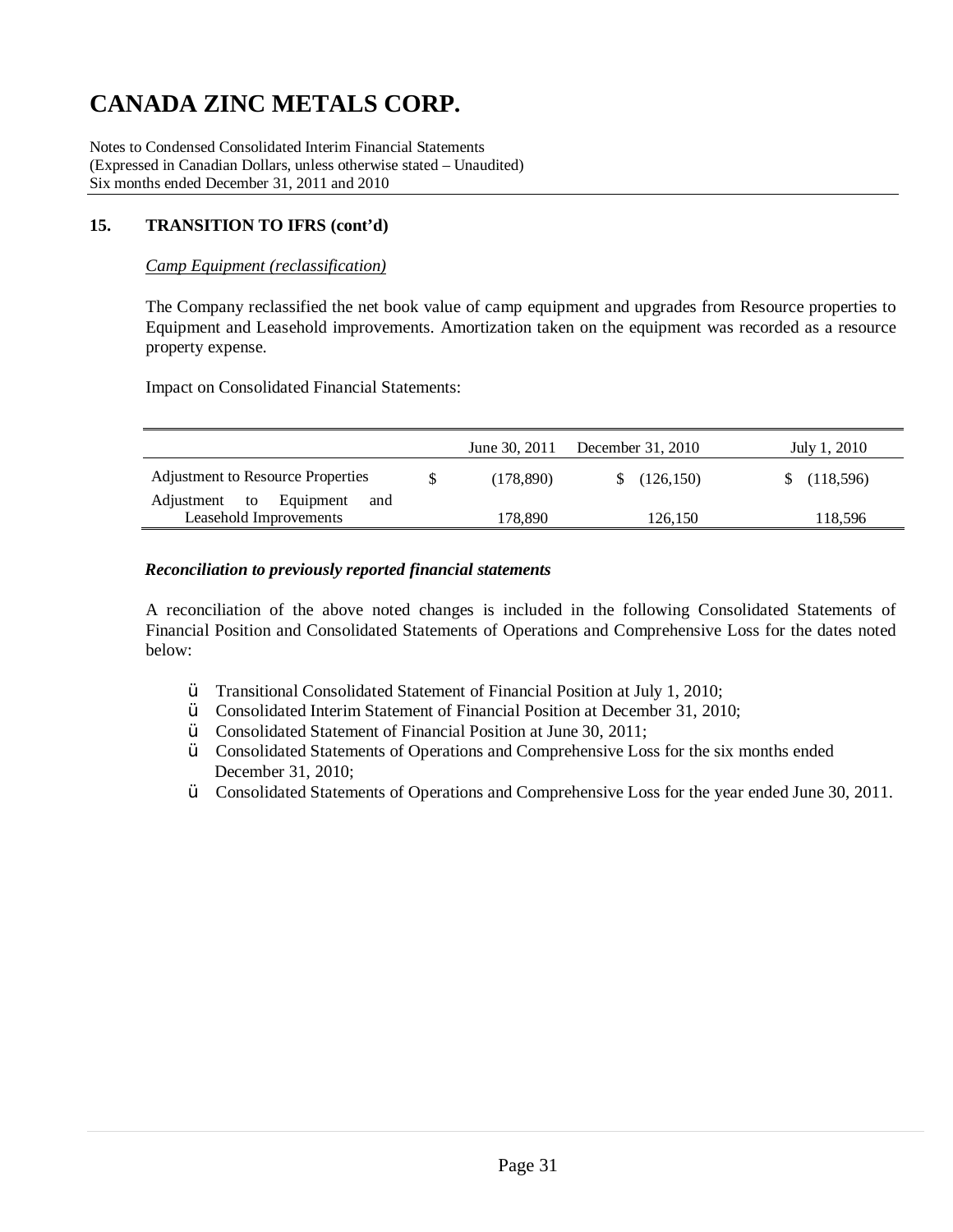Notes to Condensed Consolidated Interim Financial Statements (Expressed in Canadian Dollars, unless otherwise stated – Unaudited) Six months ended December 31, 2011 and 2010

## **15. TRANSITION TO IFRS (cont'd)**

The July 1, 2010 Canadian GAAP statement of financial position has been reconciled to IFRS as follows:

|                                             | Canadian       | Effect of          |                |  |  |
|---------------------------------------------|----------------|--------------------|----------------|--|--|
| July 1, 2010                                | <b>GAAP</b>    | transition to IFRS | <b>IFRS</b>    |  |  |
| <b>Assets</b>                               |                |                    |                |  |  |
| Current assets                              |                |                    |                |  |  |
| Cash and cash equivalents                   | \$9,281,997    | \$                 | \$9,281,997    |  |  |
| Receivables                                 | 67,972         |                    | 67,972         |  |  |
| METC recoverable                            | 921,063        |                    | 921,063        |  |  |
| Short-term investments                      |                |                    |                |  |  |
| Prepaid expenses                            | 373,081        |                    | 373,081        |  |  |
| Marketable securities                       | 450,000        |                    | 450,000        |  |  |
|                                             | 11,094,113     |                    | 11,094,113     |  |  |
| Other assets                                | 89,000         |                    | 89,000         |  |  |
| Equipment and leasehold improvements        | 3,973          | 118,596            | 122,569        |  |  |
| Long-term prepaid expenses                  | 75,000         |                    | 75,000         |  |  |
| Resource properties                         | 52,179,664     | (118, 596)         | 52,061,068     |  |  |
|                                             | \$63,441,750   | \$                 | \$63,441,750   |  |  |
|                                             |                |                    |                |  |  |
| <b>Liabilities and Shareholders' Equity</b> |                |                    |                |  |  |
| <b>Current liabilities</b>                  |                |                    |                |  |  |
| Trade payables and accrued liabilities      | \$1,295,366    | \$                 | \$1,295,366    |  |  |
| Due to related parties                      | 61,532         |                    | 61,532         |  |  |
| Flow-through liability                      |                | 824,160            | 824,160        |  |  |
|                                             | 1,356,898      | 824,160            | 2,181,058      |  |  |
| Future income taxes                         | 7,040,397      |                    | 7,040,397      |  |  |
| Shareholders' Equity                        |                |                    |                |  |  |
| Share capital                               | 72,370,651     | (1, 179, 567)      | 71,191,084     |  |  |
| <b>Equity reserves</b>                      | 8,226,203      | 11,228             | 8,237,431      |  |  |
| Deficit                                     | (25, 627, 399) | 344,179            | (25, 283, 220) |  |  |
| Accumulated other comprehensive             | 75,000         |                    | 75,000         |  |  |
| income                                      |                |                    |                |  |  |
|                                             | 55,044,455     | (824, 160)         | 54,220,295     |  |  |
|                                             | \$63,441,750   | \$                 | \$63,441,750   |  |  |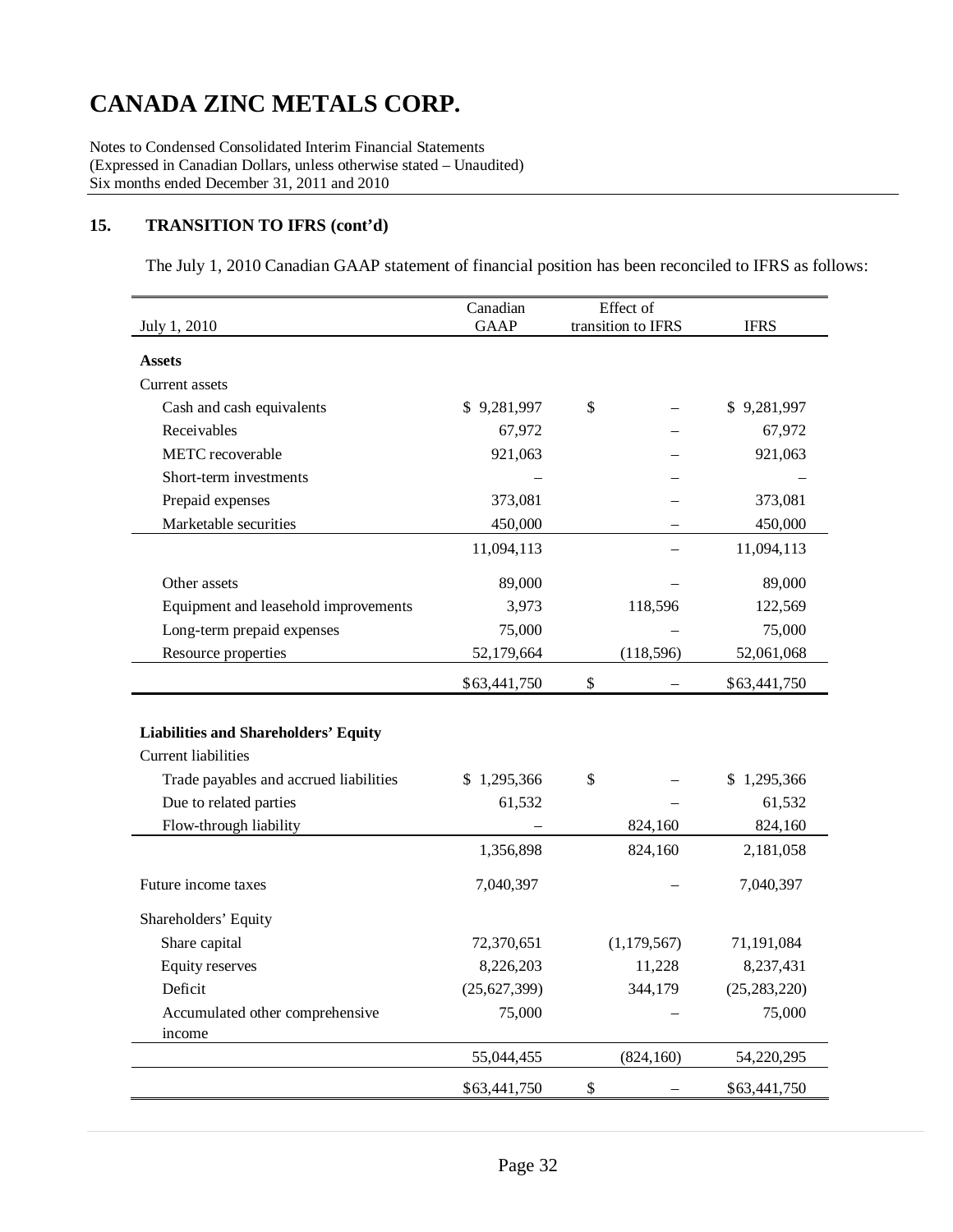Notes to Condensed Consolidated Interim Financial Statements (Expressed in Canadian Dollars, unless otherwise stated – Unaudited) Six months ended December 31, 2011 and 2010

## **15. TRANSITION TO IFRS (cont'd)**

The December 31, 2010 Canadian GAAP statement of financial position has been reconciled to IFRS as follows:

|                                             | Canadian<br>Effect of |                    |               |  |
|---------------------------------------------|-----------------------|--------------------|---------------|--|
| December 31, 2010                           | <b>GAAP</b>           | transition to IFRS | <b>IFRS</b>   |  |
| <b>Assets</b>                               |                       |                    |               |  |
| Current assets                              |                       |                    |               |  |
| Cash and cash equivalents                   | \$21,089,125          | \$                 | \$21,089,125  |  |
| Receivables                                 | 237,463               |                    | 237,463       |  |
| <b>METC</b> recoverable                     |                       |                    |               |  |
| Prepaid expenses                            | 170,680               |                    | 170,680       |  |
| Marketable securities                       | 366,875               |                    | 366,875       |  |
|                                             | 21,864,143            |                    | 21,864,143    |  |
| Other assets                                | 89,000                |                    | 89,000        |  |
| Equipment and leasehold improvements        | 5,913                 | 126,150            | 132,063       |  |
| Long-term prepaid expenses                  | 192,145               |                    | 192,145       |  |
| Resource properties                         | 57,032,919            | (126, 150)         | 56,906,769    |  |
|                                             | \$79,184,120          | \$                 | \$79,184,120  |  |
|                                             |                       |                    |               |  |
| <b>Liabilities and Shareholders' Equity</b> |                       |                    |               |  |
| <b>Current liabilities</b>                  |                       |                    |               |  |
| Trade payables and accrued liabilities      | \$<br>357,111         | \$                 | \$<br>357,111 |  |
| Due to related parties                      | 1,902                 |                    | 1,902         |  |
|                                             | 359,013               |                    | 359,013       |  |
| Future income taxes                         | 7,040,397             |                    | 7,040,397     |  |
| Shareholders' Equity                        |                       |                    |               |  |
| Share capital                               | 90,012,403            | (3,172,593)        | 86,839,810    |  |
| <b>Equity reserves</b>                      | 9,037,492             | 2,029,003          | 11,066,495    |  |
| Deficit                                     | (27, 242, 480)        | 1,143,590          | (26,098,890)  |  |
| Accumulated other comprehensive income      | (22,705)              |                    | (22,705)      |  |
|                                             | 71,784,710            |                    | 71,784,710    |  |
|                                             | 79,184,120<br>\$      | \$                 | \$79,184,120  |  |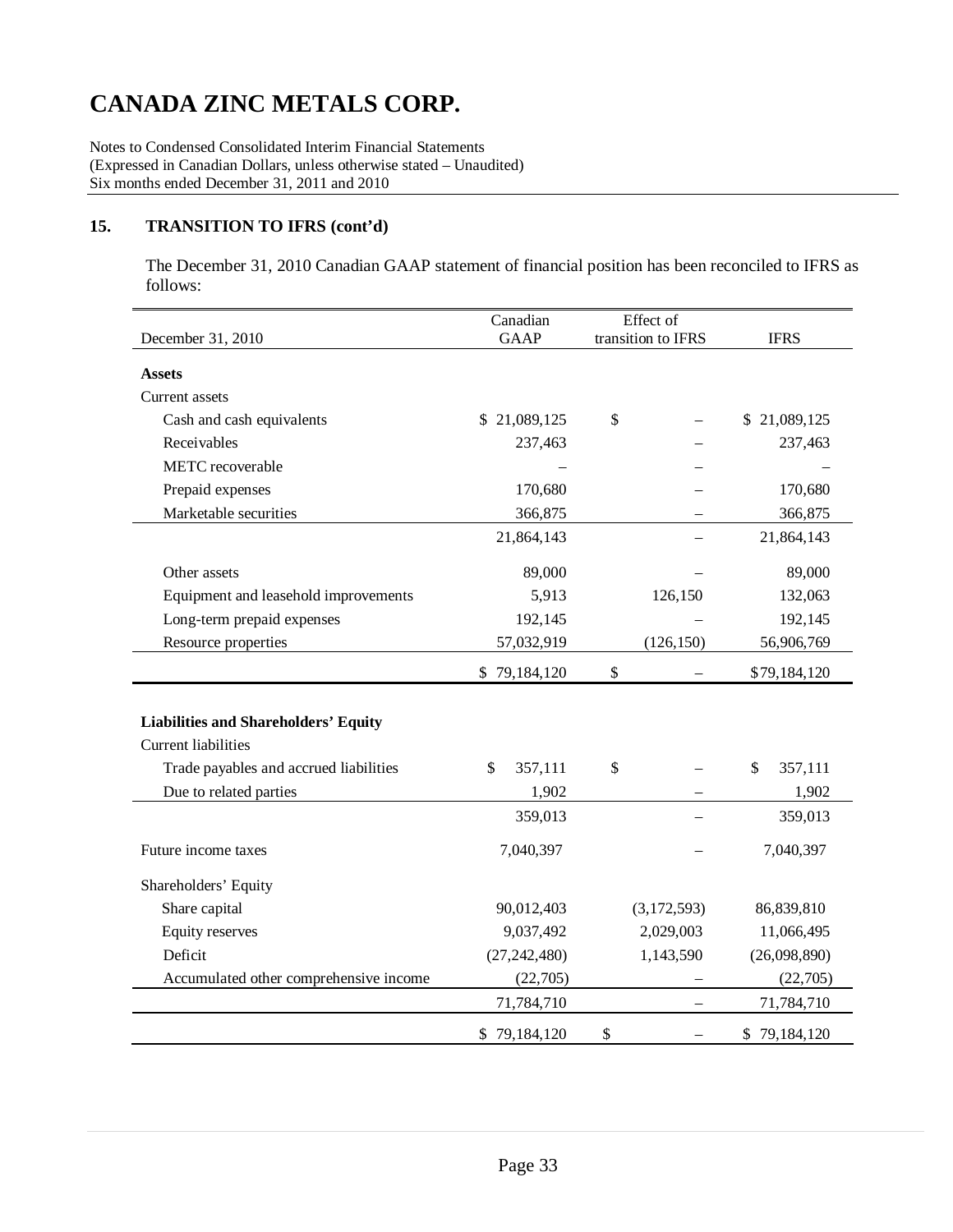Notes to Condensed Consolidated Interim Financial Statements (Expressed in Canadian Dollars, unless otherwise stated – Unaudited) Six months ended December 31, 2011 and 2010

## **15. TRANSITION TO IFRS (cont'd)**

The June 30, 2011 Canadian GAAP statement of financial position has been reconciled to IFRS as follows:

|                                             | Canadian          | Effect of          |                  |  |
|---------------------------------------------|-------------------|--------------------|------------------|--|
| June 30, 2011                               | <b>GAAP</b>       | transition to IFRS | <b>IFRS</b>      |  |
|                                             |                   |                    |                  |  |
| <b>Assets</b>                               |                   |                    |                  |  |
| <b>Current assets</b>                       |                   |                    |                  |  |
| Cash and cash equivalents                   | 15,501,154<br>\$. | \$                 | 15,501,154<br>\$ |  |
| Receivables                                 | 477,600           |                    | 477,600          |  |
| METC recoverable                            | 1,611,149         |                    | 1,611,149        |  |
| Short-term investments                      | 4,609,000         |                    | 4,609,000        |  |
| Prepaid expenses                            | 378,838           |                    | 378,838          |  |
| Marketable securities                       | 557,260           |                    | 557,260          |  |
|                                             | 23,135,001        |                    | 23,135,001       |  |
|                                             |                   |                    |                  |  |
| Other assets                                | 309,000           |                    | 309,000          |  |
| Equipment and leasehold improvements        | 16,104            | 178,890            | 194,994          |  |
| Long-term prepaid expenses                  | 192,145           |                    | 192,145          |  |
| Resource properties                         | 57,874,907        | (178, 890)         | 57,696,017       |  |
|                                             | \$<br>81,527,157  | \$                 | \$<br>81,527,157 |  |
|                                             |                   |                    |                  |  |
| <b>Liabilities and Shareholders' Equity</b> |                   |                    |                  |  |
| <b>Current liabilities</b>                  |                   |                    |                  |  |
| Trade payables and accrued liabilities      | \$<br>1,189,024   | \$                 | \$<br>1,189,024  |  |
| Flow-through liability                      |                   | 242,250            | 242,250          |  |
|                                             | 1,189,024         | 242,250            | 1,431,274        |  |
|                                             |                   |                    |                  |  |
| Future income taxes                         | 6,021,000         |                    | 6,021,000        |  |
|                                             |                   |                    |                  |  |
| Shareholders' Equity                        |                   |                    |                  |  |
| Share capital                               | 93,486,827        | (3,414,843)        | 90,071,984       |  |
| <b>Equity reserves</b>                      | 9,260,407         | 2,004,725          | 11,265,132       |  |
| Deficit                                     | (28,016,762)      | 1,167,868          | (26, 848, 894)   |  |
| Accumulated other comprehensive income      | (413, 339)        |                    | (413, 339)       |  |
|                                             | 74,317,133        | (242, 250)         | 74,074,883       |  |
|                                             | \$<br>81,527,157  | \$                 | \$<br>81,527,157 |  |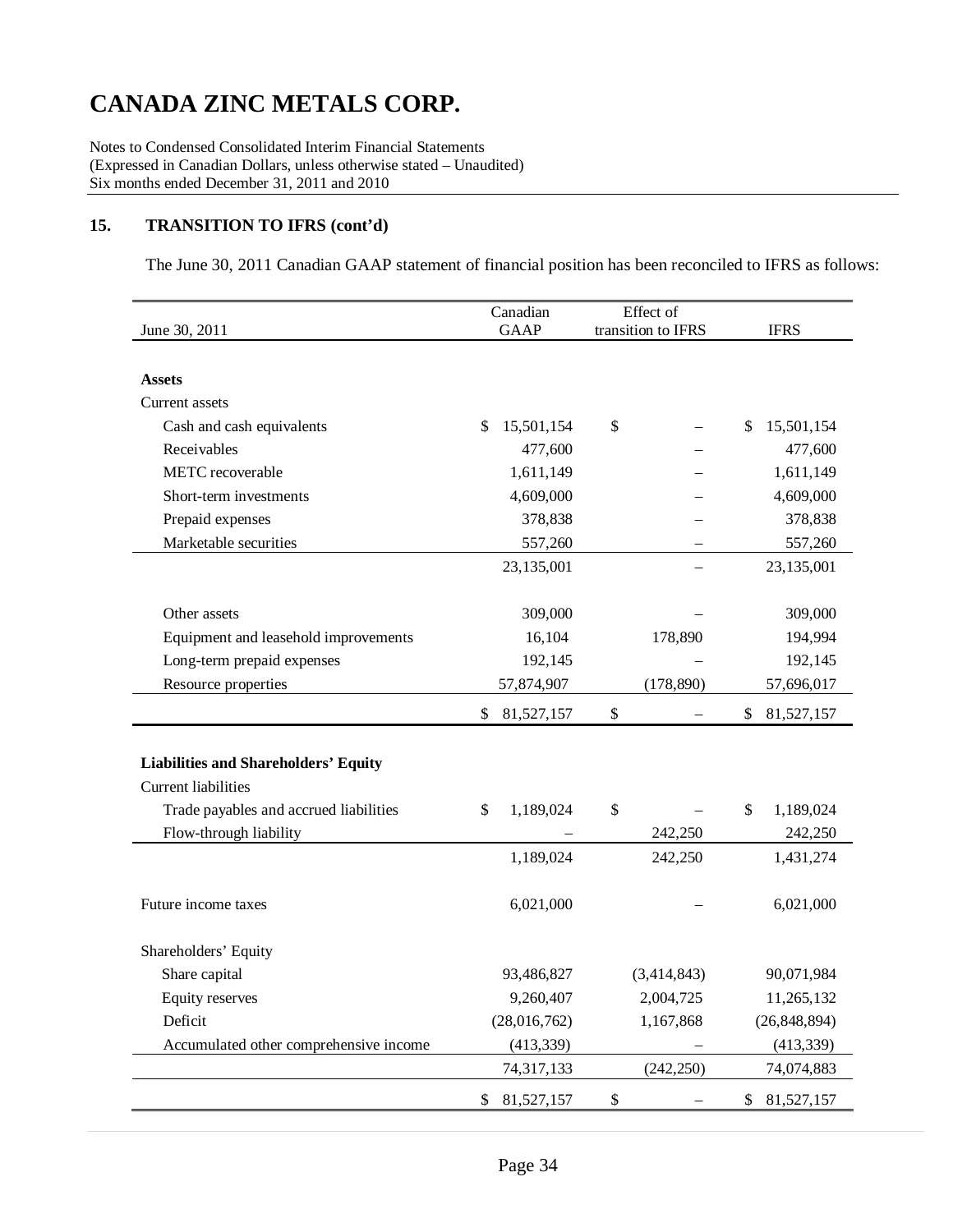Notes to Condensed Consolidated Interim Financial Statements (Expressed in Canadian Dollars, unless otherwise stated – Unaudited) Six months ended December 31, 2011 and 2010

## **15. TRANSITION TO IFRS (cont'd)**

### *Reconciliation of Net Loss and Comprehensive Loss*

The Canadian GAAP statement of comprehensive loss for the six months ended December 31, 2010 has been reconciled to IFRS as follows:

|                                        | Canadian    |             | Effect of          |           |             |             |
|----------------------------------------|-------------|-------------|--------------------|-----------|-------------|-------------|
| December 31, 2010                      | <b>GAAP</b> |             | transition to IFRS |           | <b>IFRS</b> |             |
|                                        |             |             |                    |           |             |             |
| <b>ADMINISTRATION EXPENSES</b>         |             |             |                    |           |             |             |
| Administration                         | \$          | 30,000      | \$                 |           | \$          | 30,000      |
| Amortization                           |             | 903         |                    |           |             | 903         |
| Bank charges and interest              |             | 1,483       |                    |           |             | 1,483       |
| Consulting                             |             | 476,769     |                    |           |             | 476,769     |
| <b>Investor Relations</b>              |             | 62,462      |                    |           |             | 62,462      |
| Management fees                        |             | 75,000      |                    |           |             | 75,000      |
| Office and miscellaneous               |             | 32,178      |                    |           |             | 32,178      |
| Professional fees                      |             | 36,779      |                    |           |             | 36,779      |
| <b>Regulatory fees</b>                 |             | 19,440      |                    |           |             | 19,440      |
| Rent                                   |             | 30,133      |                    |           |             | 30,133      |
| Stock-based compensation               |             | 734,066     |                    | 24,749    |             | 758,815     |
| Transfer agent fees                    |             | 6,309       |                    |           |             | 6,309       |
| Travel and promotion                   |             | 31,049      |                    |           |             | 31,049      |
| Wages and benefits                     |             | 184,850     |                    |           |             | 184,850     |
| Loss before other items                |             | (1,721,421) |                    | (24, 749) |             | (1,746,170) |
| <b>OTHER ITEMS</b>                     |             |             |                    |           |             |             |
| Interest and other income              |             | 106,340     |                    |           |             | 106,340     |
| Loss before income taxes               |             | (1,615,081) |                    | (24, 749) |             | (1,639,830) |
| Deferred income tax recovery           |             |             |                    | 824,160   |             | 824,160     |
| Loss before comprehensive loss         |             | (1,615,081) |                    | 799,411   |             | (815, 670)  |
| Adjustment for change in fair value of |             |             |                    |           |             |             |
| marketable securities                  |             | (97,705)    |                    |           |             | (97,705)    |
| Comprehensive loss for the period      | \$          | (1,712,786) | \$                 | 799,411   | \$          | (913, 375)  |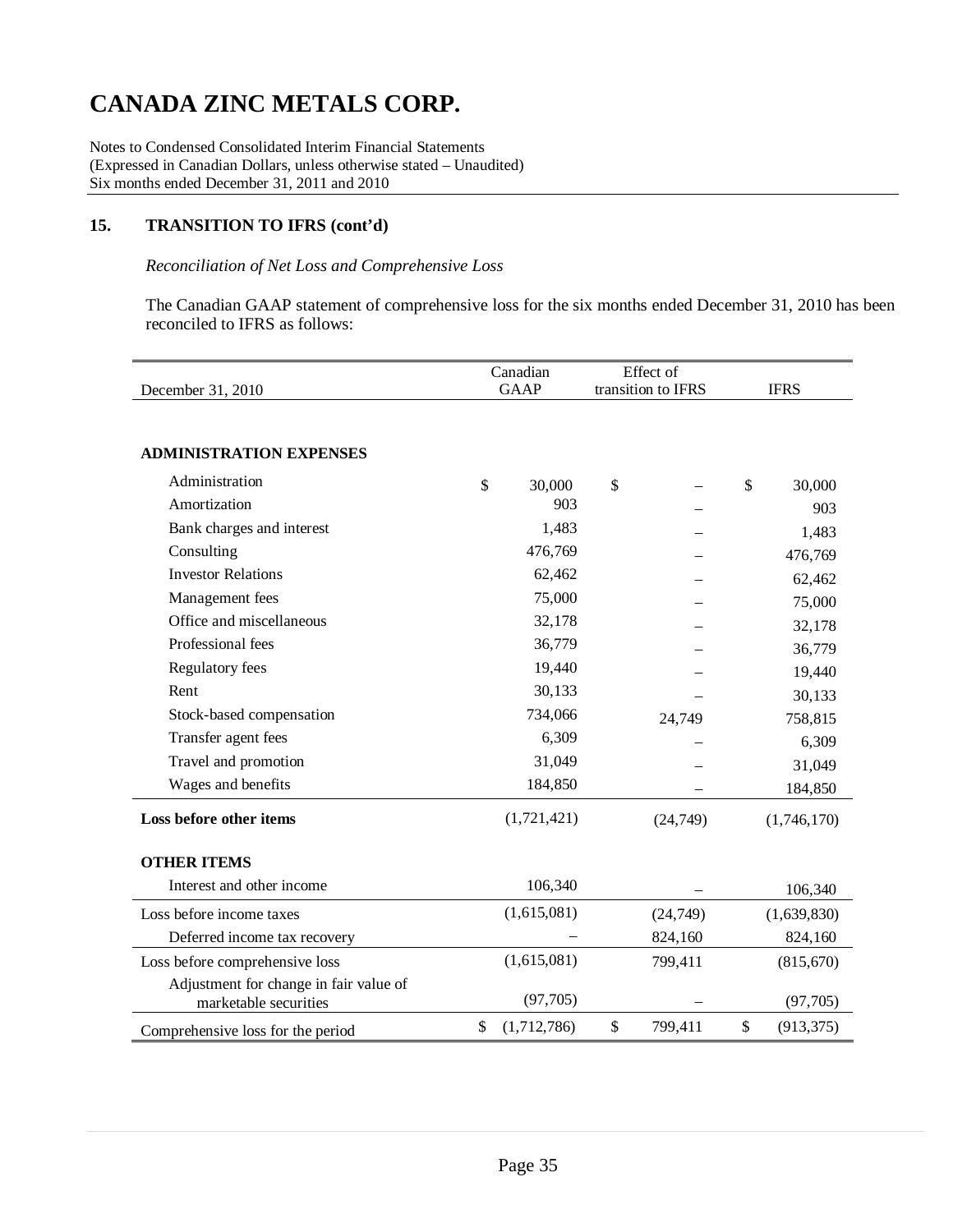Notes to Condensed Consolidated Interim Financial Statements (Expressed in Canadian Dollars, unless otherwise stated – Unaudited) Six months ended December 31, 2011 and 2010

## **15. TRANSITION TO IFRS (cont'd)**

The Canadian GAAP statement of comprehensive loss for year ended June 30, 2011 has been reconciled to IFRS as follows:

|                                                                 | Canadian    |             | Effect of          |         |             |               |
|-----------------------------------------------------------------|-------------|-------------|--------------------|---------|-------------|---------------|
| June 30, 2011                                                   | <b>GAAP</b> |             | transition to IFRS |         | <b>IFRS</b> |               |
| <b>ADMINISTRATION EXPENSES</b>                                  |             |             |                    |         |             |               |
| Administration                                                  | \$          | 60,000      | \$                 |         | \$          | 60,000        |
| Amortization                                                    |             | 3,034       |                    |         |             | 3,034         |
| <b>Bonuses</b>                                                  |             | 434,613     |                    |         |             | 434,613       |
| Consulting                                                      |             | 802,042     |                    |         |             | 802,042       |
| Directors fees                                                  |             | 3,000       |                    |         |             | 3,000         |
| Flow through taxes                                              |             | 74,434      |                    |         |             | 74,434        |
| Interest and bank charges                                       |             | 16,447      |                    |         |             | 16,447        |
| <b>Investor Relations</b>                                       |             | 225,816     |                    |         |             | 225,816       |
| Management fees                                                 |             | 150,000     |                    |         |             | 150,000       |
| Office and miscellaneous                                        |             | 66,321      |                    |         |             | 66,321        |
| Professional fees                                               |             | 88,628      |                    |         |             | 88,628        |
| Regulatory fees                                                 |             | 31,920      |                    |         |             | 31,920        |
| Rent                                                            |             | 58,795      |                    |         |             | 58,795        |
| Stock-based compensation                                        |             | 969,495     |                    | 471     |             | 969,966       |
| Transfer agent fees                                             |             | 10,497      |                    |         |             | 10,497        |
| Travel and promotion                                            |             | 105,114     |                    |         |             | 105,114       |
| Wages and benefits                                              |             | 378,946     |                    |         |             | 378,946       |
| Loss before other items                                         |             | (3,479,102) |                    | (471)   |             | (3,479,573)   |
| <b>OTHER ITEMS</b>                                              |             |             |                    |         |             |               |
| Interest and other income                                       |             | 249,033     |                    |         |             | 249,033       |
| Dividend income                                                 |             | 117,187     |                    |         |             | 117,187       |
| Loss on sale of marketable securities                           |             | (18, 014)   |                    |         |             | (18, 014)     |
| Write-off of resource properties                                |             | (221, 560)  |                    |         |             | (221, 560)    |
|                                                                 |             | 126,646     |                    |         |             | 126,646       |
| Loss before income taxes                                        |             | (3,352,456) |                    | (471)   |             | (3,352,927)   |
| Future income tax recovery                                      |             | 963,093     |                    | 824,160 |             | 1,787,253     |
| Loss for the year                                               |             | (2,389,363) |                    | 823,689 |             | (1, 565, 674) |
| Adjustment for change in fair value of<br>marketable securities |             | (488, 339)  |                    |         |             | (488, 339)    |
| Comprehensive loss for the year                                 | \$          | (2,877,702) | \$                 | 823,689 | \$          | (2,054,013)   |